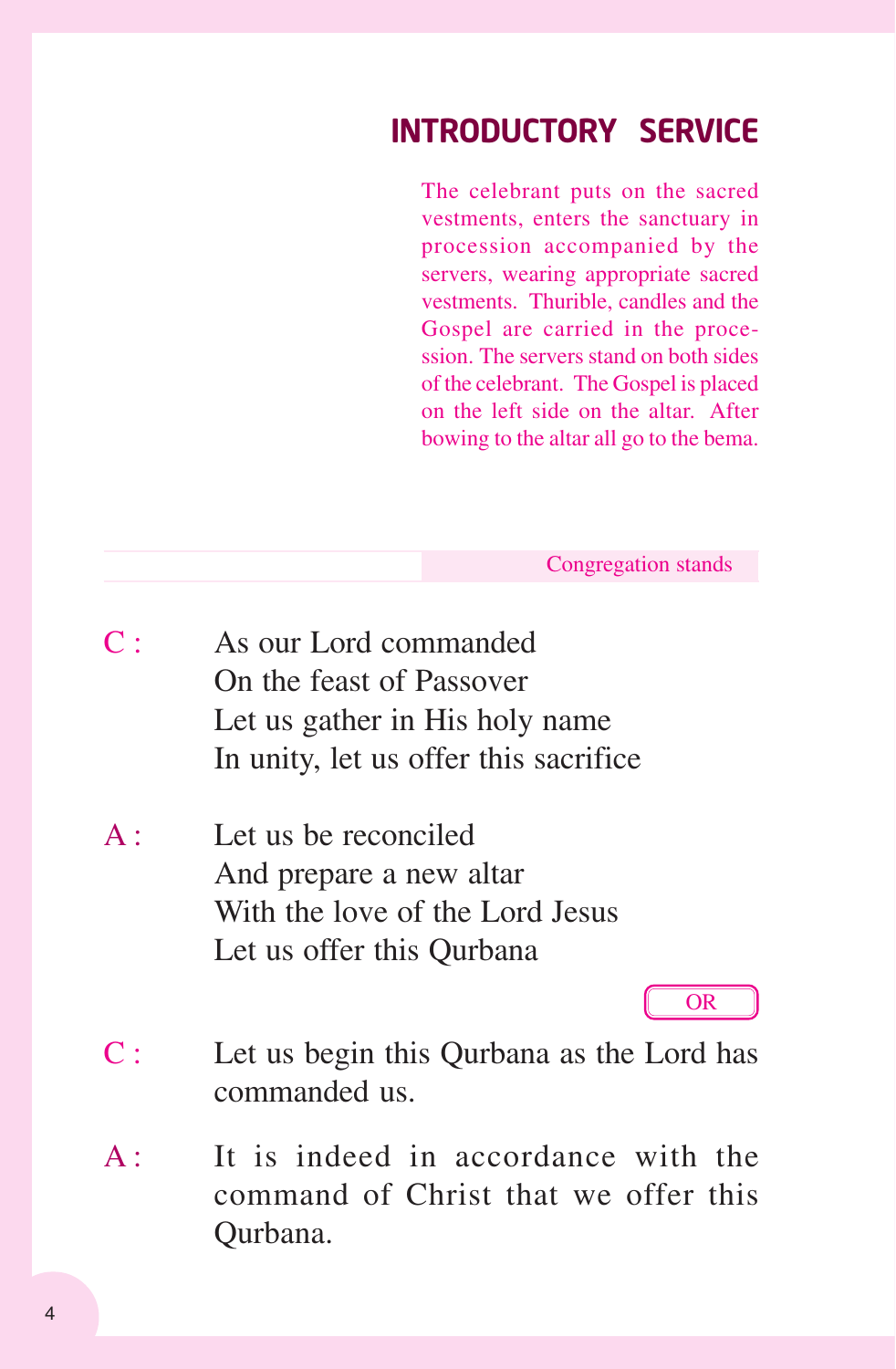# **HYMN OF ANGELS**

| $\mathbf{C}$ : | Glory to God in the highest.                                                                     | $(3 \times)$ |
|----------------|--------------------------------------------------------------------------------------------------|--------------|
| $A$ :          | Peace and hope to people on earth<br>Now, always and forever.                                    | $(3 \times)$ |
| $\mathbf{C}$ : | Glory to God in the highest.                                                                     | $(3 \times)$ |
| $A$ :          | Amen.                                                                                            | $(3 \times)$ |
| C:             | Peace and hope to people on earth, always<br>and forever.                                        |              |
| $A$ :          | Amen.<br><b>LORD'S PRAYER</b>                                                                    |              |
| C:             | Our Father who art in heaven<br>Hallowed be Thy name<br>Thy kingdom come<br>Holy, Thou art holy. |              |
| $A$ :          | Our Father who art in heaven<br>Heaven and earth are full of Thy glory.                          |              |
|                | Angels and men sing out Thy glory<br>Holy, holy, Thou art holy.                                  |              |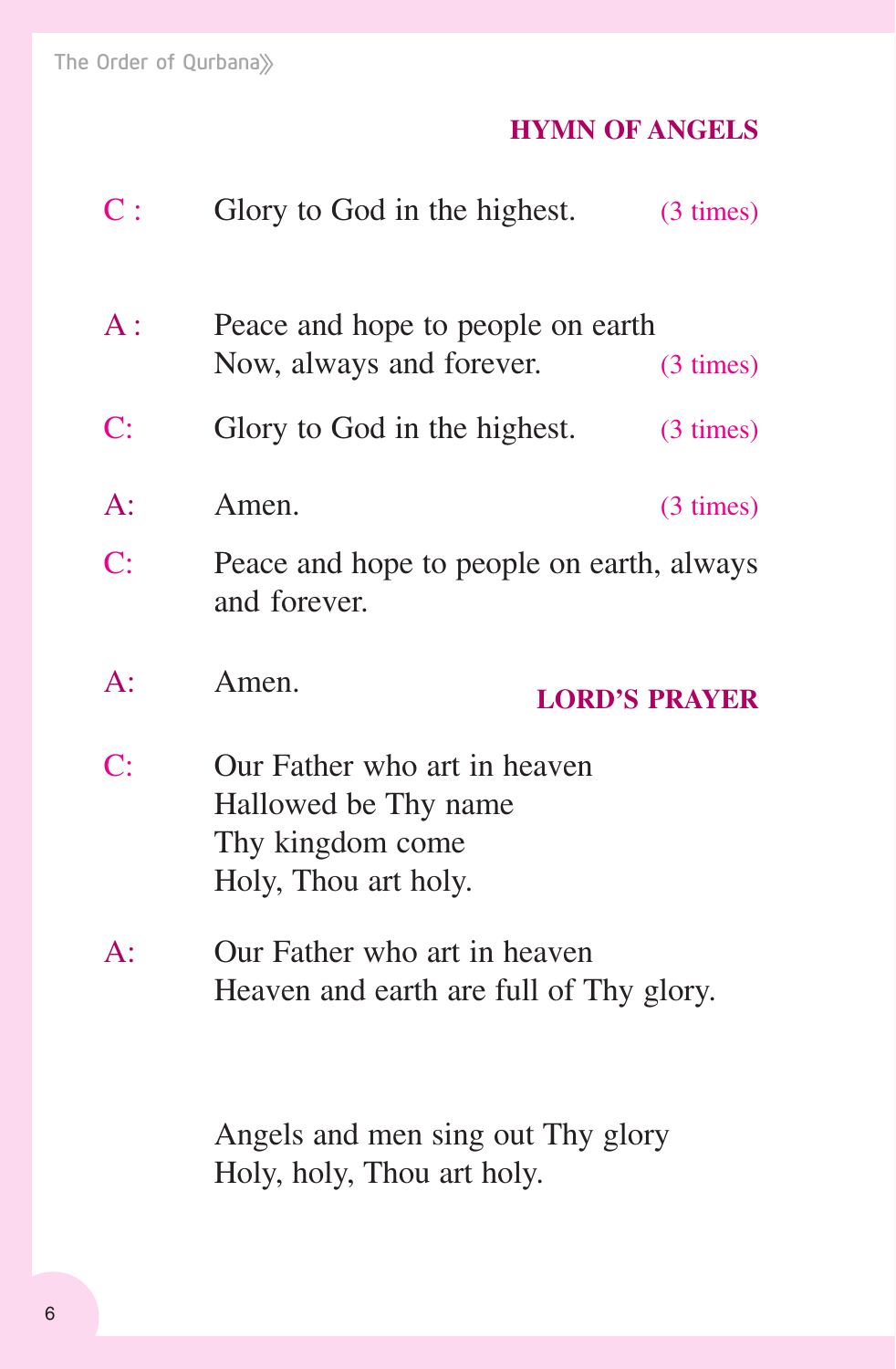The Order of Qurbana

Our Father who art in heaven Hallowed be Thy name.

Thy kingdom come Thy will be done on earth,

As it is in heaven Give us this day our daily bread.

And forgive us our trespasses As we forgive those who trespassed against us.

And lead us not into temptation But deliver us from evil.

For Thine is the kingdom, The power and the glory forever Amen, Amen, Amen.

OR

C: Our Father,

with the congregation

who art in heaven, hallowed be Thy name. Thy kingdom come. Holy, holy, Thou art holy.Our Father, who art in heaven, heaven and earth are full of Thy glory. Angels and men sing out Thy glory, Holy, holy, Thou art holy.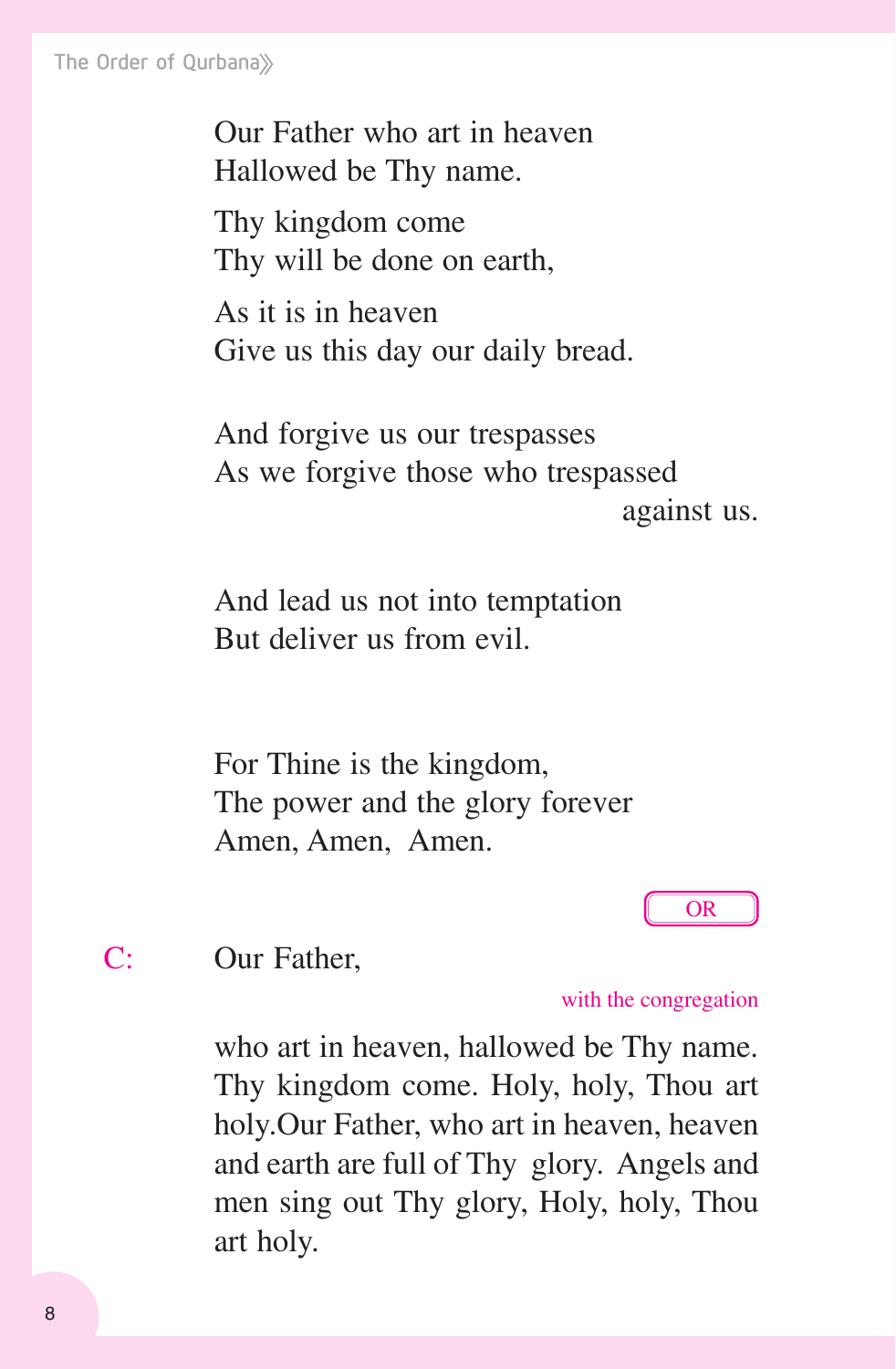# SEASON OF LENT

# **OPENING PRAYER**

C: Lord our God, we praise You for allowing us to take part in the mysteries of salvation of Your divine Son. Father, we who went away from You due to sin, approach You with contrite hearts. Make us worthy to offer this sacrifice of reparation and thanksgiving with Christ in humility and purity of heart. The Lord of all, forever.

A: Amen.

# **PSALMS**

- C: All Your workers shall give thanks to You, O Lord, and all Your saints shall bless You.
- A: Lord our Savior, help us. For the sake of Your holy name, forgive us our sins.
- C: They shall speak of the glory of Your kingdom, and tell of Your power.
- A: The Lord upholds all who are falling, and raises up all who are bowed down.
- C: The eyes of all look to You, and You give them their food in due season.
- A: The Lord is near to all who call upon Him, to all who call upon Him in truth.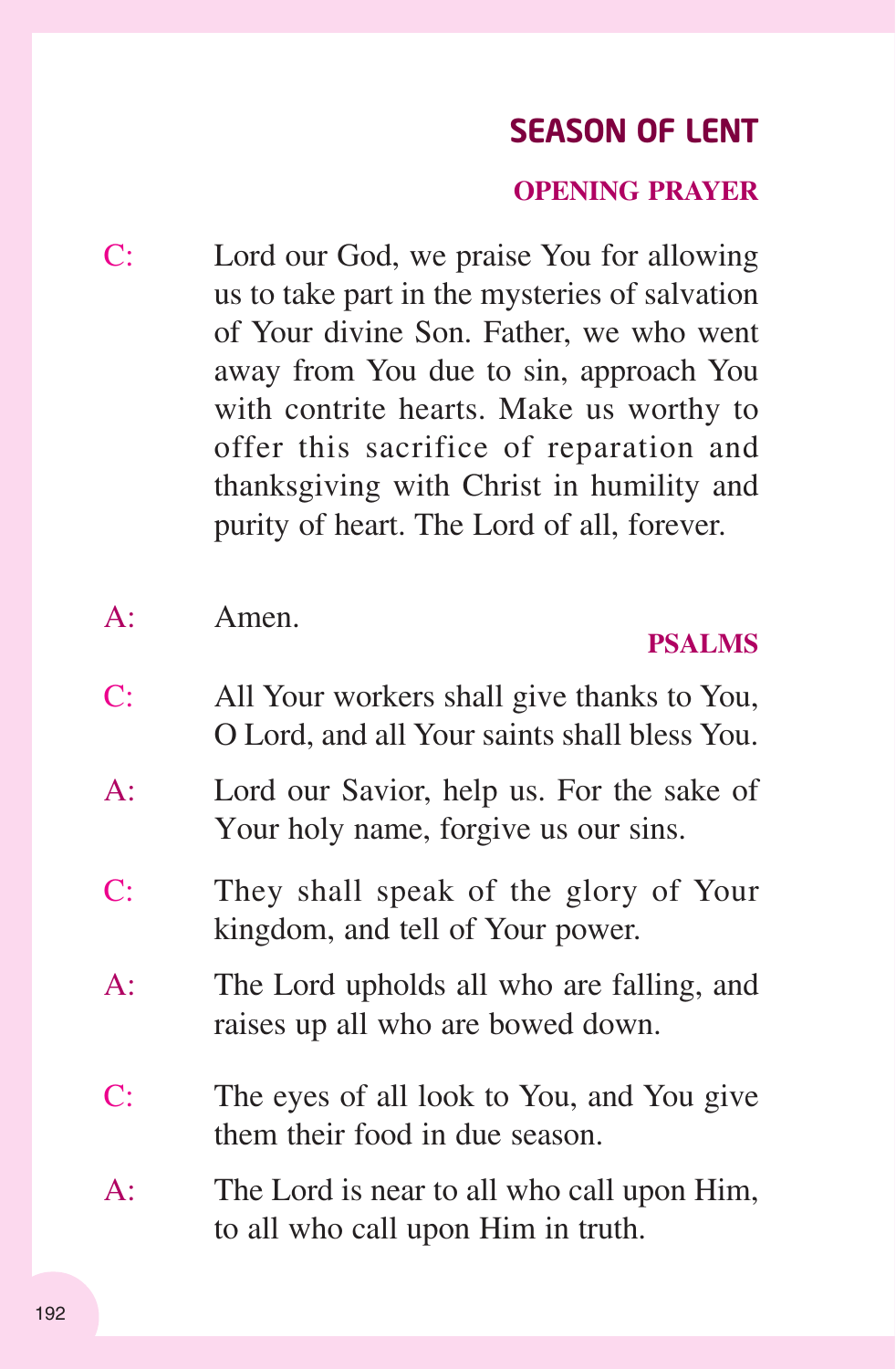May they administer with holiness these redemptive mysteries that sanctify body and soul. With clean hearts and pure thoughts may they offer You priestly ministry and always praise You for the salvation that You have mercifully granted. Lord of all, Father, Son and Holy Spirit, forever.

# A: Amen

#### **C.** On ordinary days

C: Lord our God, may the adorable name of Your most glorious Trinity be always praised and glorified, adored and exalted in heaven and on earth. The Lord of all, the Father, the Son, and the Holy Spirit, forever.

A: Amen

## **PSALMS**

According to the liturgical season

| Season of Resurrection 208/210                 |  |
|------------------------------------------------|--|
|                                                |  |
|                                                |  |
|                                                |  |
| Season of the Dedication of the Church 276/278 |  |
|                                                |  |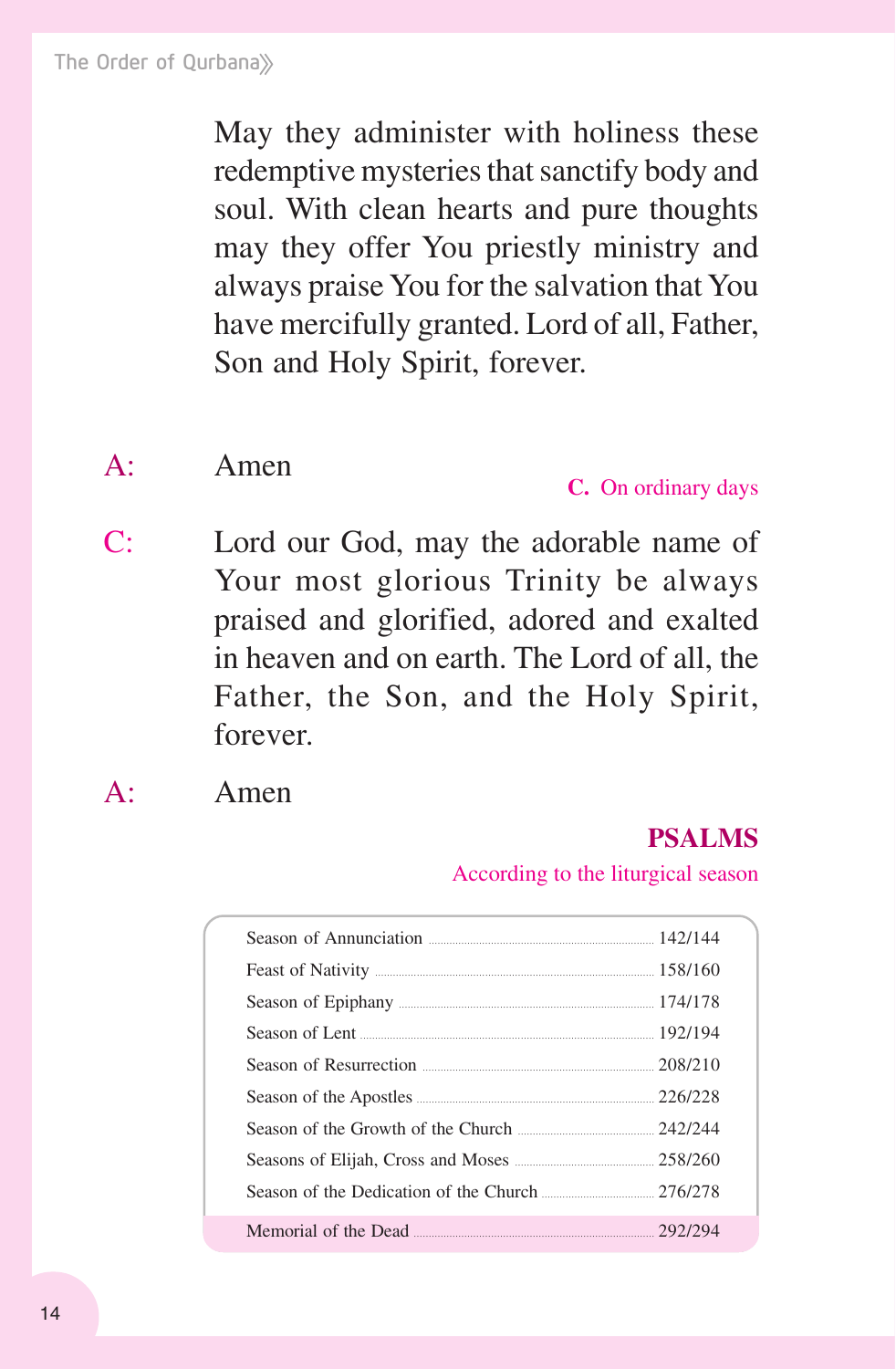Psalm - 144

- C: I will extol You, my God, and my King I will bless Your name forever
- A: Every day I will bless You Lord I will praise Your name forever Great is the Lord and worthy of high praise God's grandeur is beyond understanding

 Praise the Lord, my soul I shall praise the Lord all my life Sing praise to my God while I live Put no trust in princes, In mere mortals powerless to save

 How good to celebrate our God in Song How sweet to give fitting praise The Lord rebuilds the Jerusalem Gathers the dispersed of Israel

 I will sing Your praises in the midst of people I will praise Your name before the people

 Praise to the Father, to the Son And to the Holy Spirit forever As it was in the beginning Now and ever shall be, Amen, Amen forever.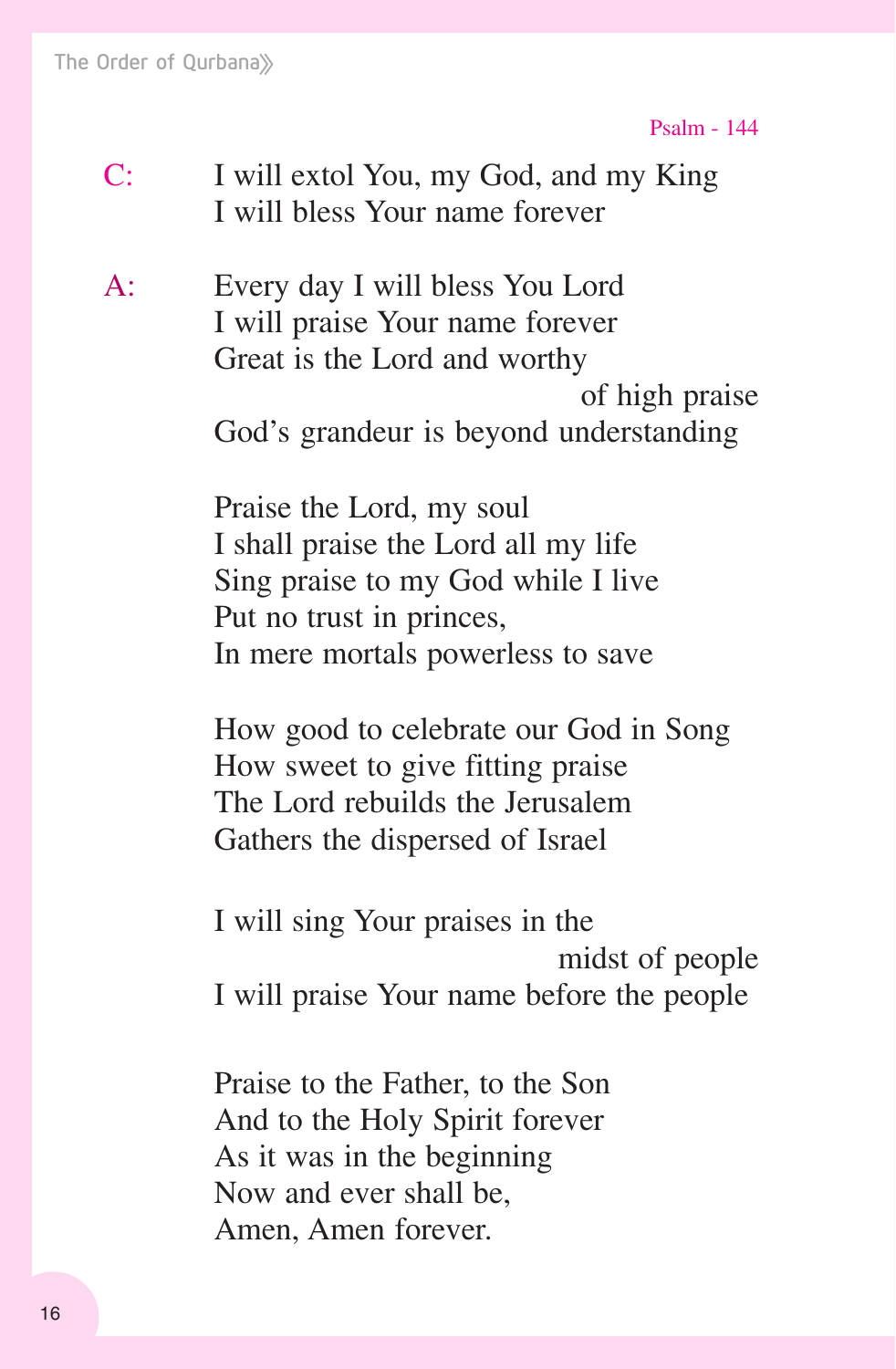- C: May this incense, which we offer in Your honor, be blessed in the name of Your most Holy Trinity.  $\mathbf{\hat{v}}$  May it be pleasing to You and obtain the forgiveness of our sins. In the name of the Father, the Son, and the Holy Spirit, forever.
- S: Amen.
- S: Peace be with us.

# **PREPARATION FOR THE HYMN OF RESURRECTION**

#### **A.** On Sundays and Feast days

C: Lord our God, when the sweet fragrance of Your love wafts over us, and when our souls are enlightened with the knowledge of Your truth, may we be found worthy to receive Your beloved Son as He appears from the heaven. May we also glorify You and praise You unceasingly in Your Church, crowned like a spouse with every goodness and grace. For You are the Lord and Creator of all forever and ever.

A: Amen.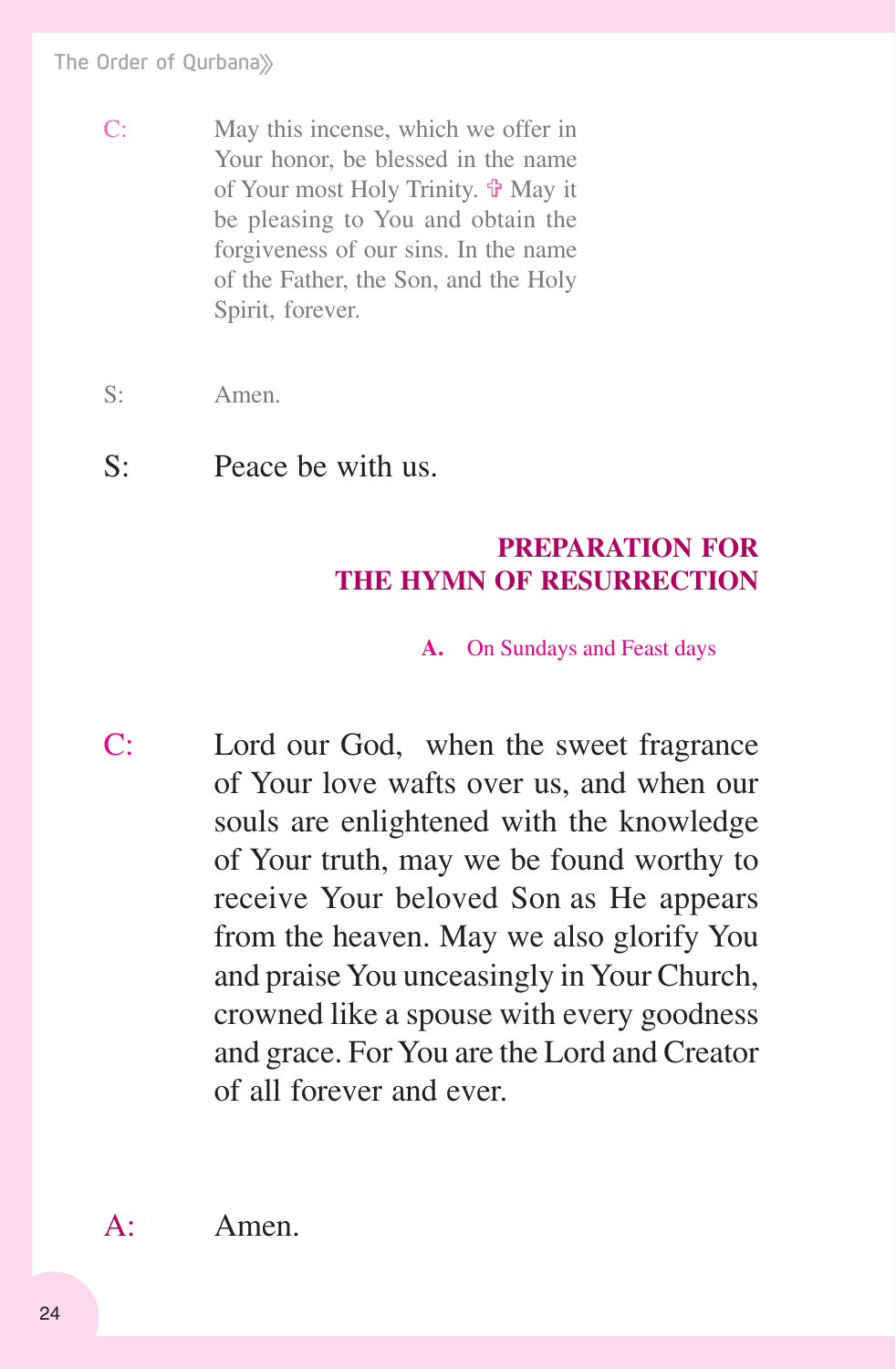- **B.** On days of commemorations and ordinary days.
- C: Lord our God, for all the helps and blessings You have bestowed on us and for which we can never be grateful enough, we offer You never-ending praise and glory in the Church, crowned like a spouse with every goodness and grace. You are the creator and Lord of all. The Father, the Son, and the Holy Spirit, forever.

#### A: Amen.

### **HYMN OF RESURRECTION**

The celebrant and servers face the Altar.

The server enters the sanctuary and incenses, from the left of the altar to the right. In the middle, he incenses the congregation.

 $A^{\dagger}$  Lord of all we how and praise you. Jesus Christ, we glorify You

> For You give man glorious resurrection And You are the one who saves his soul.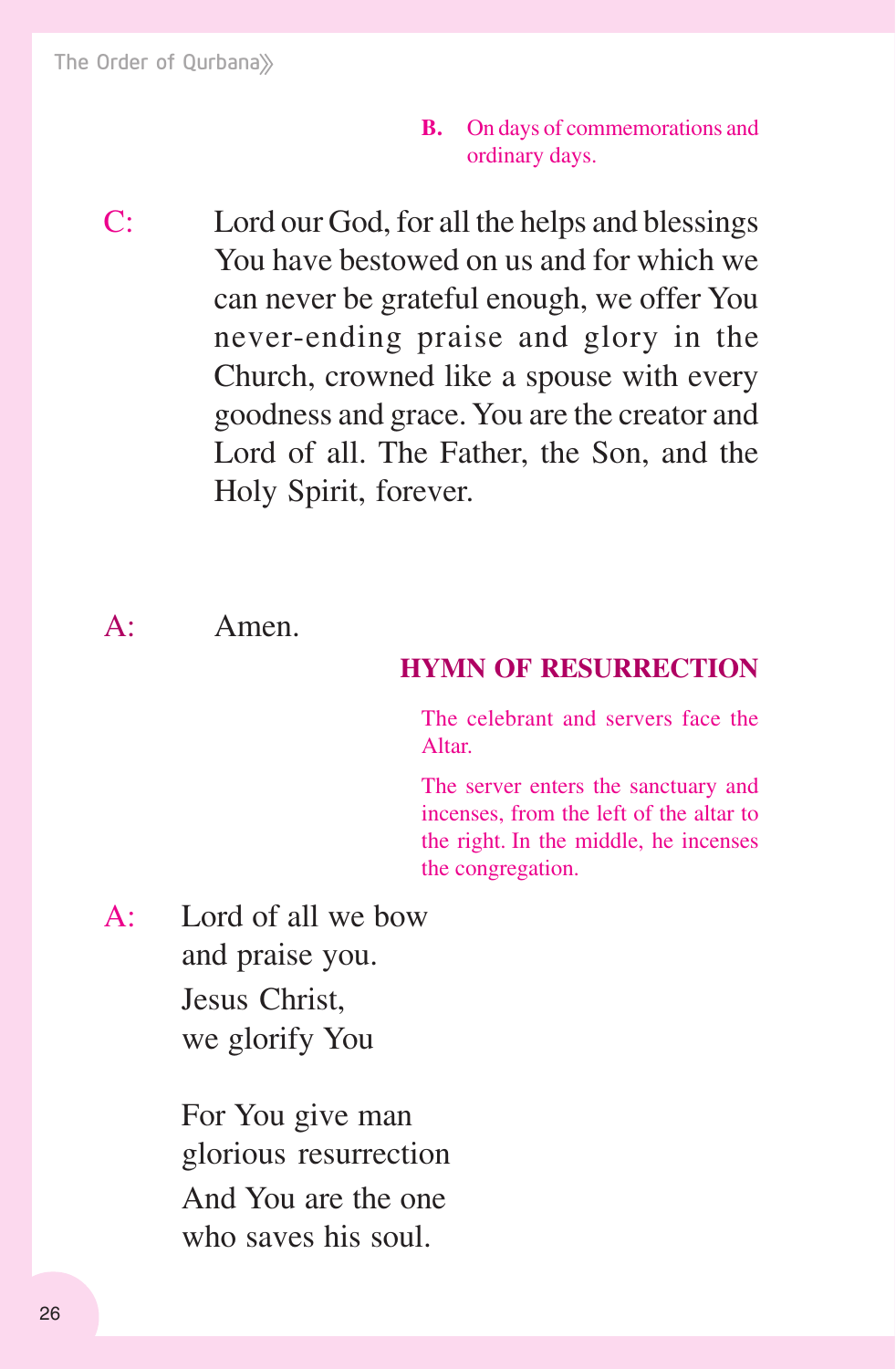

A: Lord of all, we praise You. Jesus Christ, we glorify You. For You are the one who raises our bodies and saves our souls.

> The celebrant and the servers face the congregation.

- S: Let us pray, peace be with us.
- C: My Lord, You are truly the One who raises our bodies. You are the savior of our souls, and the preserver of our lives. We are bound always to thank, adore, and glorify You. The Lord of all, forever.
- A: Amen

# **TRISAGION** SERVICE OF THE WORD OF GOD

- S: Lift up your voices and sing aloud Let us all sing His praise Bless the Lord Bless the Lord eternal.
	- A: Holy Lord of all Holy mighty one Holy immortal one Have mercy on us.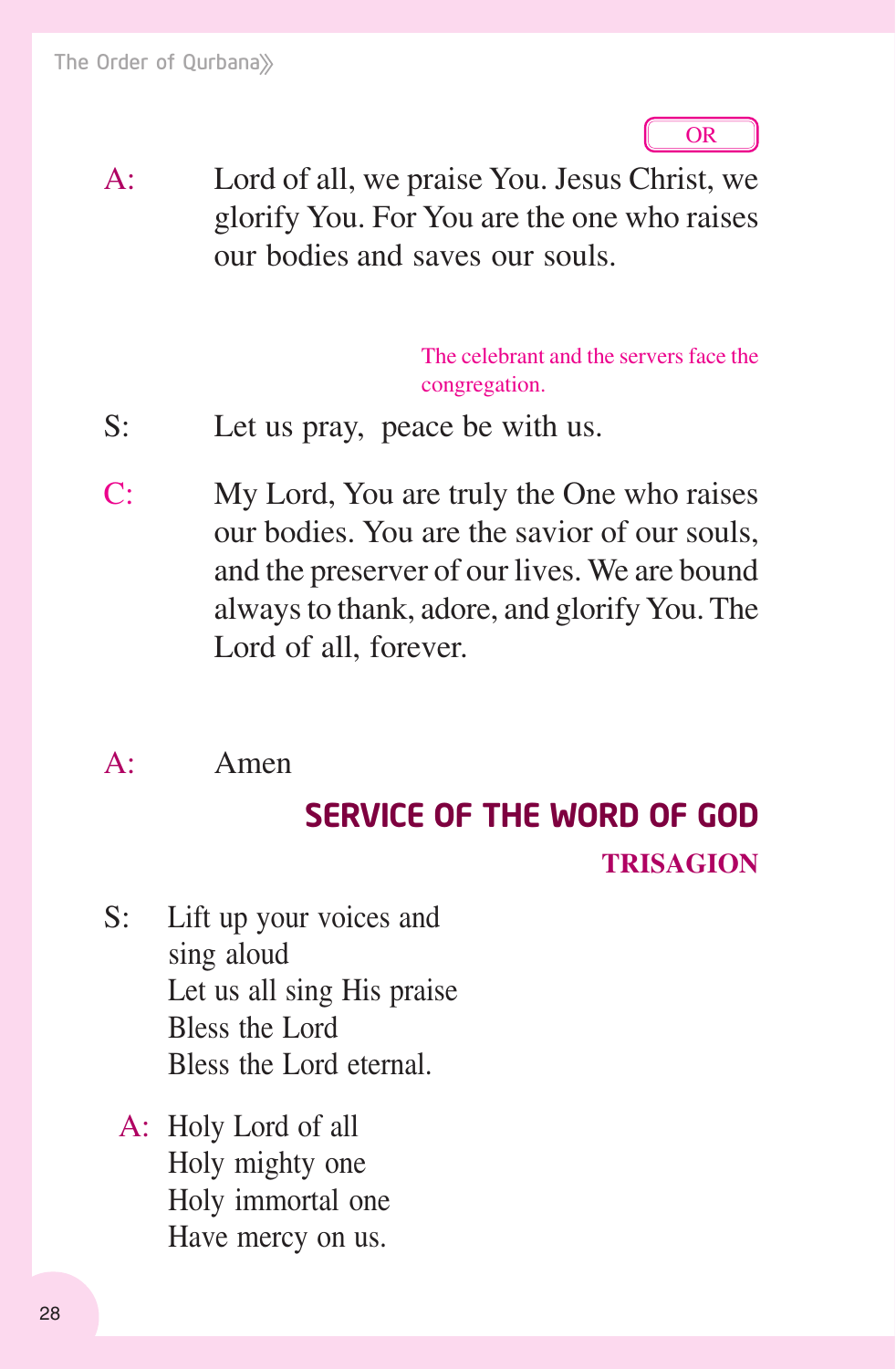

- S: Brothers and sisters, Raise your voices and glorify the living God.
- **A:** Holy God, Holy Mighty One, Holy Immortal One, Have mercy on us.
- S: Let us pray, peace be with us.
- C: Glorious, Mighty, Immortal, and Holy God, You are pleased to dwell in the holy ones. We beseech You. Look upon us, pardon us, and show us compassion according to Your nature. The Father, the Son, and the Holy Spirit, the Lord of all, forever.
- A: Amen.

# **READING FROM THE OLD TESTAMENT**

The reader stands at the reading stand at the left side of the celebrant.

S. Brothers and sisters, please be seated and listen attentively.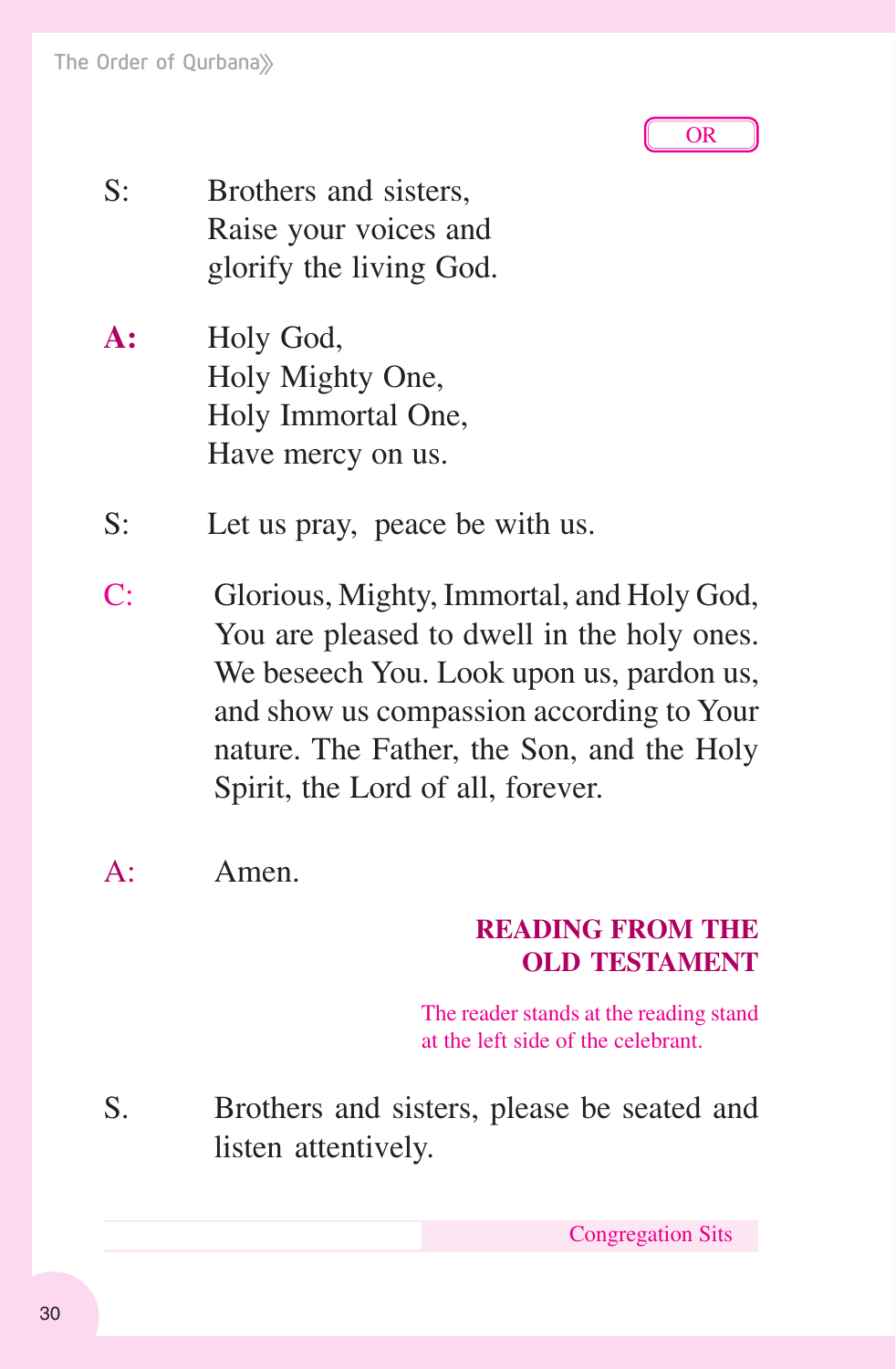| S.    | A reading from the book of               |                                                |
|-------|------------------------------------------|------------------------------------------------|
|       |                                          | Bows to the celebrant for blessing             |
| S.    | Bless me, my Lord.                       |                                                |
|       |                                          | Bows to the celebrant for blessing             |
| C:    | May God $\mathbf{\hat{\Psi}}$ bless you. |                                                |
|       |                                          | The reader reads facing the congre-<br>gation. |
|       |                                          | At the end of the reading                      |
| $A$ : | Praise be to the Lord, our God.          |                                                |
| S:    | $(Suraya)$ .                             | Let us stand to sing the hymn of praise.       |
|       |                                          |                                                |

Congregation Stands

# **HYMN OF PRAISE**

C: *"The heavens proclaim the glory of God".*

 With the hymns of Holy Spirit And the hymns of Alleluia Let us commemorate the Feast of (…name of saint) Let us now celebrate in this altar.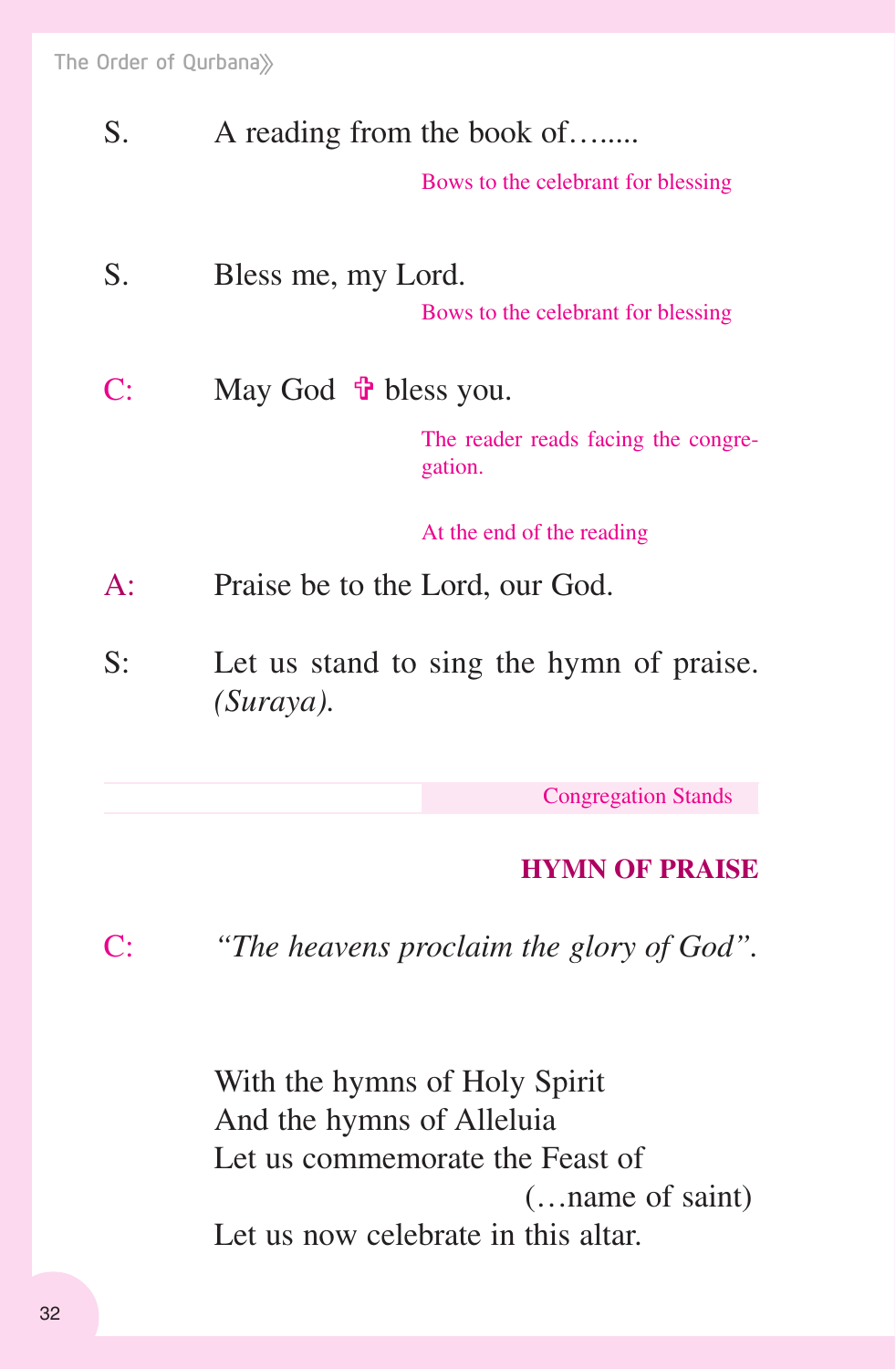The Order of Qurbana

# S: *"The firmament declares the work of His hands".*

- A: With the hymns of Holy Spirit And the hymns of Alleluia Let us commemorate the Feast of (…name of saint) Let us now celebrate in this altar.
- S: *"The days speaks incessantly to the days".*
- A: With the hymns of Holy Spirit And the hymns of Alleluia Let us commemorate the Feast of (…name of saint) Let us now celebrate in this altar.
- C: *"Glory be to the Father, to the Son, and to the Holy Spirit".*
- A: With the hymns of Holy Spirit And the hymns of Alleluia Let us commemorate the Feast of (…name of saint) Let us now celebrate in this altar.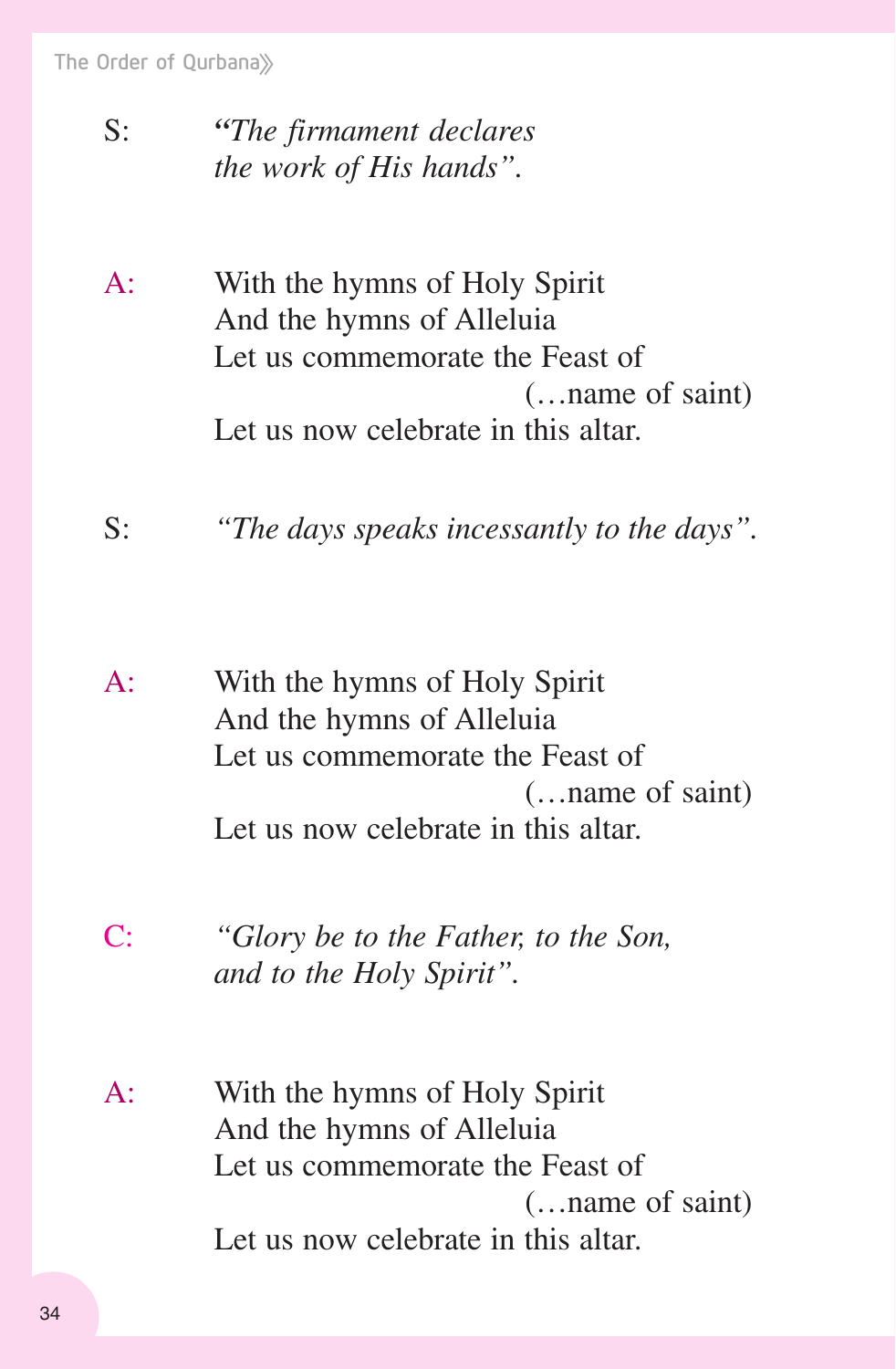The Order of Qurbana

S: "From the eternity and forever"

A: With the hymns of Holy Spirit And the hymns of Alleluia Let us commemorate the Feast of (…name of saint) Let us now celebrate in this altar

S: Alleluia, Alleluia, Alleluia, Let us pray, peace be with us.

**A.** On Sundays and Feast days

C: Lord our God, illumine our hearts and minds to hear and understand the sweet voice of Your life-giving and divine commandments. In Your mercy and grace, grant that they bear in us the fruits of love, hope, and salvation beneficial to our body and soul and that we may constantly praise You. The Father, the Son, and the Holy Spirit, the Lord of all, forever.

A: Amen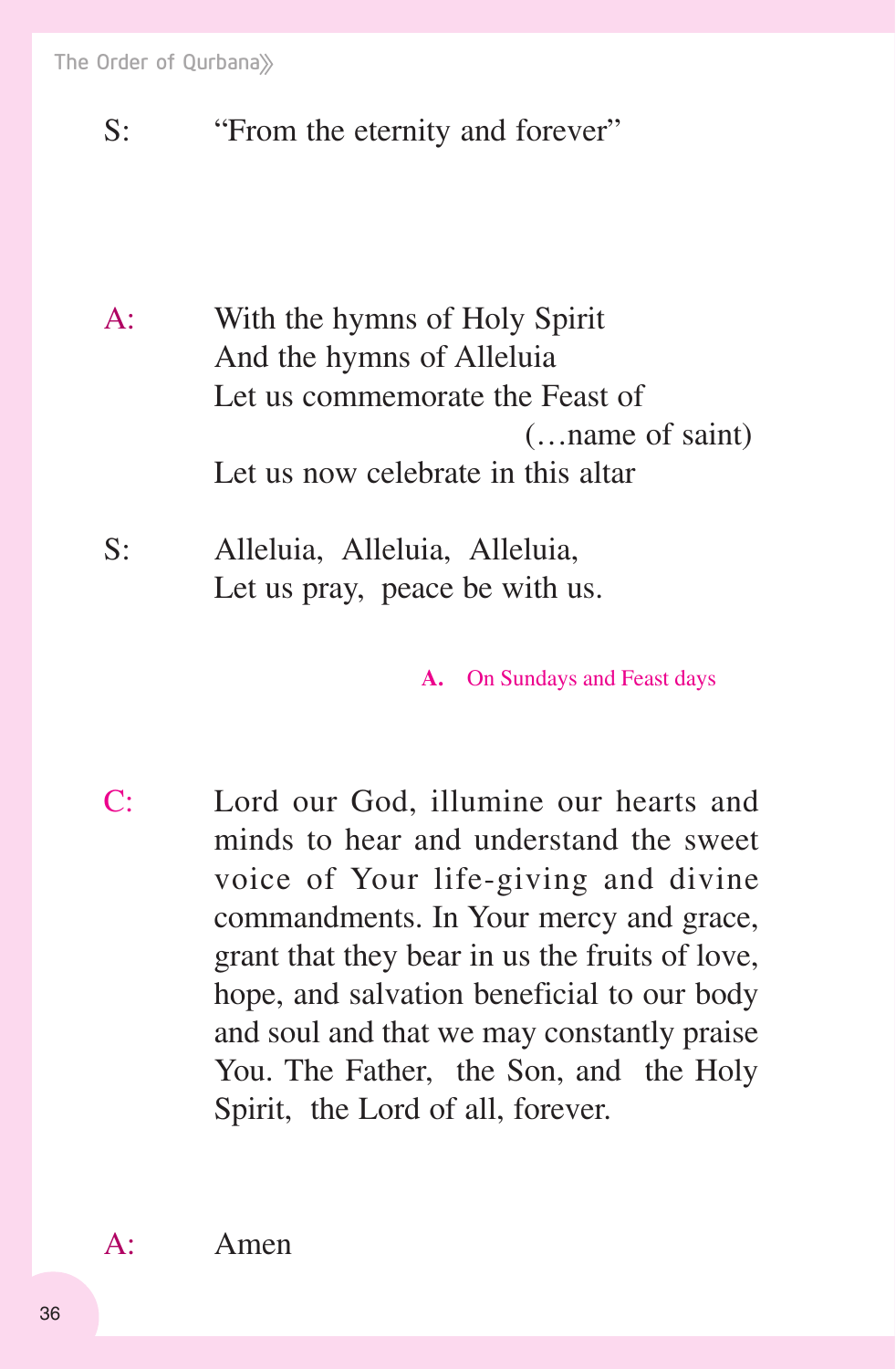#### **B.** On other days and on Sundays in great Lent

C: O Lord, sovereign, knowing everything, You are the source of every grace and blessing, and the amazing provider for all in Your household. We beseech You to look upon us, to bless us, and to show us mercy in accordance with Your nature. The Father, the Son, and the Holy Spirit, the Lord of all, forever.

A: Amen

# **READING FROM THE EPISTLE**

Congregation Sits

The reader stands at the reading stand at the right side of the celebrant

- S: Brothers and sisters, a reading from the letter of St. ...........to the............................ Bows to the celebrant for blessing
- S: Bless me, my Lord.

Celebrant blesses the reader saying

C: May Christ  $\mathbf{\hat{\Phi}}$  bless you.

The reader reads facing the congregation At the end of the reading

A: Praise be to Christ, our Lord.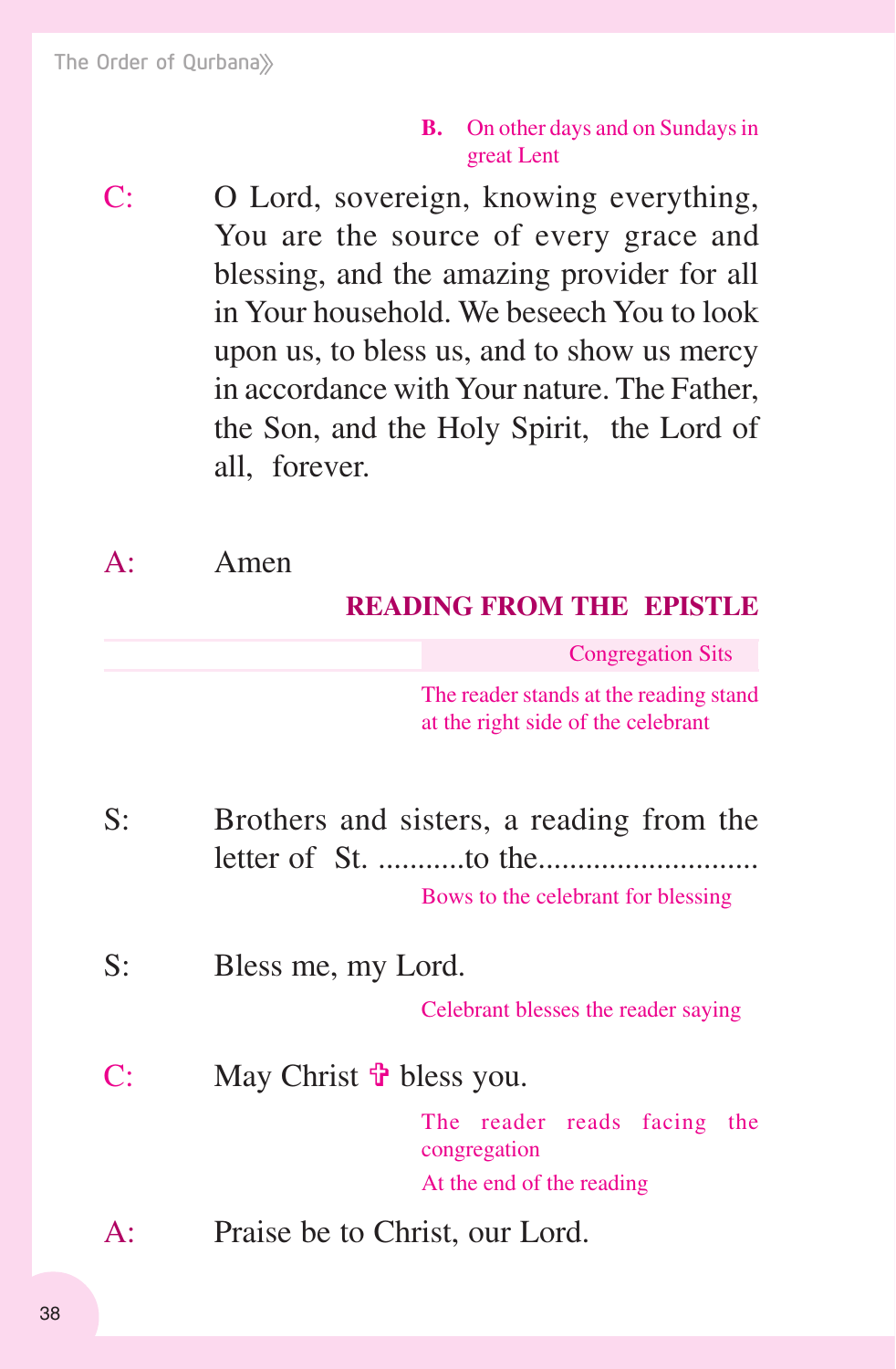The Order of Qurbana

## **INCENSING**

Server brings censer and frankincense. Celebrant puts frankincense into the censer and blesses it.

C: My Lord, may the sweet fragrance of the perfumed oil that wafted from You, when Mary the sinner, anointed Your head,  $\Phi$  mix with this incense. We offer to You this incense in Your honor, for the forgiveness of our sins, and remission of our debts. The Lord of all, forever.

S: Amen.

Congregation Stands

#### **HYMN OF ALLELUIAH**

A: Alleluia, sing Alleluia Alleluia Alleluia My heart is stirred by a noble theme

As I sing my ode to the king

My tongue is the pen of a nimble scribe.

 Glory be to the Father, the Son and the Holy Spirit

 As it was in the beginning Let it be forever, Amen.

 Alleluia, sing Alleluia Alleluia, Alleluia.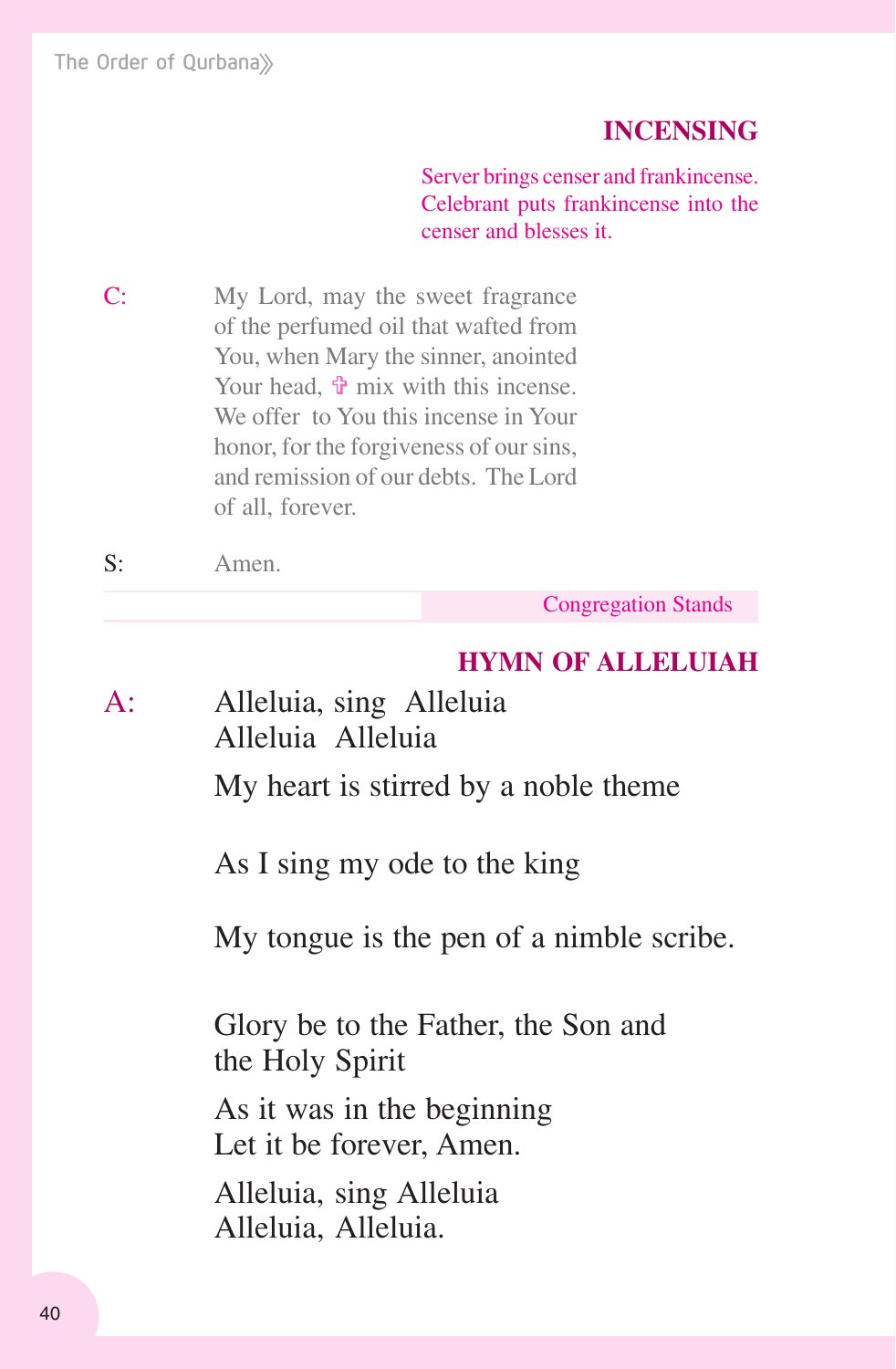#### **GOSPEL READING**

Celebrant goes to the altar along with servers carrying candles and incense. He takes the Gospel praying in low voice.

C: Jesus Christ, the light of the world and the life of all. Glory be to the infinite mercy that sent You to us, forever, Amen.

> The celebrant takes the Gospel and raises it to his forehead and goes to the Bema in procession, with the servers carrying candles and censer.

> The celebrant proclaims the Gospel at the Bema facing the congregation with two servers with lighted candles on either side. The server carrying the censer stands in front of the Bema facing the altar, and incenses during the reading.

S: Let us stand and listen attentively to the Holy Gospel.

> Celebrant blesses the congregation with the Gospel.

- C: Peace  $\mathbf{\hat{\Phi}}$  be with you.
- A: With you and with your spirit.

Congregation receives the blessing by making the sign of the cross

C: The Holy Gospel of our Lord Jesus Christ, proclaimed by St..........................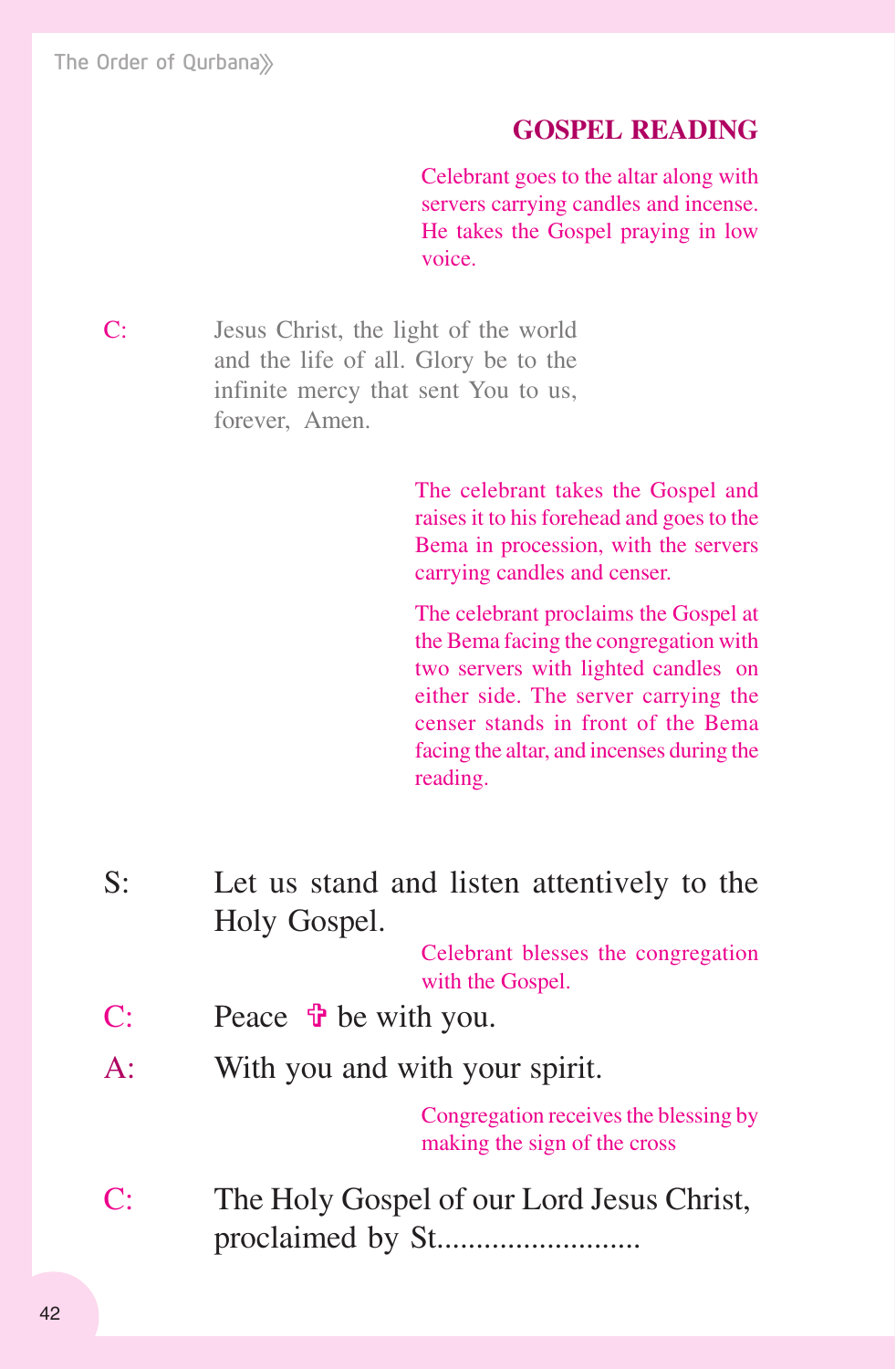# A: Glory to You Christ, Our Lord.

At the end of the reading

# A: Glory to You Christ, Our Lord.

## **HOMILY**

Congregation Sits

# **PRAYERS OF PROCLAMATION (KAROZUTHA)**

Congregation Stands

#### According to the Liturgical Season

| Season of Annunciation 2008 and 2008 and 2008 and 2008 and 2008 and 2008 and 2008 and 2008 and 2008 and 2008 and 2008 and 2008 and 2008 and 2008 and 2008 and 2008 and 2008 and 2008 and 2008 and 2008 and 2008 and 2008 and 2 |     |
|--------------------------------------------------------------------------------------------------------------------------------------------------------------------------------------------------------------------------------|-----|
|                                                                                                                                                                                                                                |     |
|                                                                                                                                                                                                                                |     |
| Season of Lent 2008 and 2008 and 2008 and 2008 and 2008 and 2008 and 2008 and 2008 and 2008 and 2008 and 2008 and 2008 and 2008 and 2008 and 2008 and 2008 and 2008 and 2008 and 2008 and 2008 and 2008 and 2008 and 2008 and  |     |
| Season of Resurrection <u>manual community</u> and the 212                                                                                                                                                                     |     |
| Season of the Apostles <b>Example 20</b> Season of the Apostles <b>Example 20</b> Season of the Apostles                                                                                                                       | 230 |
| Season of the Growth of the Church                                                                                                                                                                                             | 246 |
|                                                                                                                                                                                                                                |     |
|                                                                                                                                                                                                                                | 280 |
| Memorial of the Dead                                                                                                                                                                                                           | 298 |



- S: Let us all stand and pray with joy and exultation (*On ordinary days*: with attention and contrition) "Lord, have mercy on us."
- A: Lord, have mercy on us.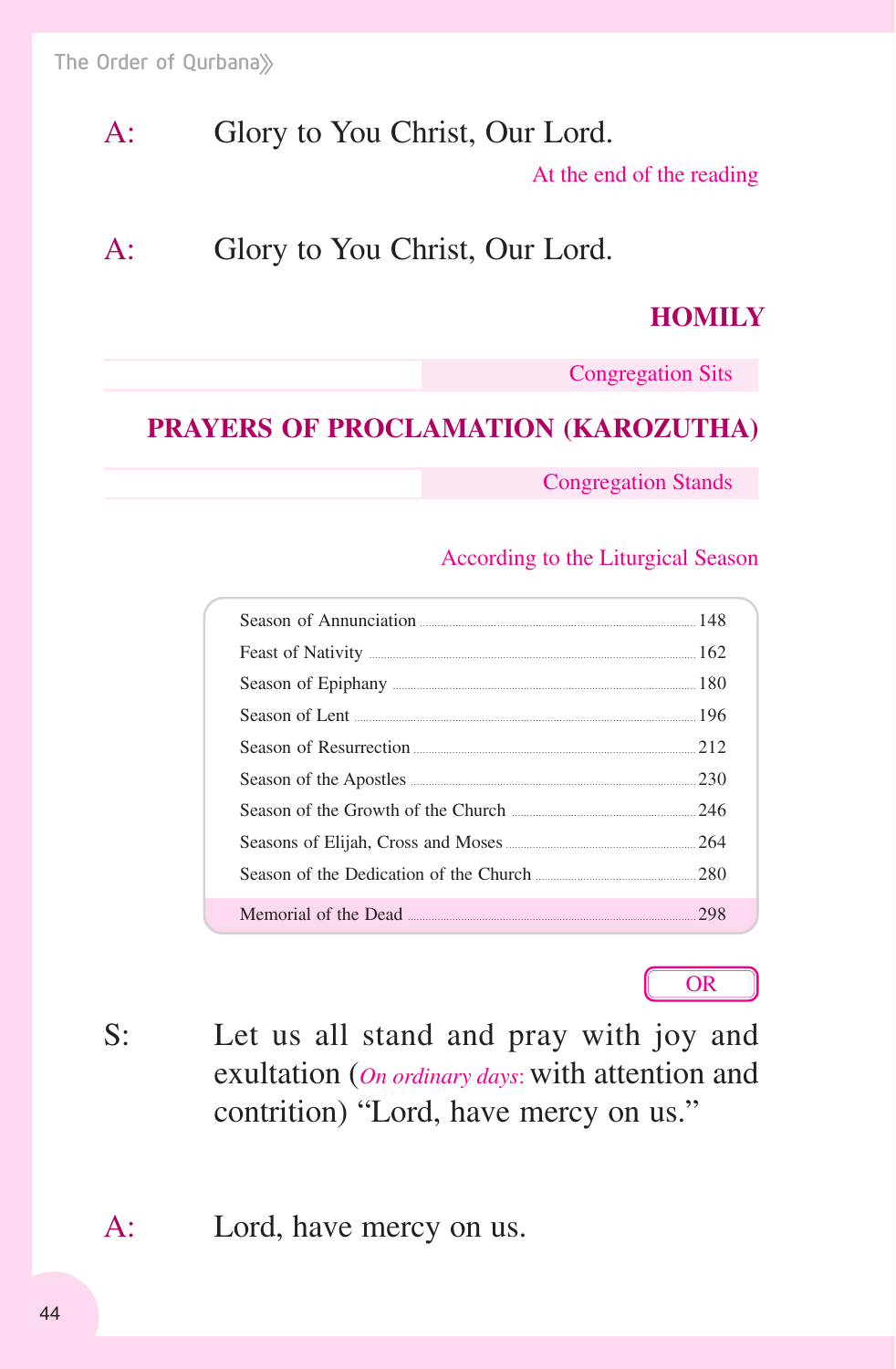#### SEASON OF LENT

- C: The eyes of all look to You, and You give them their food in due season.
- A: The Lord is near to all who call upon Him, to all who call upon Him in truth.
- C: He fulfills the desire of all who fear Him.
- A: He also hears their cry, and saves them.
- C: Glory be to the Father, and to the Son, and to the Holy Spirit,
- A: As it was in the beginning is now and ever shall be, forever. Amen.
- C: Lord our Savior, help us. For the sake of Your holy name, forgive us our sins.

See Page 24

## **PRAYERS OF PROCLAMATION**

#### **(KAROZUTHA)**

- S: Let us stand together with repentance and reverence and implore, "Lord, hear our prayer."
- A: Lord, hear our prayer.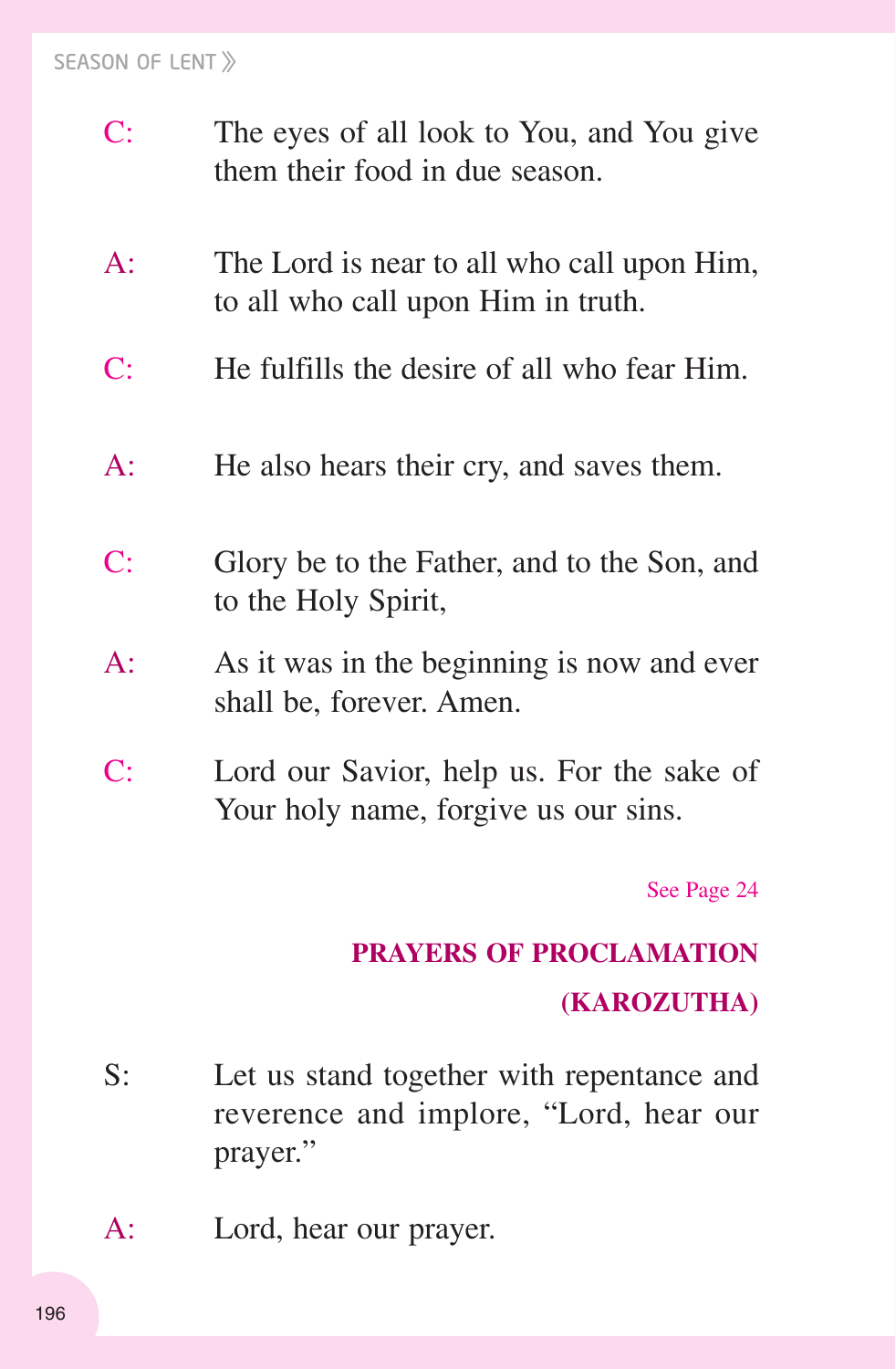#### SEASON OF LENT

- S: Jesus, who was led to the desert by the Holy Spirit and fasted for forty days and forty nights, fill us with the spirit of repentance and penance. Let us pray.
- A: Lord, hear our prayer.
- S: Lamb of God, who takes away the sins of the world, strengthen us to do penance for our sins and the sins of the whole world. Let us pray.
- A: Lord, hear our prayer.
- S: Jesus, the victim of love, help us to crucify with You, our own body with all its evil tendencies. Let us pray.
- A: Lord, hear our prayer.
- S: Jesus, who conquered evil and gave us model and courage, help us to overcome temptations. Let us pray.
- A: Lord, hear our prayer.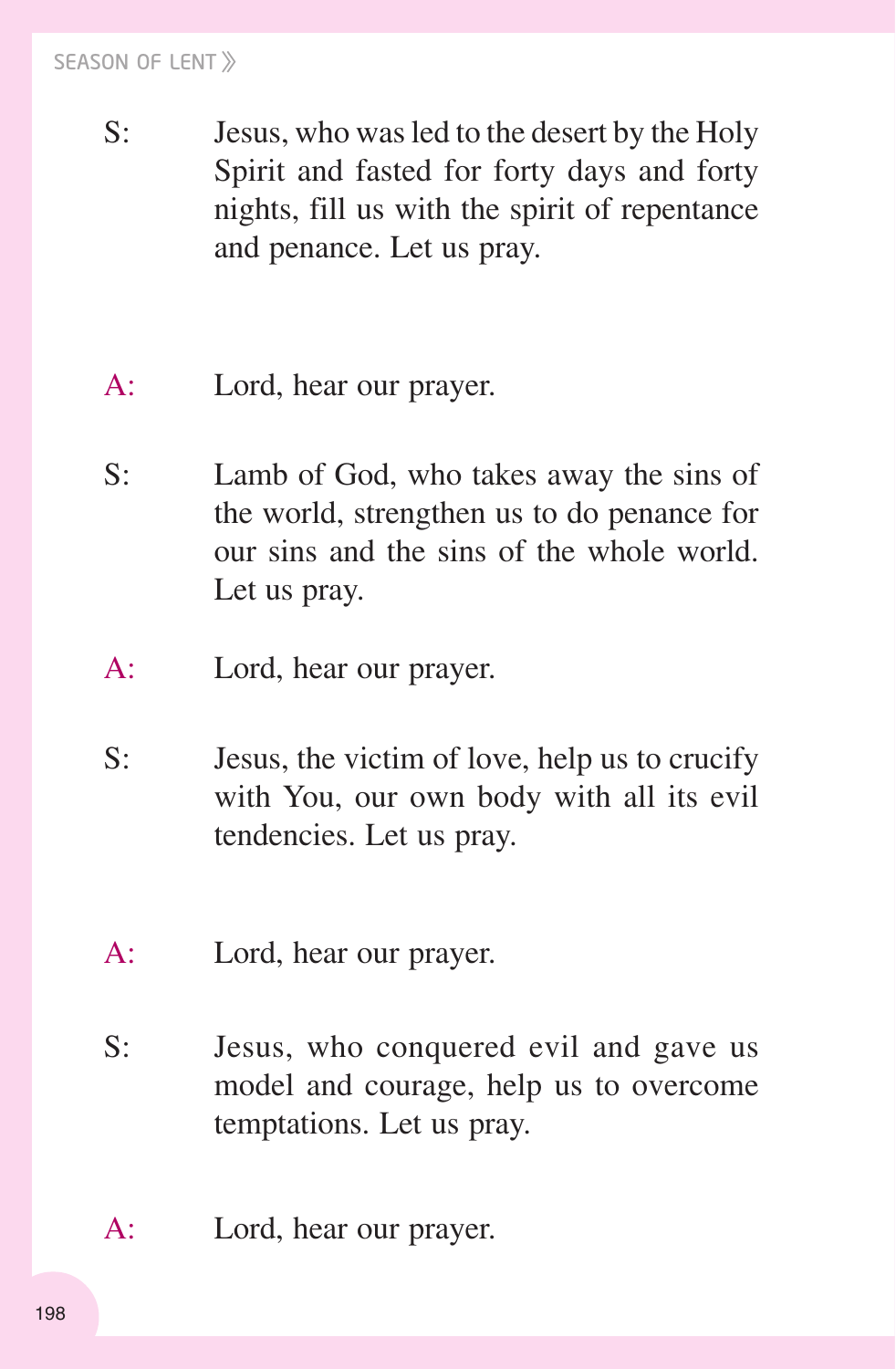- S: Jesus, bless abundantly our Holy Father Pope Mar ......(Name)......, the head of the universal Church, our Major Archbishop Mar ......(Name)......, the head and father of our Syro-Malabar Church, our Bishop Mar ......(Name)......, the head and father of our diocese, and all other bishops, to lead us in the path of prayer and penance. Let us pray.
- A: Lord, hear our prayer.
- S: Let us commend ourselves and one another to the Father, to the Son, and to the Holy Spirit.
- A: Lord our God, we commend ourselves to You.
- C: Lord our God, look kindly on Your Church which is striving to join with the suffering life of the Lamb of God to obtain holiness. Help us to continue the sacrificial life of Your Son by taking up our crosses with joy. Help us to observe this lenten season fruitfully through the grace of prayer, love towards our neighbors, and self denial. The Lord of all, forever.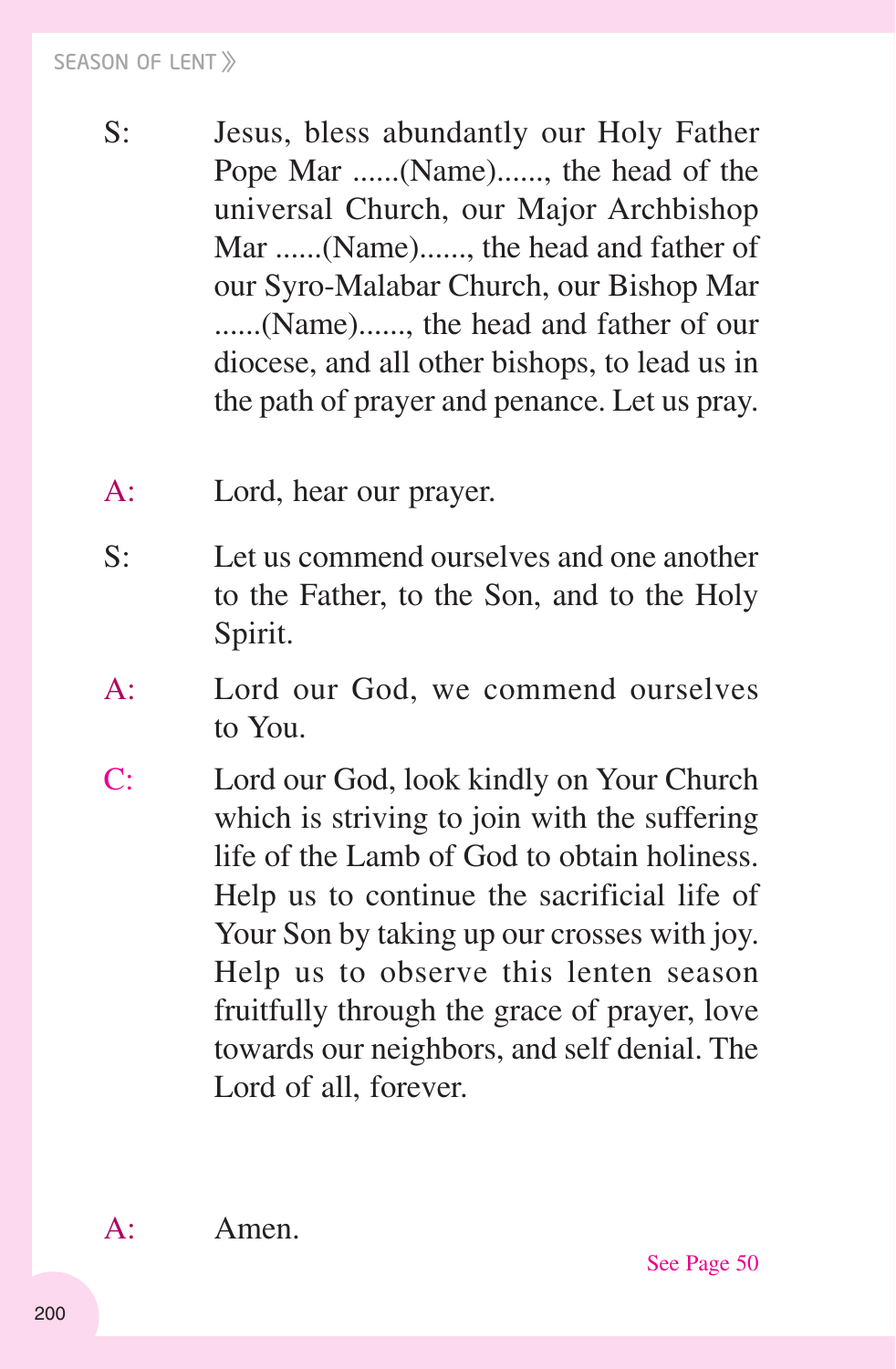S: Bless us, O Lord. Brothers and sisters, bow your heads for the imposition of hands and receive the blessing.

> Congregation bows. Celebrant bows and prays in low voice.

**A.** On Sundays and Feast days

C: Lord, almighty God, Yours is the Holy Catholic Church, the flock, redeemed through the passion and suffering of Your anointed Son.Through the grace of the Holy Spirit who is one in Divine Being with You, the orders of true priesthood are conferred by the imposition of hands. In Your great mercy, You have made us worthy - weak and lowly though we are - to be distinctive members of Your mystical body, the Church, to minister to the faithful. Lord, fill us with Your mercy and grace and pour forth Your blessings through our hands. May Your mercy and blessings be on us and on this Your chosen people.

> **B.** On weekdays and Sundays during the Great Lent

C: Lord, our God, extend Your merciful right hand over the universal and apostolic Church. Protect it from every danger visible and invisible. In Your compassion make us worthy to minister in Your presence with devotion, diligence, and purity.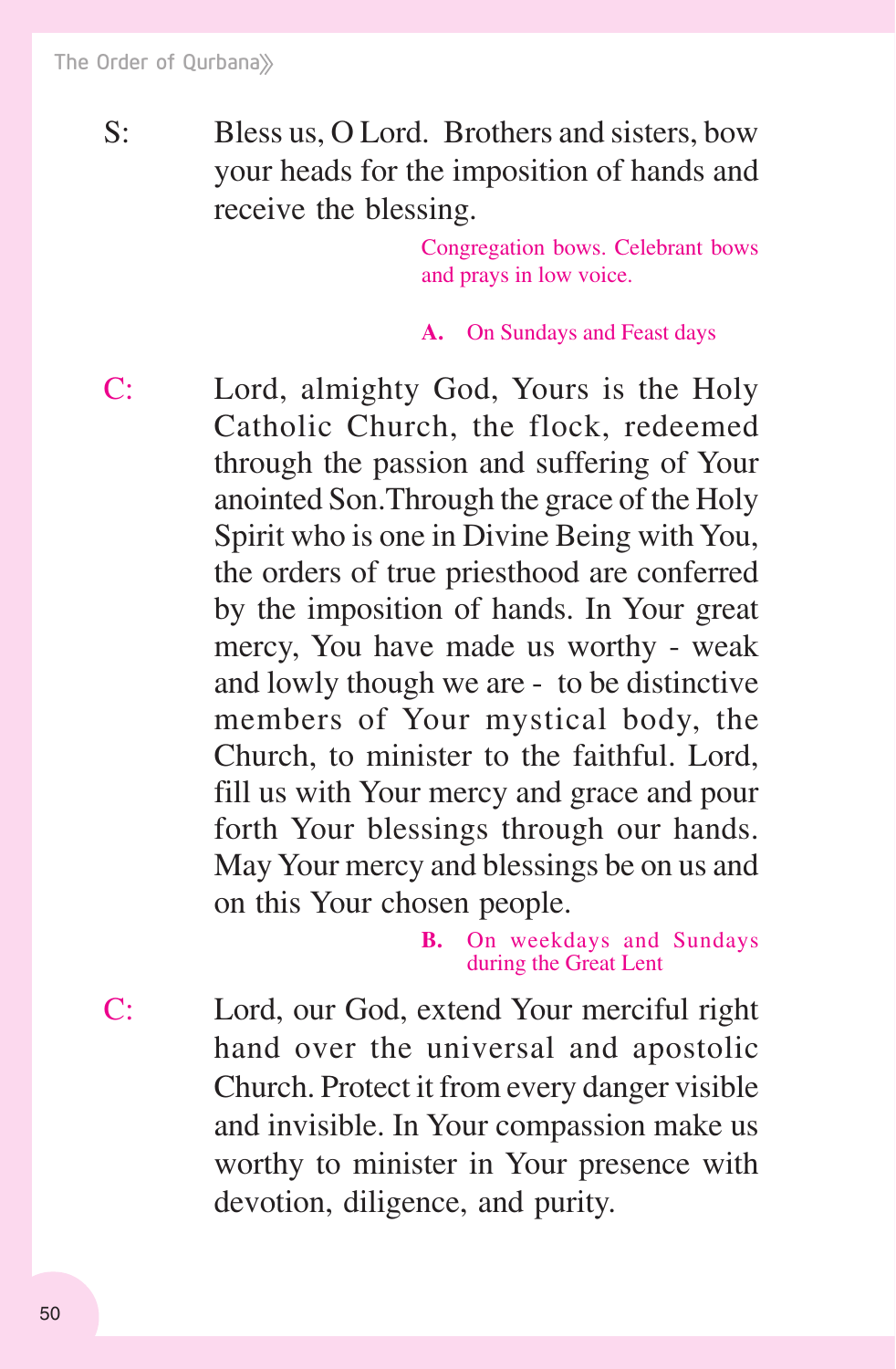Resuming a straight posture, the celebrant prays loud.

- C: Merciful God, bless us. Grant that all of us, as one body, may properly please You throughout our lives, by works of justice that reconcile us with You. Make us worthy to offer You never-ending praise, homage, thanksgiving, and adoration. The Father, the Son, and the Holy Spirit, Lord of all, forever.
- A: Amen
- S: Let all who have been baptized and sealed with the sign of life, participate in these holy mysteries attentively and devotedly.

# SERVICE OF THE PREPARATION OF THE GIFTS

## **WASHING OF THE HANDS**

Servers bring water and towel to the celebrant.

Celebrant prays as he washes his hands.

C: May God the Lord of all, wash away the stains of our debts and sins in the ocean of His mercy.

Celebrant prays as he wipes his hands.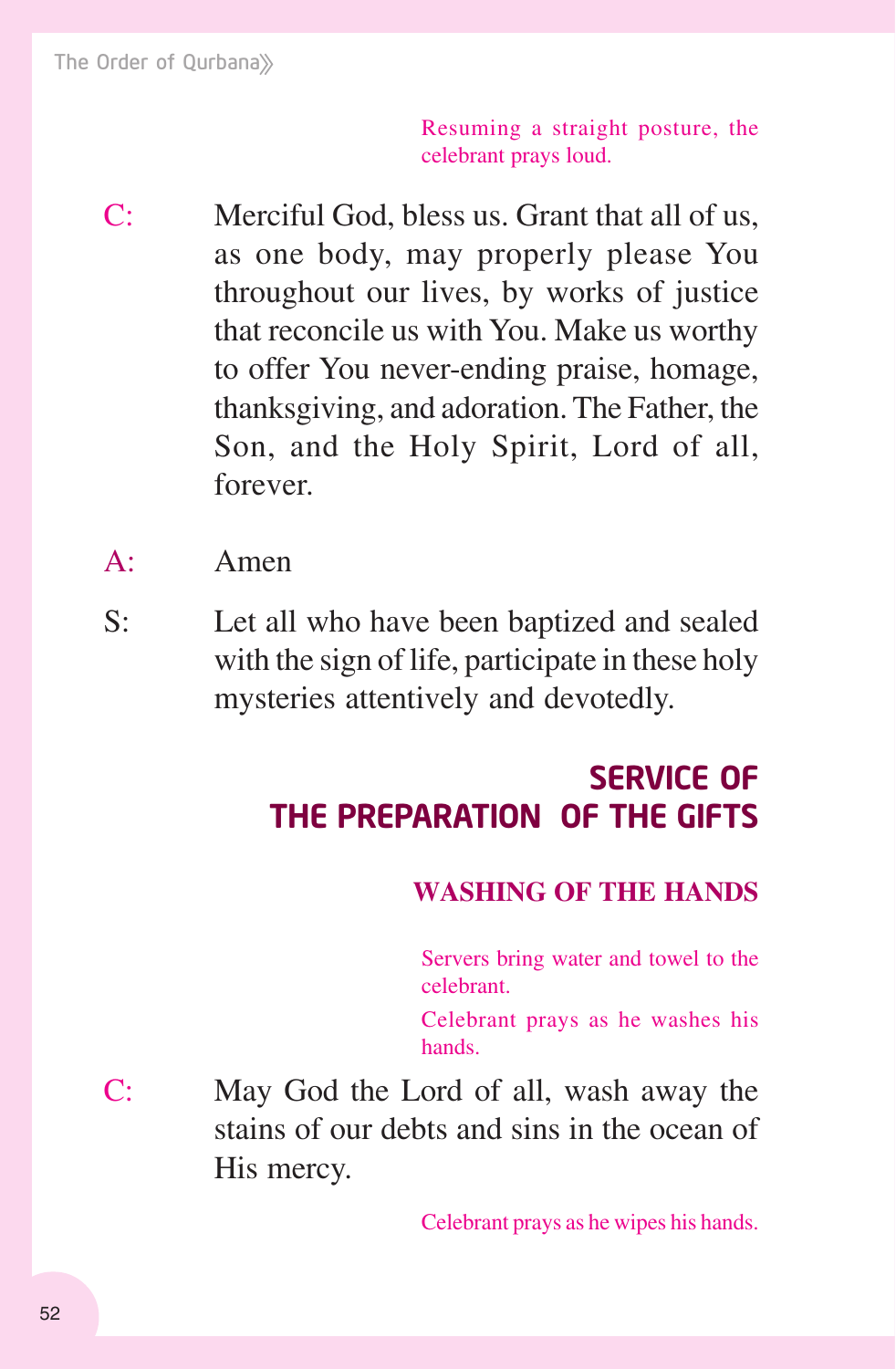C: And may the Lord wipe away the stains of our sins through His compassion.

Congregation Sits

**Offerings** 

# **HYMN OF THE MYSTRIES**

According to the liturgical season.

| Season of Annunciation 2000 and 2000 and 2000 and 2000 and 2000 and 2000 and 2000 and 2000 and 2000 and 2000 and 2000 and 2000 and 2000 and 2000 and 2000 and 2000 and 2000 and 2000 and 2000 and 2000 and 2000 and 2000 and 2 |     |
|--------------------------------------------------------------------------------------------------------------------------------------------------------------------------------------------------------------------------------|-----|
|                                                                                                                                                                                                                                |     |
|                                                                                                                                                                                                                                |     |
| Season of Lent 2008 and 2008 and 2008 and 2008 and 2008 and 2008 and 2008 and 2008 and 2008 and 2008 and 2008 and 2008 and 2008 and 2008 and 2008 and 2008 and 2008 and 2008 and 2008 and 2008 and 2008 and 2008 and 2008 and  |     |
| Season of Resurrection <u>manual community</u> and the 208                                                                                                                                                                     |     |
|                                                                                                                                                                                                                                | 234 |
| Season of the Growth of the Church                                                                                                                                                                                             | 252 |
|                                                                                                                                                                                                                                |     |
| Season of the Dedication of the Church <u>[</u> [11] Season of the Dedication of the Church <b>[284]</b>                                                                                                                       |     |
| Memorial of the Dead <u>manual community</u> and the 302                                                                                                                                                                       |     |

# Ch: *"In the Lord I put my firm trust"*

A: Here is our Lord's precious Body and Blood With love and respect Let us gather by this altar Let us all join with the heavenly choir And sing, God is holy Holy, Holy forever.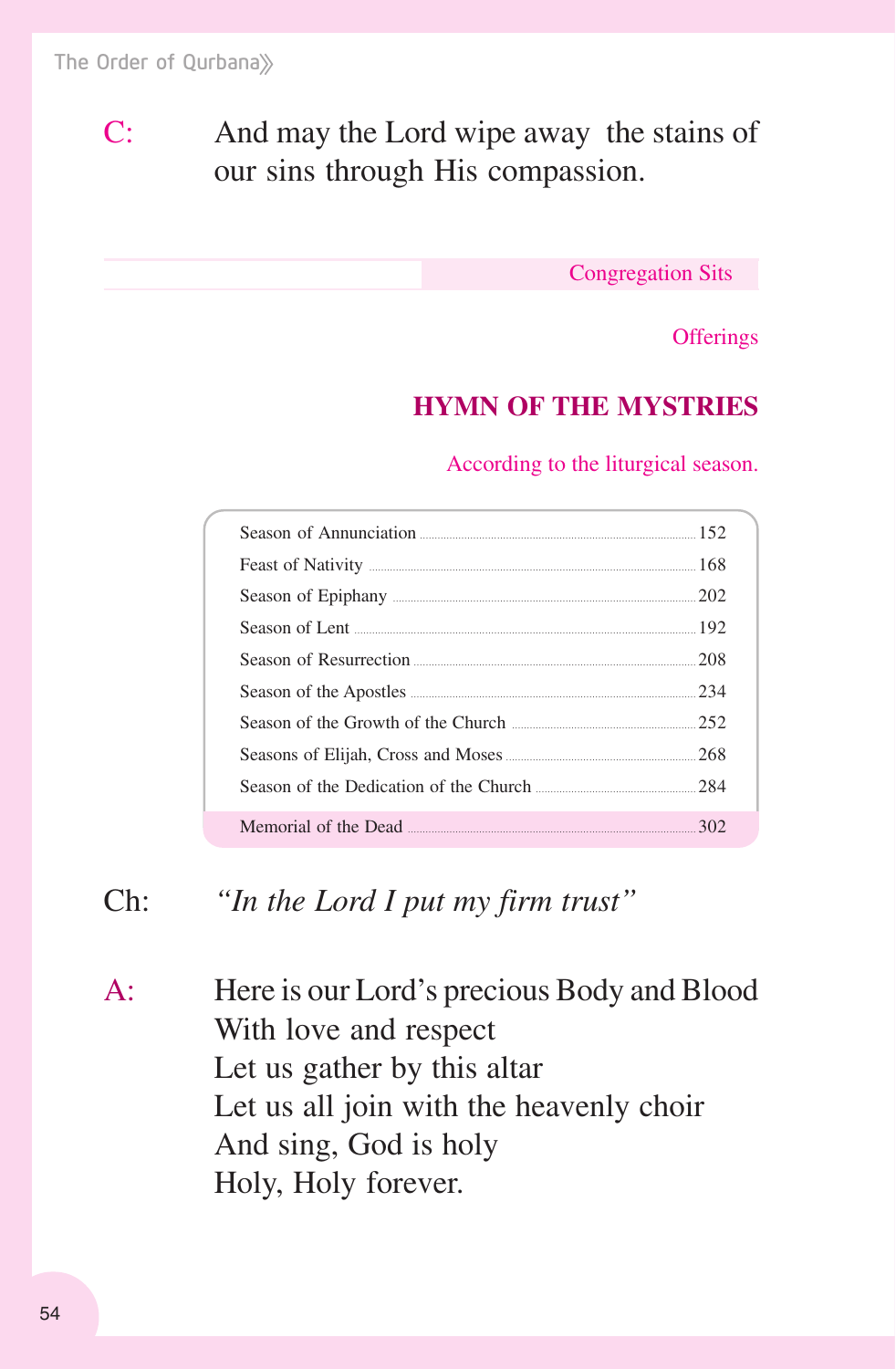Ch:*"The poor will eat and be satisfied"*

- A : Here is our Lord's precious Body and Blood With love and respect Let us gather by this altar Let us all join with the heavenly choir And sing, God is holy Holy, Holy forever.
- S: Let us pray, peace be with us.

#### **OFFERTORY**

- C: We will praise Your adorable Trinity, always and forever.
- S: Amen.
- C: May Christ who sacrificed Himself for our salvation, and commanded us to celebrate the memory of His passion, death, burial, and resurrection, accept this Qurbana from our hands through His grace and mercy. Amen.
- C: By Your command, O Lord, our God, these glorious, holy, life-giving, and divine mysteries are set forth and arranged on Your holy altar until the glorious second coming of Christ from heaven. Glory and honor, thanksgiving and adoration be Yours. Now, always, and forever.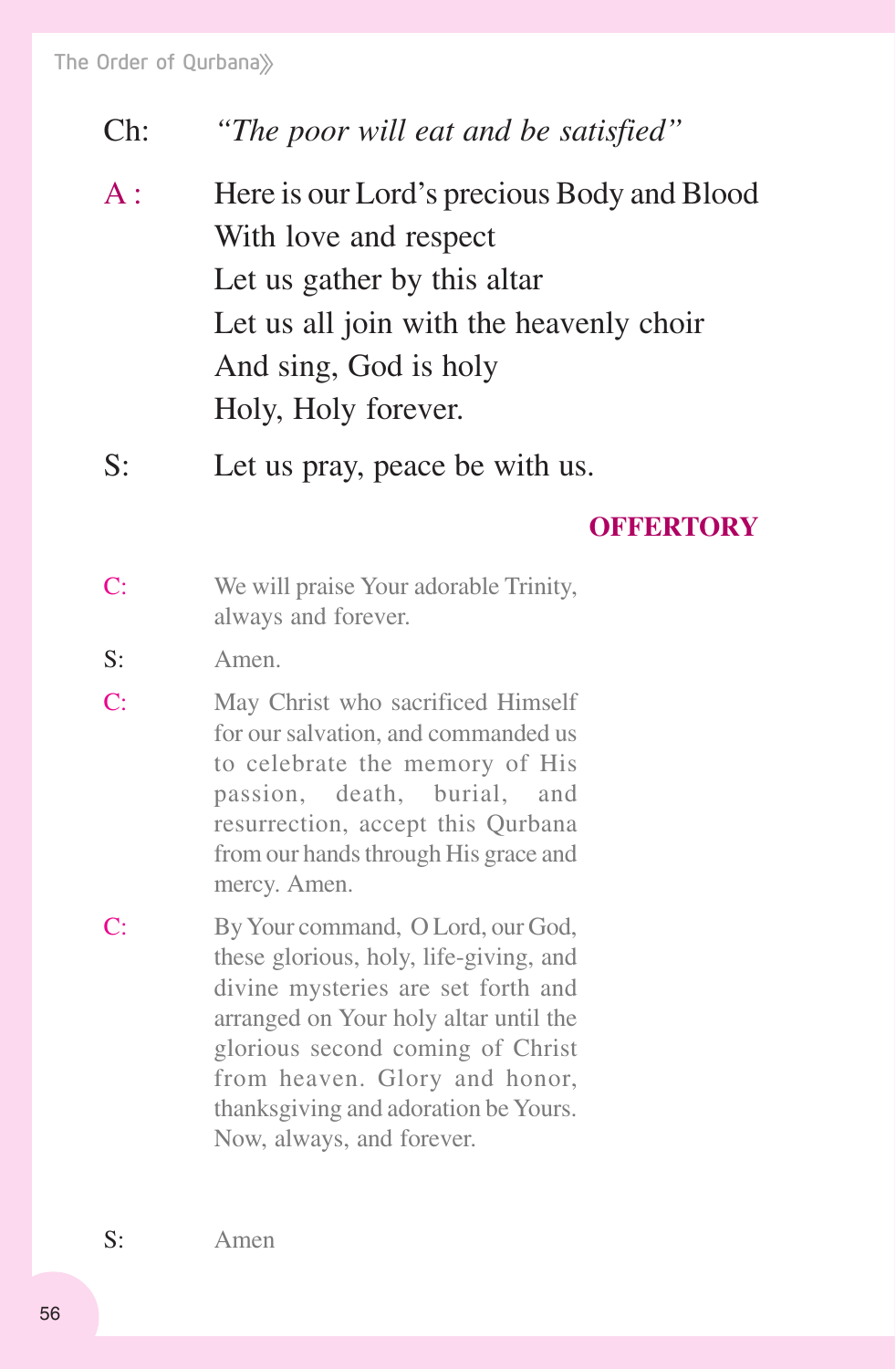#### **HYMN OF REMEMBRANCE**

Celebrant prays at the Bema facing the congregation.

- C: Glory be to the Father, the Son, and the Holy Spirit. Let us remember Virgin Mary, Mother of God at this holy altar.
- A: As it was in the beginning now and ever shall be, Amen. Apostles and friends of the only begotten Son of God pray for the peace in the world.
- C: Let the people of God proclaim: Amen, Amen. Let us celebrate the memory of our Father St. Thomas, All the just who have triumphed and the martyrs who have been crowned in glory.
- A: The mighty Lord is with us, Our King is with us, Our God is with us, The Lord of Jacob is our help.
- C: All the departed, both the great and small, have fallen asleep in You In the hope that through Your glorious resurrection You will raise them again in glory.
- A: Open your hearts before Him. By prayer, fasting, and penance, Let us find favor with the Father, the Son and the Holy Spirit.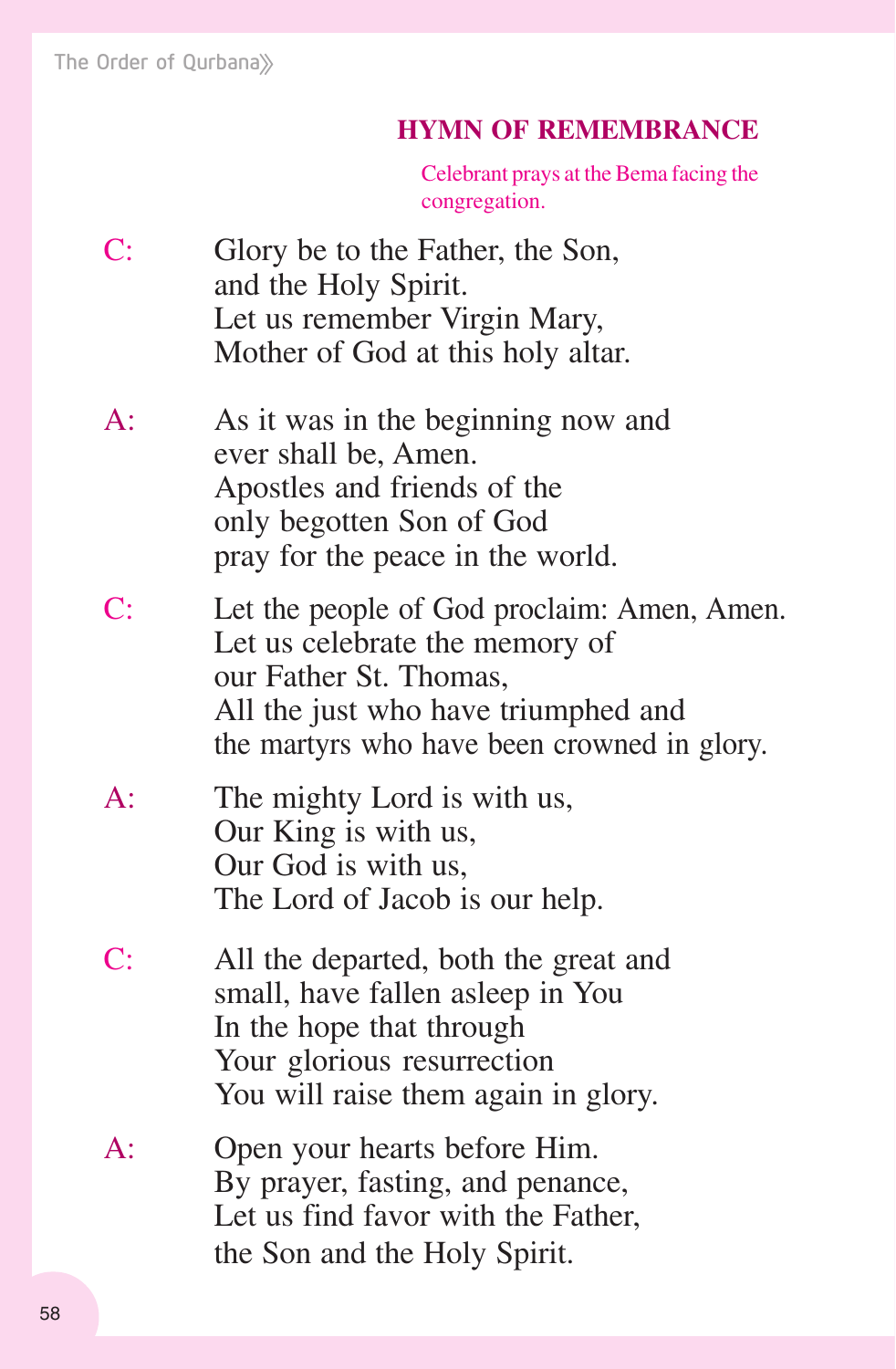

- C: Glory be to the Father, to the Son, and to the Holy Spirit. Let there be the commemoration of the Blessed Virgin Mary, Mother of God at this holy altar.
- A: From the eternity and forever, Amen. Apostles and friends of the only begotten Son of God, pray for peace in the world.
- C: Let the people of God proclaim: Amen, Amen. Let us celebrate at this altar the memory of our Father in faith St. Thomas the Apostle, together with the just who have been triumphed, and the martyrs who have been crowned in glory.
- A: The mighty Lord is with us. Our King is with us. Our God is with us. The Lord of Jacob is our Help.
- C: All the departed, the little in company with the great, sleep in You in the hope that through Your glorious resurrection You will raise them again in glory.
- A: Open your hearts before Him. By prayer, fasting, and contrition, let us find favor with the Father, the Son and the Holy Spirit.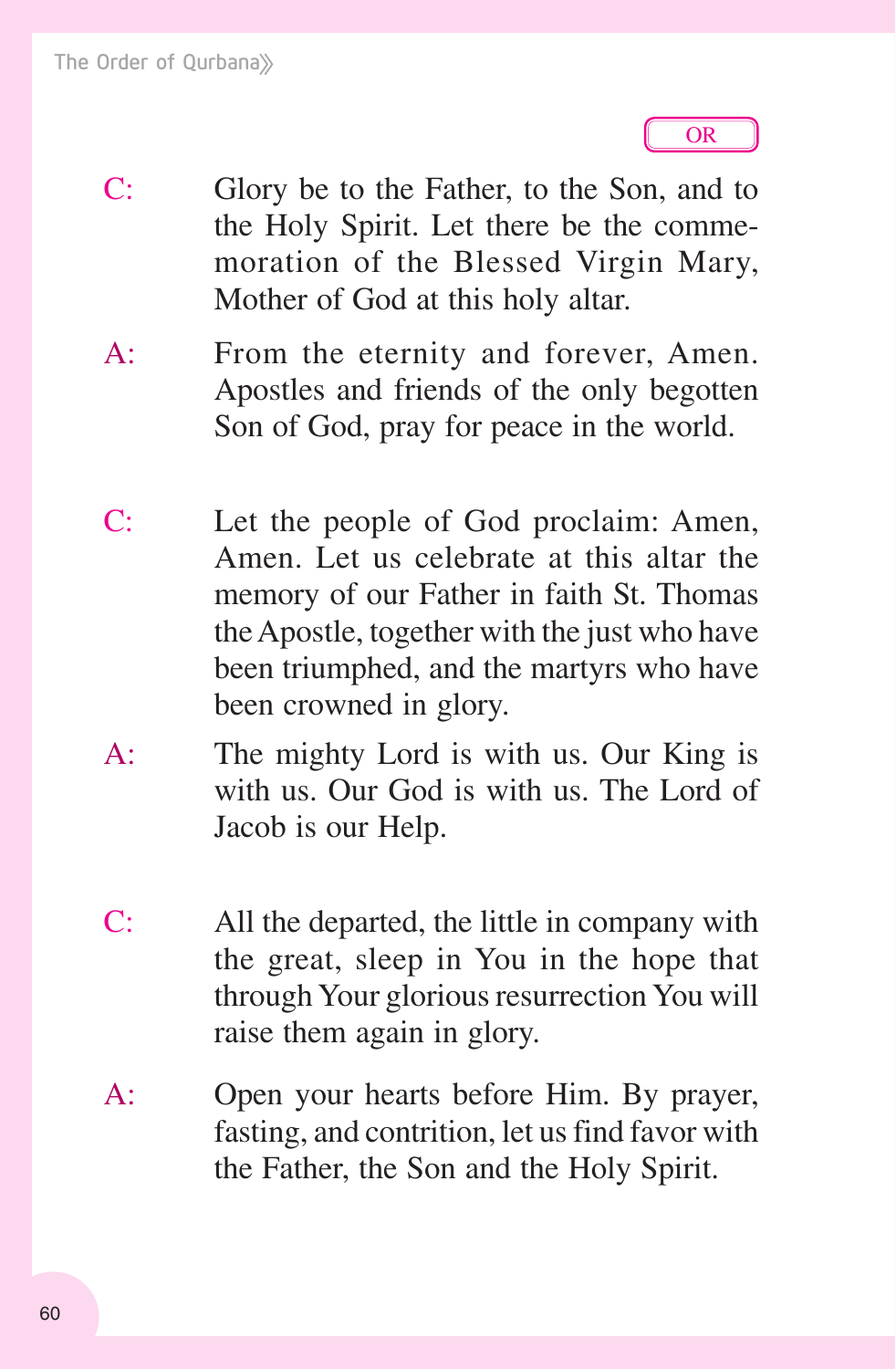#### The celebrant bows and prays in low voice.

C: Lord, our God, grant that we may enter the Holy of Holies with clean hearts and pure conscience. May we stand before Your altar with devotion, diligence, and purity. Make us worthy to offer You sacrifices, both rational and spiritual in true faith.

## **CREED**

Congregation Stands

Celebrant stands straight and prays loud with hands extended.

# C: We believe in One God, the Father almighty,

#### Continues with the congregation

Creator of all things visible and invisible, and in one Lord Jesus Christ, the only begotten Son of God, the first born before all creatures, born of the Father before all ages, and not made, true God from true God, consubstantial with His Father. Through Him the worlds were formed and all things were created.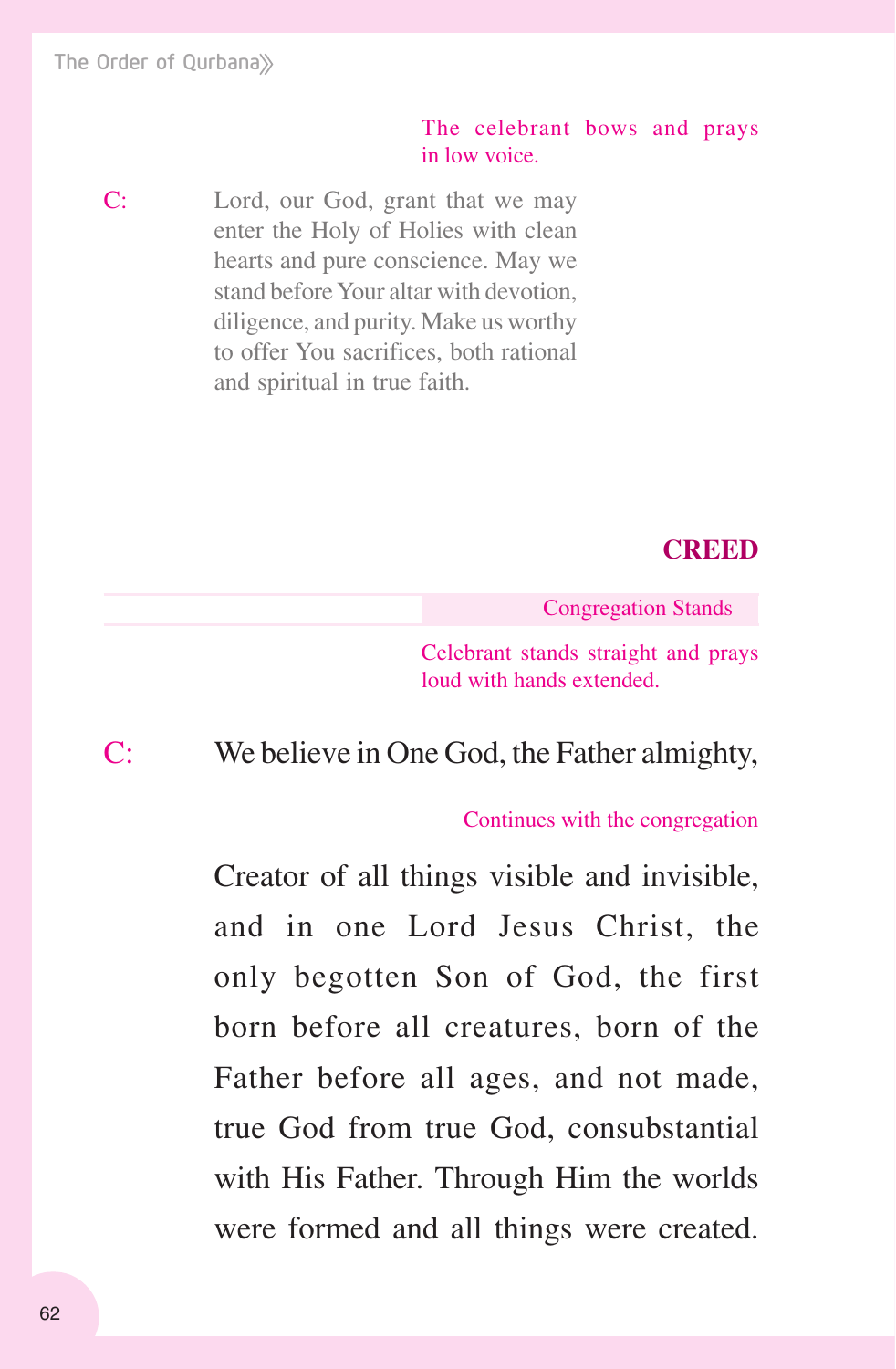For the sake of us men and for our salvation, He came down from heaven, and became incarnate by the Holy Spirit and became man, and was conceived and born of the Virgin Mary. He suffered and was crucified in the days of Pontius Pilate, died and was buried, and on the third day rose again as it is written. He ascended into heaven and sits at the right hand of His Father. He will come again to judge the dead and the living.We believe in one Holy Spirit, the spirit of truth, who proceeds from the Father - and the Son - and the life giving Spirit. We believe in one, holy, catholic, and apostolic Church. We confess one baptism for the remission of sins, the resurrection of the body, and life everlasting. Amen.

> Celebrant turns towards the server and blesses him praying.

C: May God, the Lord of all, strengthen you  $\ddot{\mathbf{\Phi}}$  to sing His praises.

> The server prays facing the congregation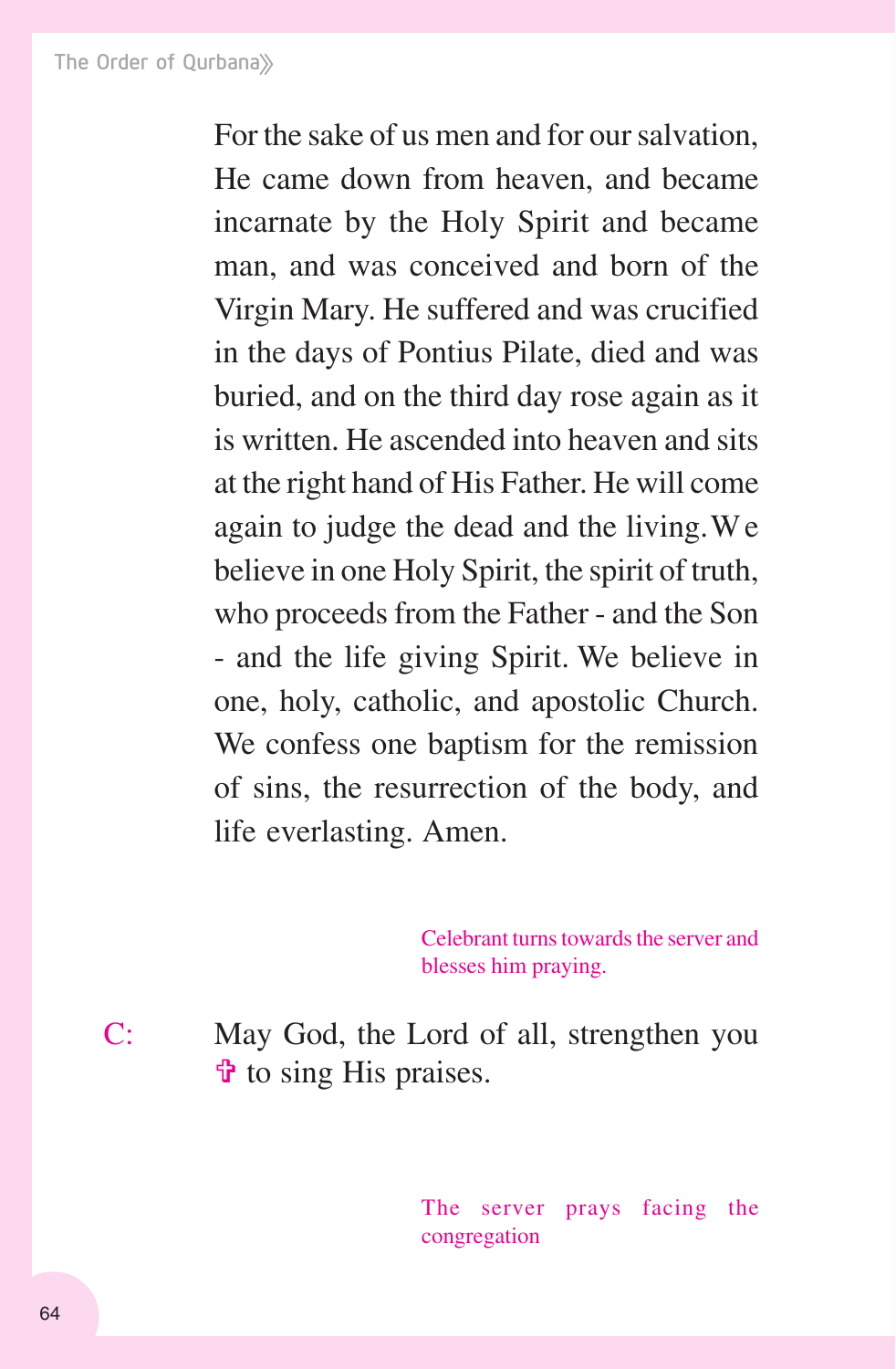S: Let us pray, peace be with us. Let us pray for the memory of our fathers, patriarchs, bishops and for all priests, deacons, young men and virgins, our parents, brothers and sisters, sons, and daughters. Let us remember all the rulers who love Christ and are faithful to Him and all who have departed from this world in true faith through the grace of Christ. May this sacrifice obtain for us help, salvation, and life everlasting in the Kingdom of heaven.

## **ENTRANCE TO THE HOLY OF HOLIES**

Celebrant proceeds to the altar making three deep bows, while praying in a low voice.

C: I give You thanks, O God, Lord of heaven and earth, the Father, the Son, and the Holy Spirit.Though I am a sinner, in Your mercy You have made me worthy to offer You the glorious, life-giving and divine mysteries of the Body and Blood of Your anointed One. I celebrate these divine mysteries for the people, Your flock, for the remission of their debts, the forgiveness of their sins, the salvation of their souls, the reconciliation of the whole world, and for peace and tranquility of all the Churches.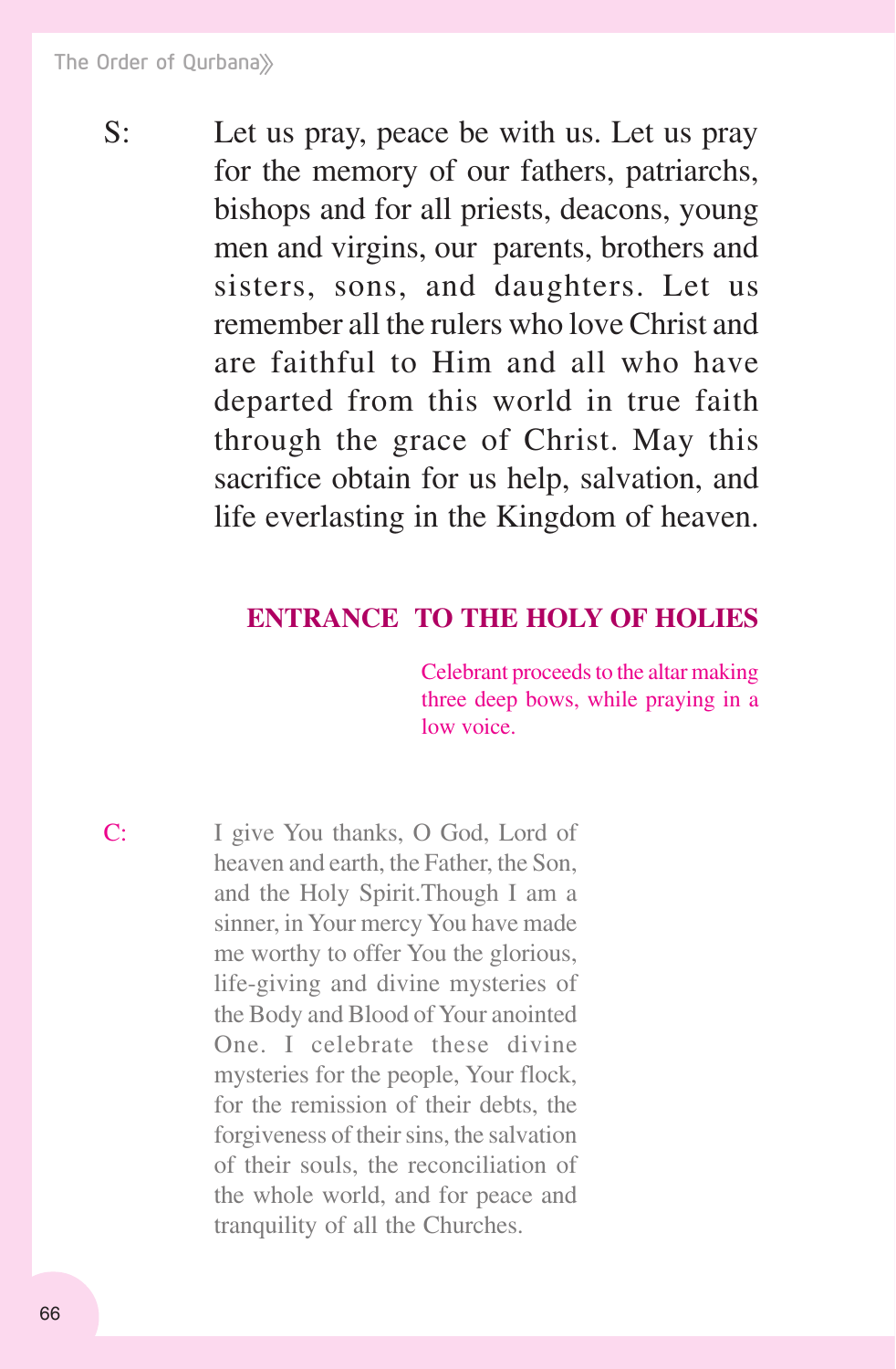The celebrant approaches the altar. He bows and reverently kisses the altar in the middle, on the right side and on the left side.

# C: Bless, O Lord.

Turning to the congregation with hands extended.

Pray for me, brothers and sisters, that this Qurbana may be fulfilled through my hands.

A: May God the Lord of all, strengthen you to fulfill His Will. May He accept this Qurbana, and be pleased with the sacrifice you offer for yourself, for us, and for the whole world. Amen.

# ANAPHORA

#### **FIRST G'HANTHA PRAYER**

C: Lord our God, we thank You for the abundant graces You have showered on us. For, though we are sinful and weak, through Your infinite mercy, You have made us worthy to be ministers of the sacred mysteries of the Body and Blood of Your anointed One.We implore You to strengthen us to celebrate with deep love and true faith, these gifts that You have given us.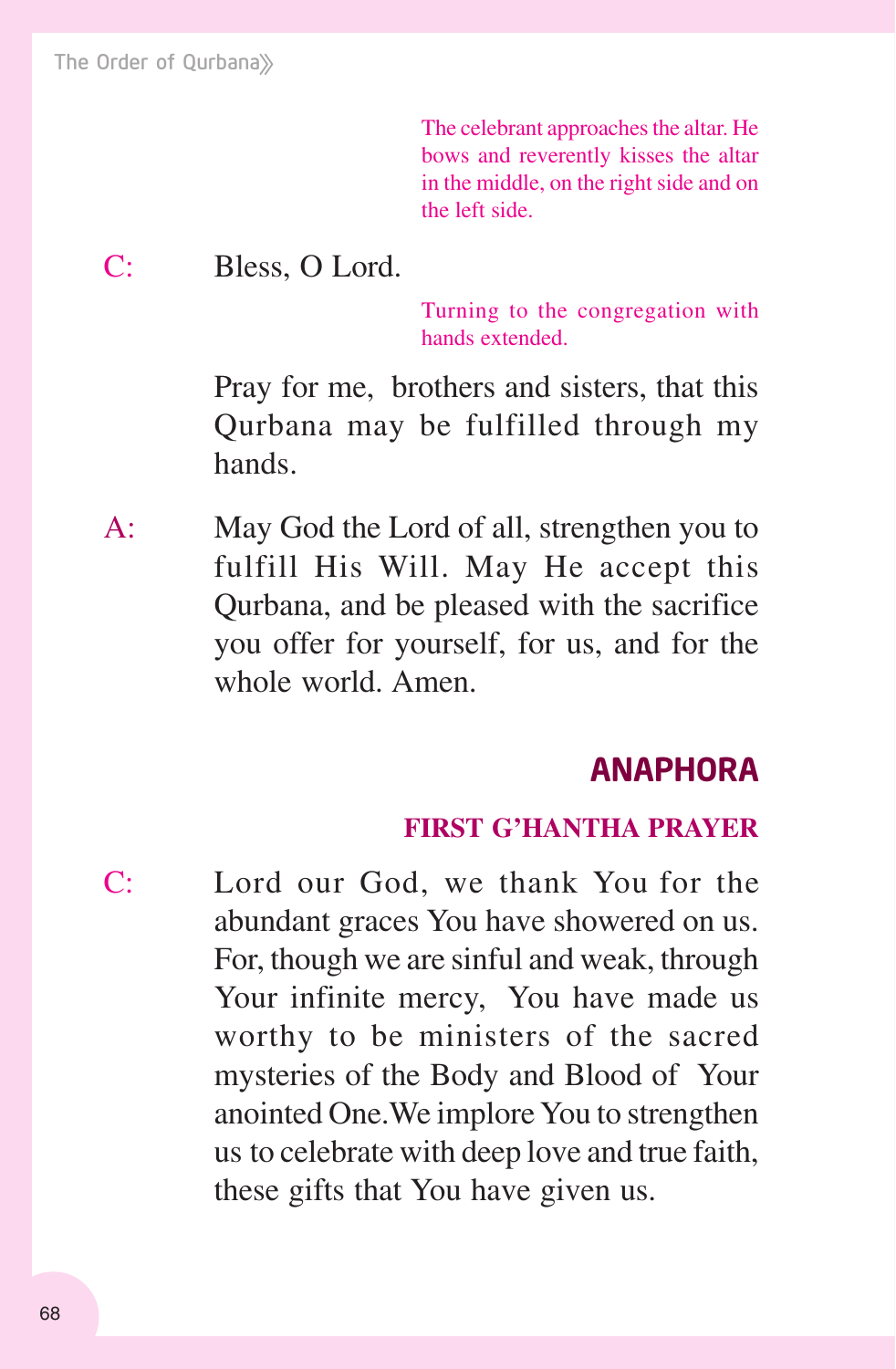#### The celebrant kisses the altar.

- C: We offer You praise and honor, worship and thanksgiving *(The celebrant makes sign of the cross on himself*) Now,  $\mathbf{\hat{\mathbf{r}}}$  always, and forever.
- A: Amen.

## **THE RITE OF PEACE**

The celebrant blesses the congregation facing the people.

- C: Peace  $\mathbf{\hat{v}}$  be with you.
- A: With you and with your spirit.

Congregation receives the blessing by making the sign of the cross.

One of the servers receives the sign of peace from the celebrant and offers peace to the other servers and the congregation.

Server announces facing the congregation

S: My Brothers and Sisters, give peace to one another in the love of Christ.

The congregation exchange peace.

S: Let us thank the Lord and entreat Him with pure and contrite hearts. Let us stand with due reverence and be attentive to the aweinspiring mysteries being celebrated here.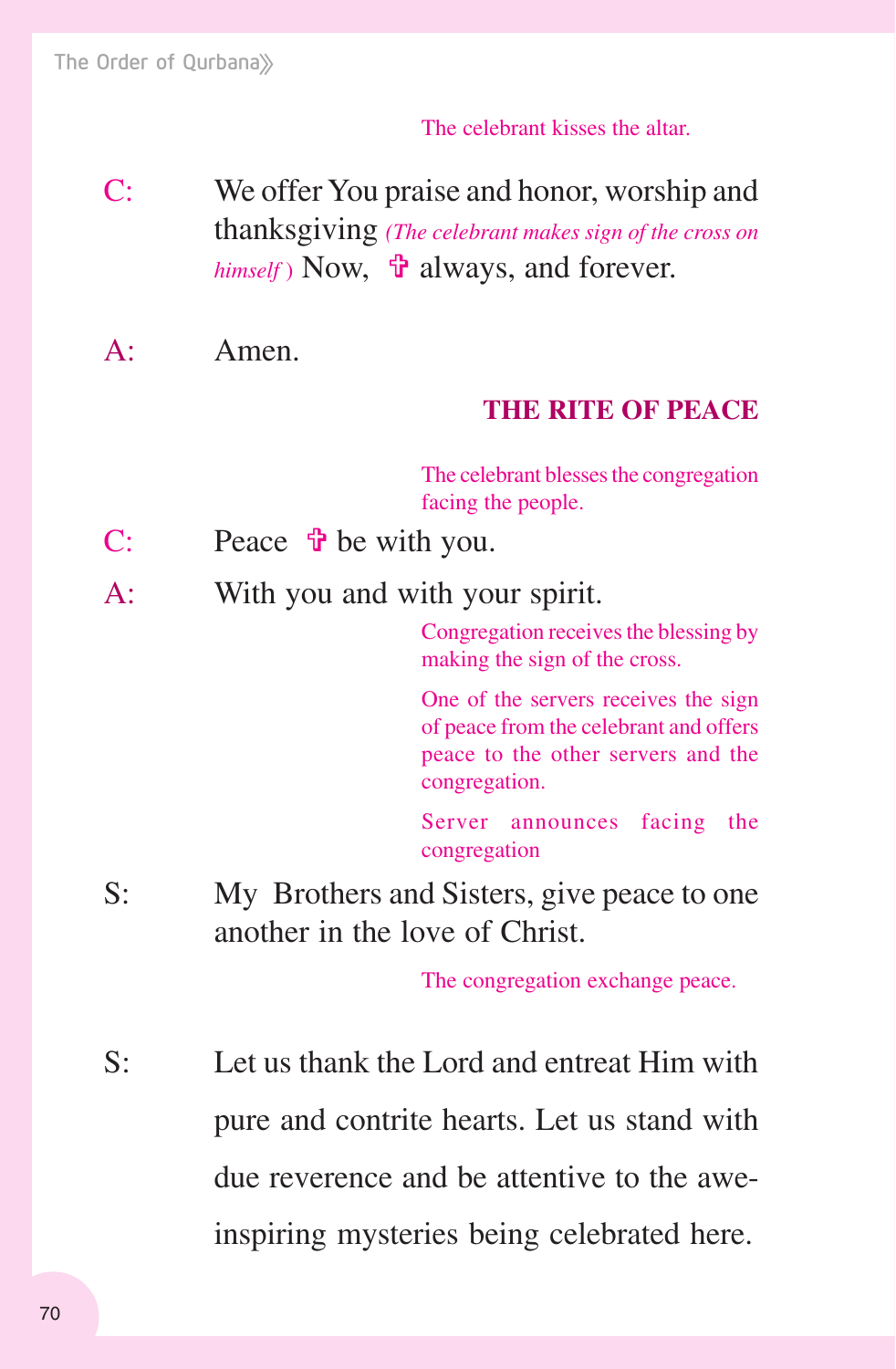The priest *(bishop)* is imploring that peace may flourish through his intercession. Bowing our heads, let us lift up our thoughts to heaven, and pray fervently and devotedly in your hearts. Peace be with us.

#### **INCENSING**

The server brings the censer and frankincense.

C: May this incense, which we offer in honor of the Father, the Son and the Holy Spirit,  $\mathbf{\hat{v}}$  be blessed in the name of Your glorious Trinity. May this find favor with You and obtain forgiveness of sins for Your flock.

The celebrant incenses the altar.

## **HYMN OF GREETING**

C: Grace of our Lord Jesus The love of God the Father And the fellowship of the Holy Spirit Be with us all,  $\mathbf{\hat{\theta}}$ Always and forever.

A: Amen.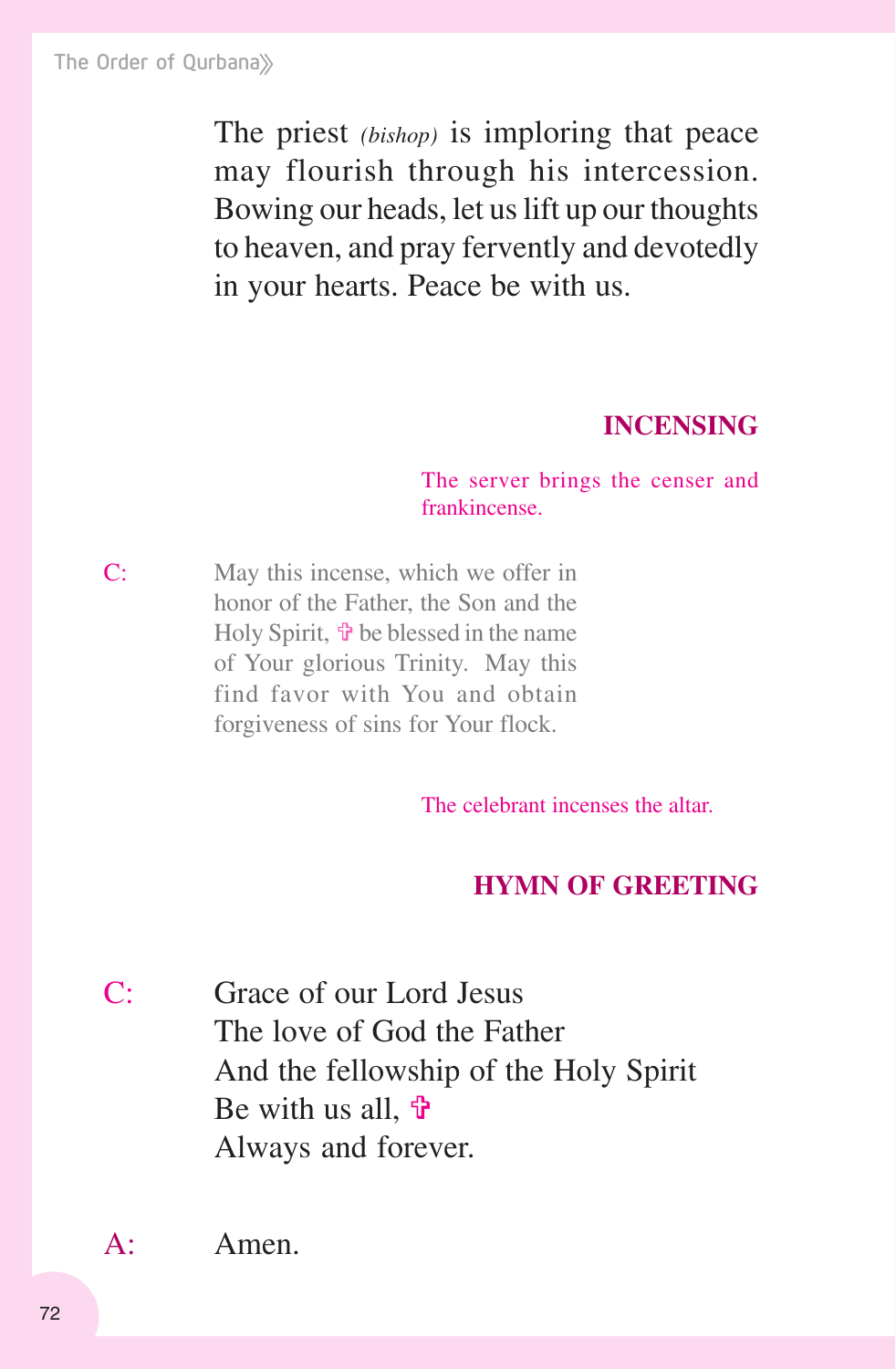Celebrant prays with hands extended.

C: May your thoughts rise up to the heavens May your thoughts rise up to the heavens

Celebrant lowers his hands.

A: God of Abraham God of Isaac God of Jacob To your presence Most adorable king

- C: Let us offer this Qurbana To God the Lord of all
- A: It is right and just indeed It is right and just indeed.
- S: Peace be with us.

# OR

C: The grace of Our Lord Jesus Christ, the love of God the Father, And the Fellowship of the Holy Spirit be with us all,  $\ddot{\mathbf{r}}$  now always, and forever.

A: Amen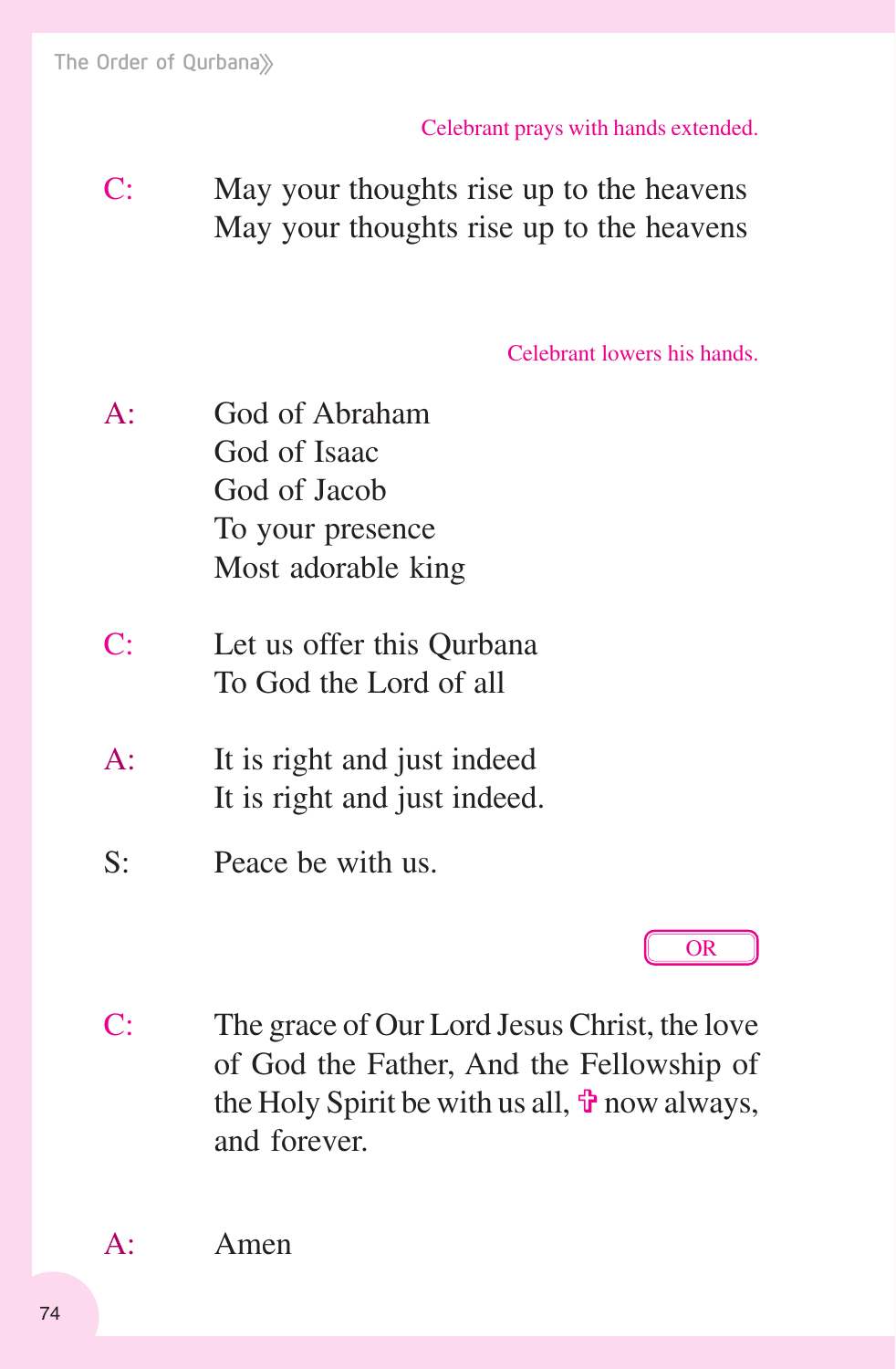Celebrant prays with hands extended.

C: Let your minds be on high.

Celebrant lowers his hands.

- A: Towards you, God of Abraham, Isaac, and Jacob, O Glorious King.
- C: The Qurbana is offered to God, the Lord of all.
- A: It is right and just.
- S: Peace be with us.

#### **SECOND G'HANTHA PRAYER**

C: Lord of all, the Father, the Son, and the Holy Spirit, the adorable name of Your most Blessed Trinity is worthy of honor from every mouth, thanksgiving from every tongue, and praise from every creature. For, in Your great kindness You created the world and everything in it, and showed humanity Your immense mercy. Multitudes of heavenly hosts and thousands upon thousands of holy angels and hosts of spiritual ministers of fire and spirit bow down and adore You, O most High. And they glorify Your name and offer You worship together with the holy Cherubim and Seraphim.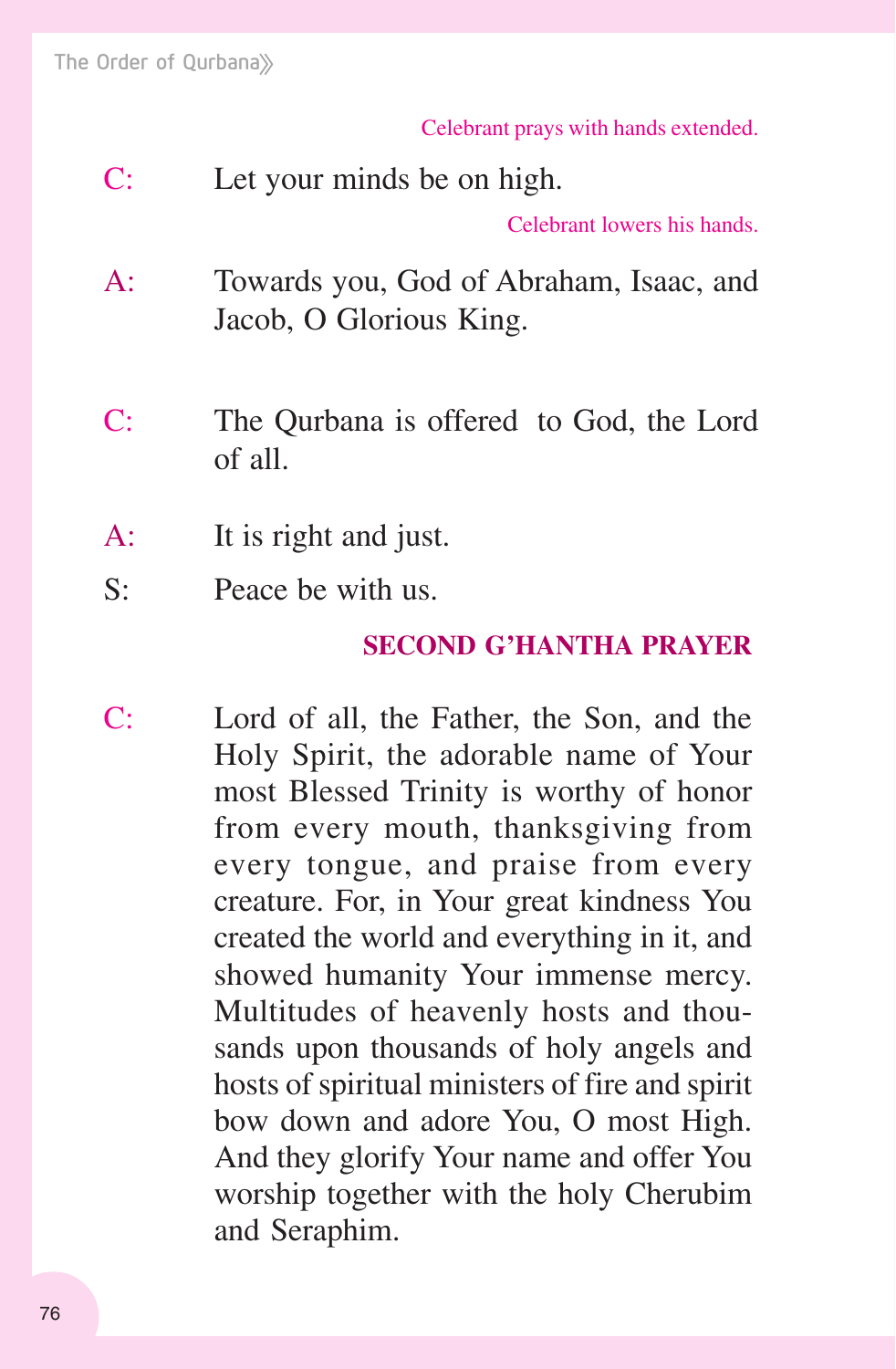The celebrant kisses the altar. He prays with hands extended.

# **HYMN OF HOSANA**

C: Praising You with a loud voice unceasingly, They proclaim.

A: Holy be the Lord, God forever Holy be the mighty one Heaven and earth are filled with His glory Hosanna in the highest Hosanna to the Son of David Blessed is who comes And comes again As the King of Ages is great Hosanna in the highest

OR

- C: Praising You with a loud voice unceasingly, they proclaim in one voice.
- A: Holy, holy, holy Lord, the mighty God. Heaven and earth are filled with Your glory. Hosanna in the highest. Hosanna to the Son of David. Blessed is he who came and is to come in the name of the Lord. Hosanna in the Highest.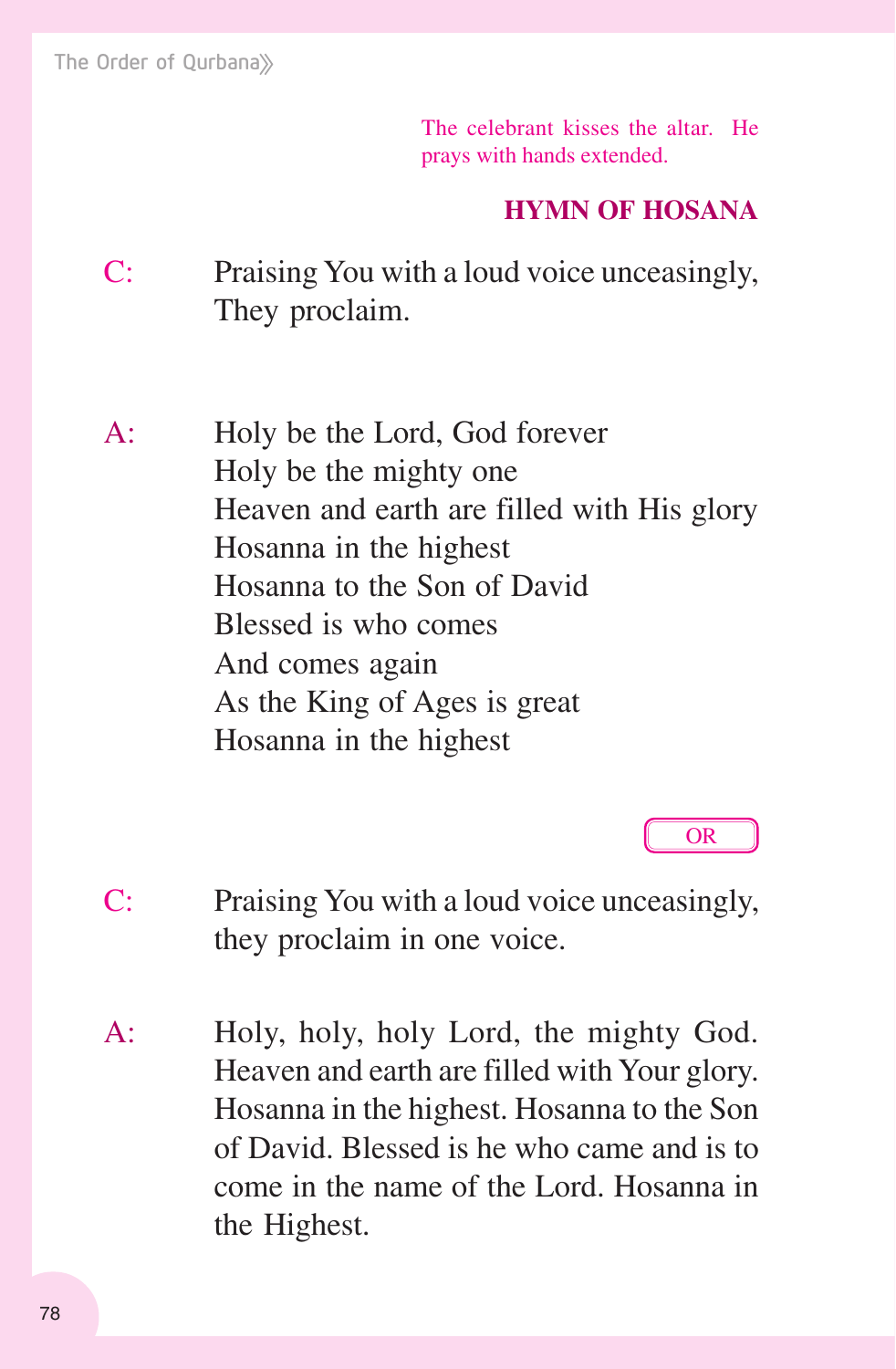## **THIRD G'HANTHA PRAYER**

C: Lord our God, together with the heavenly hosts we give You thanks. We glorify and bless God the Word, hidden offspring from Your bosom. He is Your own likeness and splendor, and the image of Your own Being. Setting aside His equality with You, He emptied Himself, taking the form of a servant. Born of a woman He became a complete human being with a rational, intelligent, and immortal soul, and a mortal body. He subjected Himself to the law, in order to redeem those who were under the law. He left for us the memorial of our salvation, this redemptive mystery, which we now offer before You.

Server rings the bell

#### **WORDS OF INSTITUTION**

C: Lord our God, we commemorate the passion of Your beloved Son as He taught us. On the night He was handed over, Jesus took bread in his pure and holy hands, lifted up His eyes to Heaven, to You the adorable Father, blessed it,  $\mathbf{\hat{\theta}} \mathbf{\hat{\theta}} \mathbf{\hat{\theta}}$  broke it, and gave it to the disciples, saying: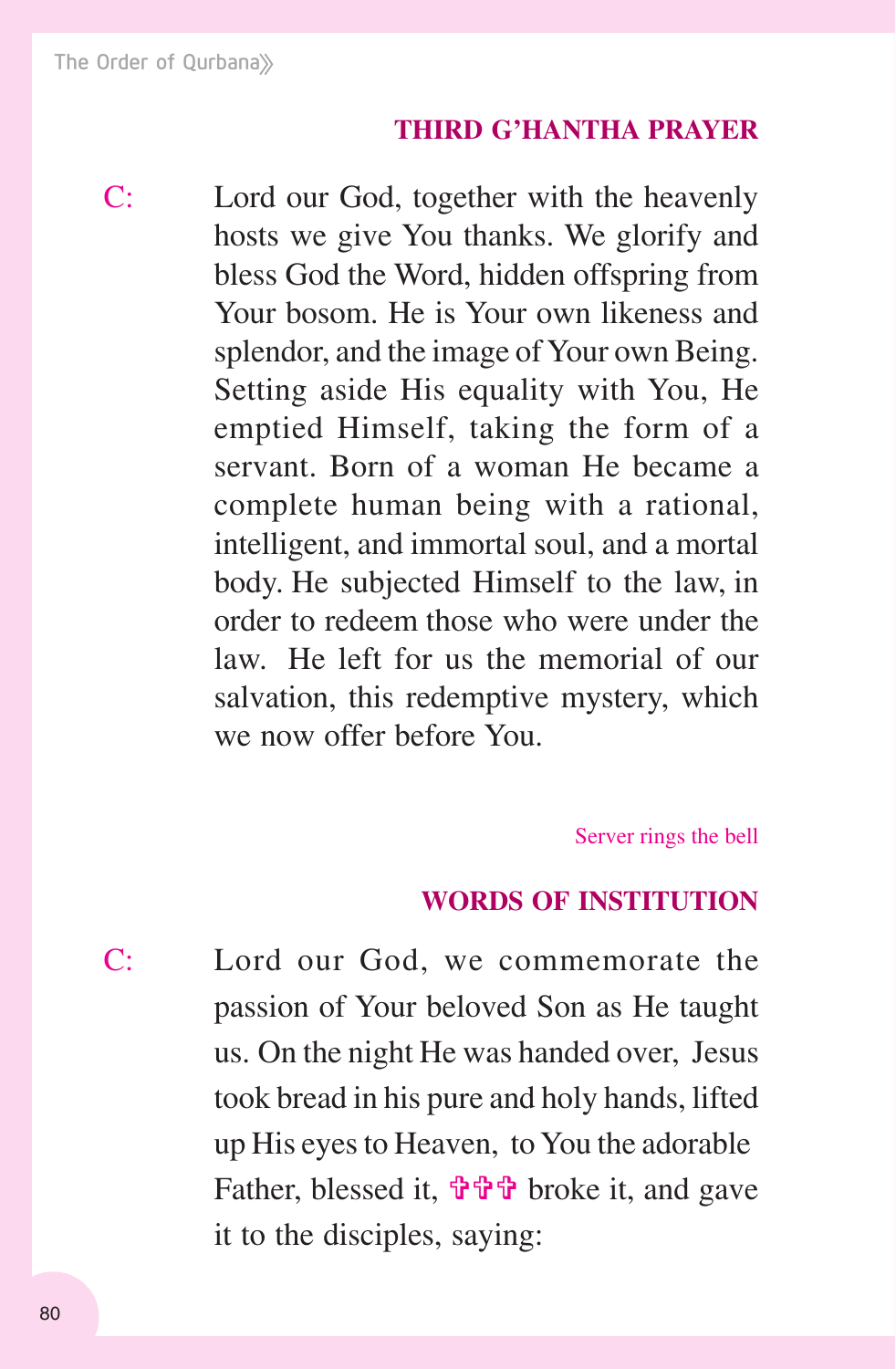**"This is my body which is broken for You for the forgiveness of sins. Take this all of You and eat it."**

- A: Amen.
- C: Likewise, taking the cup*,* He gave thanks, blessed it,  $\mathbf{\hat{\Psi}} \mathbf{\hat{\Psi}} \mathbf{\hat{\Psi}}$  and gave it to them saying:

**"This is my Blood of the new covenant, which is shed for many for the forgiveness of sins. Take this all of you and drink from it."**

- A: Amen.
- C: **"Whenever you gather together in my name, do this in memory of me".**

All bow in reverence Continues the third G'hantha

C: Lord, as You have commanded us, we Your humble, weak, and distressed servants are gathered together in Your presence. You have showered upon us such great blessings for which we can never thank You enough. To make us share in your divine life, You assumed our human nature, restored us from our fallen state, and brought us from death to life eternal.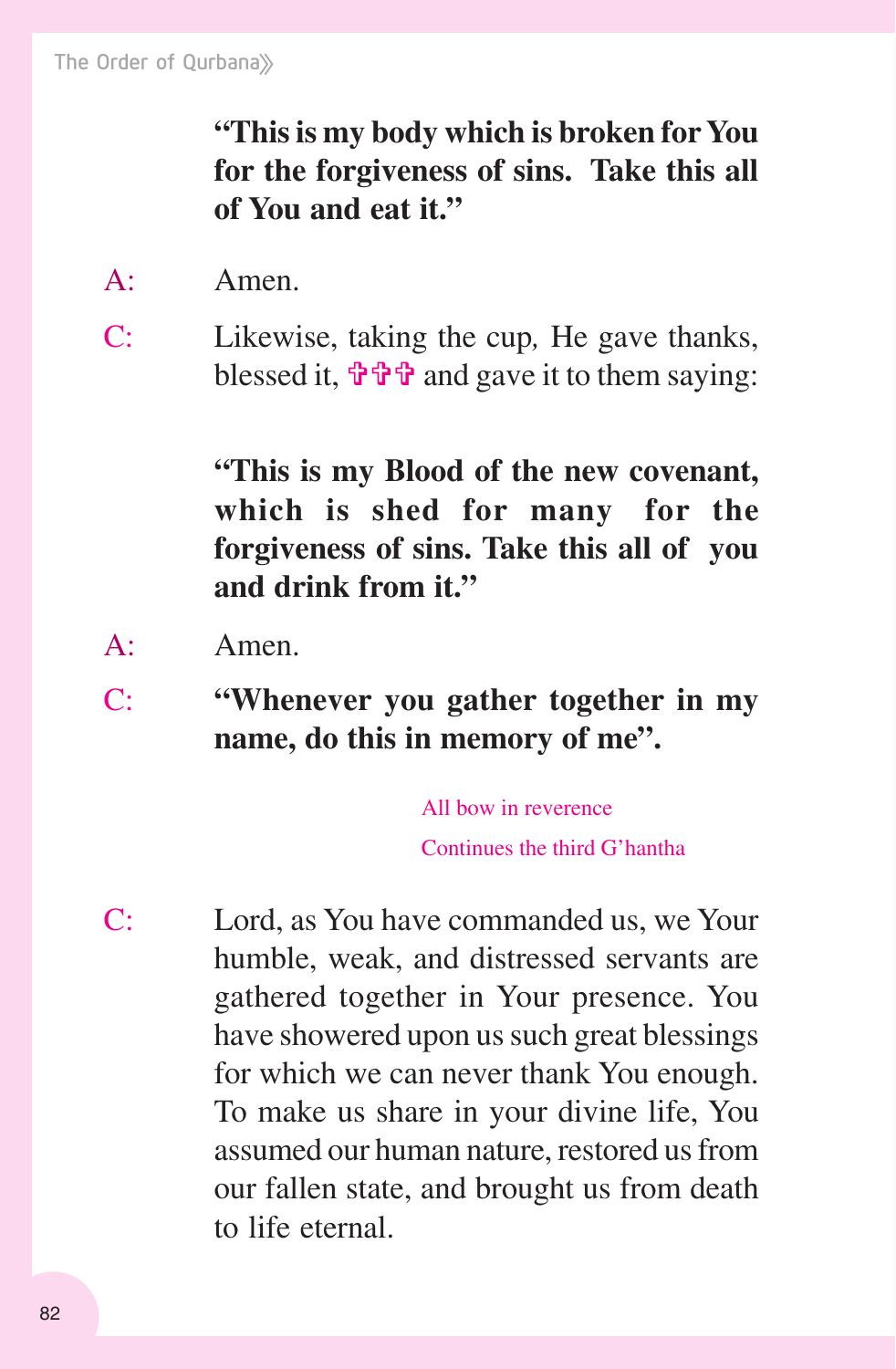Forgiving our debts You sanctified us sinners, enlightened our minds, defeated our enemies, and glorified our frail nature by Your immense grace.

C: We give You glory and honor, thanksgiving, and adoration for all Your favors and graces You have granted us. Now, **the** always, and forever.

Celebrant signs the mysteries

- A: Amen
- S: Pray in your hearts. Peace be with us.

#### **PRAYER OF INTERCESSION**

Celebrant prays with hands extended

- C: For the Supreme Pontiff in Rome, Pope (Name)…… , the ruler and head of the universal Church, for the Major Archbishop, (Name) ……, the head and father of our Church, for the Bishop Mar (Name) …… , the head and father of our diocese, for all bishops, for the entire holy Catholic Church, for priests, rulers, and all those who are in authority, Lord, Mighty God, receive this Qurbana.
- A: Lord, graciously receive this Qurbana.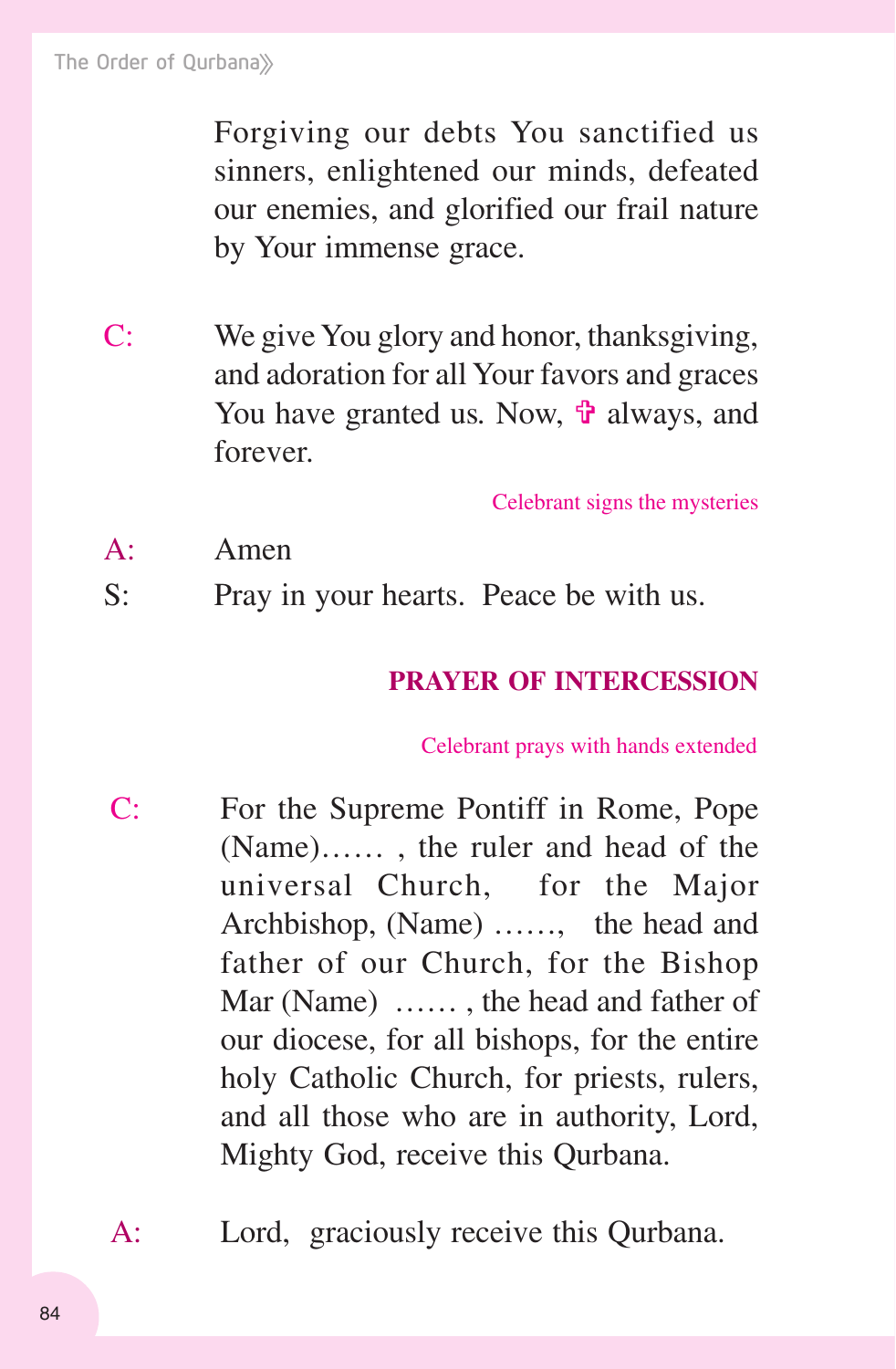- C: For the honor and glory of all the prophets, disciples, martyrs, confessors, and all the just and holy fathers who have found favor in your presence, Lord, receive this Qurbana.
- A: Lord, graciously receive this Qurbana.
- C: For all those who suffer and are in distress, the poor and the oppressed, the sick and the afflicted, for all those who have departed from us in your name, for this Your people who await Your mercy with great hope, and for me Your unworthy servant, Lord, receive this Qurbana.
- A: Lord, graciously receive this Qurbana.

#### **FOURTH G'HANTHA PRAYER**

C: Lord, our God, as You taught us, we offer You the Body and Blood of Your anointed One on this pure and holy altar. May we invoke in this memorial celebration, the sacred memory of Mary, the Virgin Mother of God, and of the just and holy fathers who found favor in Your presence through Your infinite mercy. Grant us Your peace and tranquility all the days of our lives.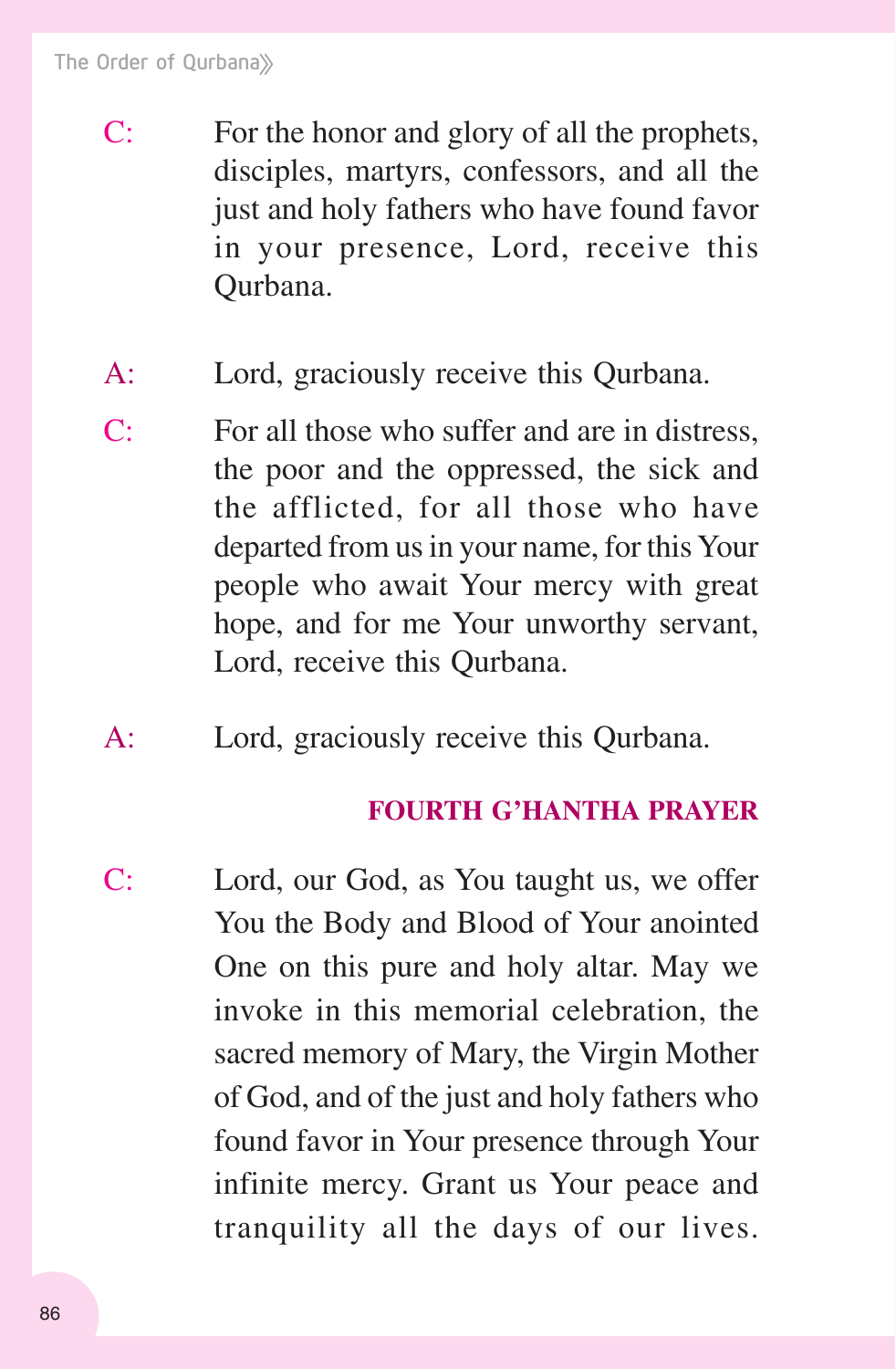Let all the people on earth know that You alone are the true God, the Father, and that You sent Your beloved Son Jesus Christ. May all the people know that Christ, our Lord and God, in His life giving gospel, came and taught us the way of purity and sanctity of the prophets and apostles, martyrs and confessors, doctors and bishops, priests and deacons, and all the children of the holy Catholic Church who have been signed with the living and lifegiving seal of baptism !(*Celebrant makes the sign of the cross on the altar*). Lord, we Your humble, weak, and distressed servants having received Your example from generation to generation, have come together in Your name, and stand in Your holy presence rejoicing and glorifying. We commemorate, and celebrate these great, awesome, holy, life-giving, and divine mystery of the passion, death, burial, and resurrection of our Lord and savior Jesus Christ.

#### **EPICLESIS**

S: Let us pray in silence and reverence. Peace be with us.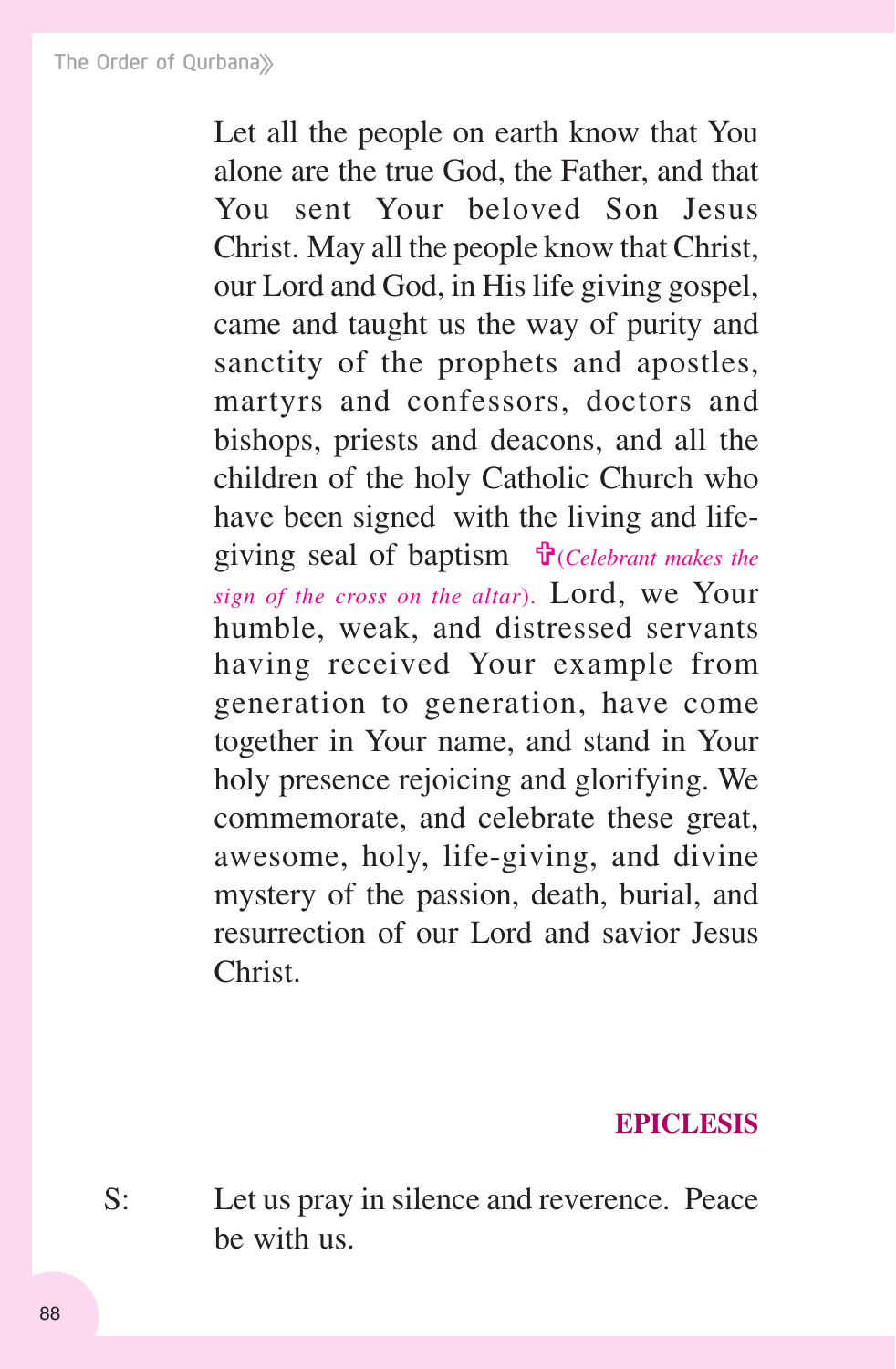Server rings the bell

The celebrant holds his hands over the sacred mysteries in the sign of the cross. All bow in reverence.

- C: Lord our God, may Your Holy Spirit descend on this Qurbana.
- C: May He dwell on this Qurbana of Your servants, and bless and sanctify it. May this Qurbana grant us remission of our debts, forgiveness of our sins, great hope in the resurrection of the dead, and new life in Your heavenly kingdom with all those who have found favor in Your presence.

Congregation stands straight

C: Lord, our God, we offer You unending praise for Your glorious and ineffable plan for our salvation. We offer You thanksgiving with joy and hope, in Your Church redeemed by the precious blood of Your Anointed One.

Celebrant kisses the altar

C: Lord, we offer glory, honor, thanks, and worship To Your living, holy and life giving name Now  $\hat{\mathbf{\tau}}$  always and forever

A: Amen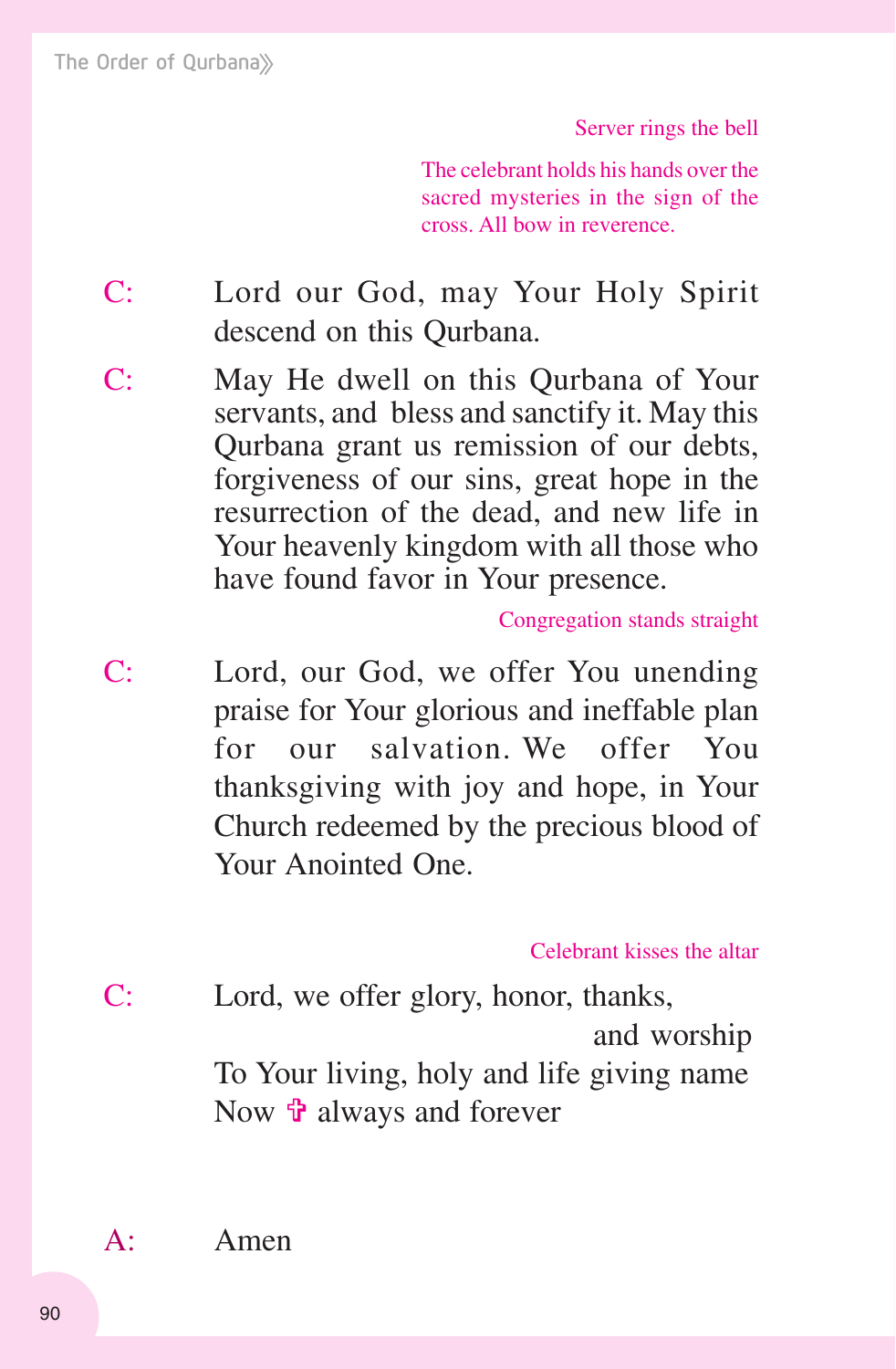OR

C: We offer glory and honor, thanksgiving and worship to your living, holy, and life-giving name. Now,  $\mathbf{\hat{v}}$  always, and forever.

A: Amen

# SERVICE OF RECONCILIATION

Congregation Kneels

# **HYMN OF REPENTENCE**

- C: Have mercy on me, O God, in your loving kindness.
- A: In Your great compassion, wipe away my sins.

OR

- C: I raised my eyes towards You who dwells in the heavens.
- A: As the servants' eyes are trained to his master, and the maidens' eyes to her mistress.

# **INCENSING**

Server brings censer and incense to the celebrant. The celebrant blesses the frankin-cense, while saying the following prayer.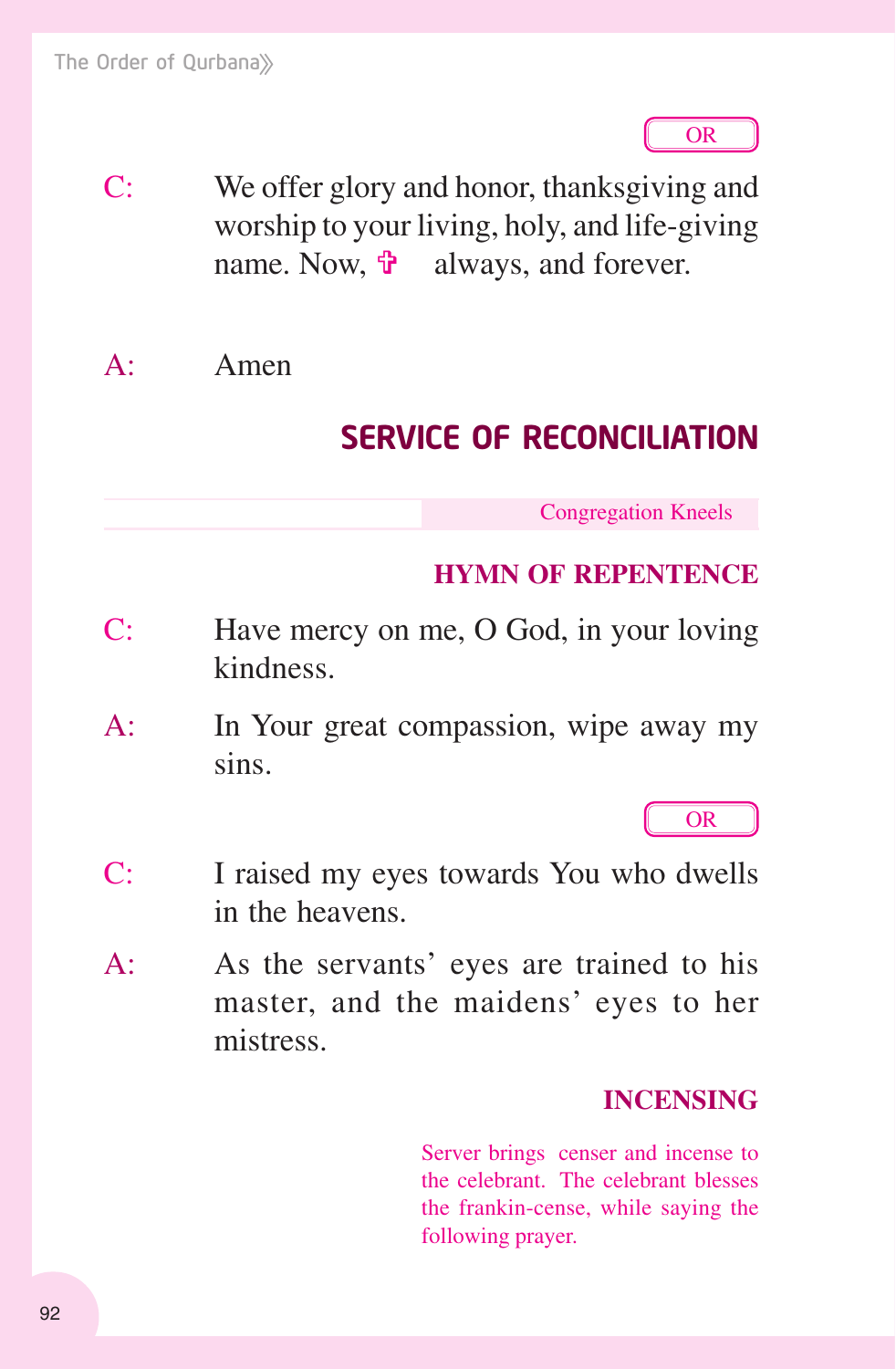Celebrant Prays with his hands extended.

C: Bless us, O Lord. May Your mercy draw us near to these glorious, sacred, life-giving, and divine mysteries, though truly we are unworthy.

> Celebrant kisses the altar with hands cross over his breast.

# SERVICE OF BREAKING OF THE BREAD **ELEVATION**

C: O Lord, Jesus Christ, may there be glory toYour name and worship to Your majesty forever. For this living and life-giving bread has come down from heaven and gives life to the whole world. Whoever eats this bread will not die, but will receive remission of sins, attain salvation, and live forever.

Server rings the bell.

# **HYMN OF ADORATION**

- Ch: *"I am the living bread which comes down from heaven"*
- A: Our savior revealed to His disciples I am the bread that came down from high He who comes to me and receives with love Will live surely in me forever And will inherit the kingdom of heaven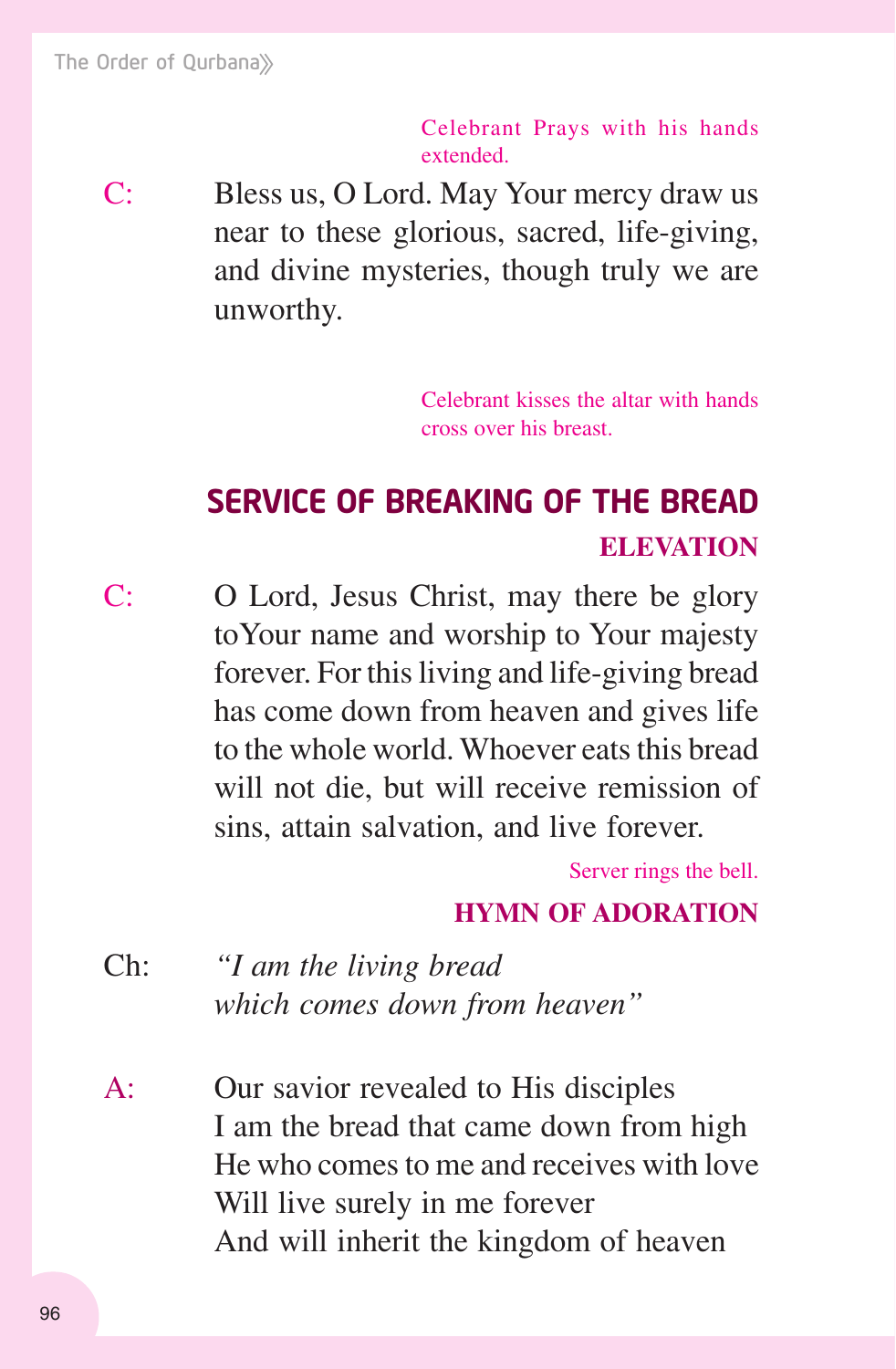- Ch: *"All the ministers who do His will"*
- A: The Cherubim, the Seraphim, and the Archangels Stand and observe with awe and reverence

 The priest who breaks and divides the body Of Christ, for forgiveness of sins.

Ch: *"Open, O Lord, the gates of justice for us"*

A: Compassionate Lord, Who calls sinners to Your presence And opens the doors for repentance May we enter in Your presence And sing Your praises day and night.

# OR

A: "I am the living bread that has come down from heaven. I am the bread that has come down from on high. Whoever approaches me and receives me with love, will live in me for ever and will inherit the kingdom of heaven." This is the mystery revealed to the disciples by our Savior. All the ministers who do His Will - the Cherubim, the Seraphim, and the Archangels - stand before the altar with awe to observe the priest (the bishop) breaking the Body of Christ for the remission of sins.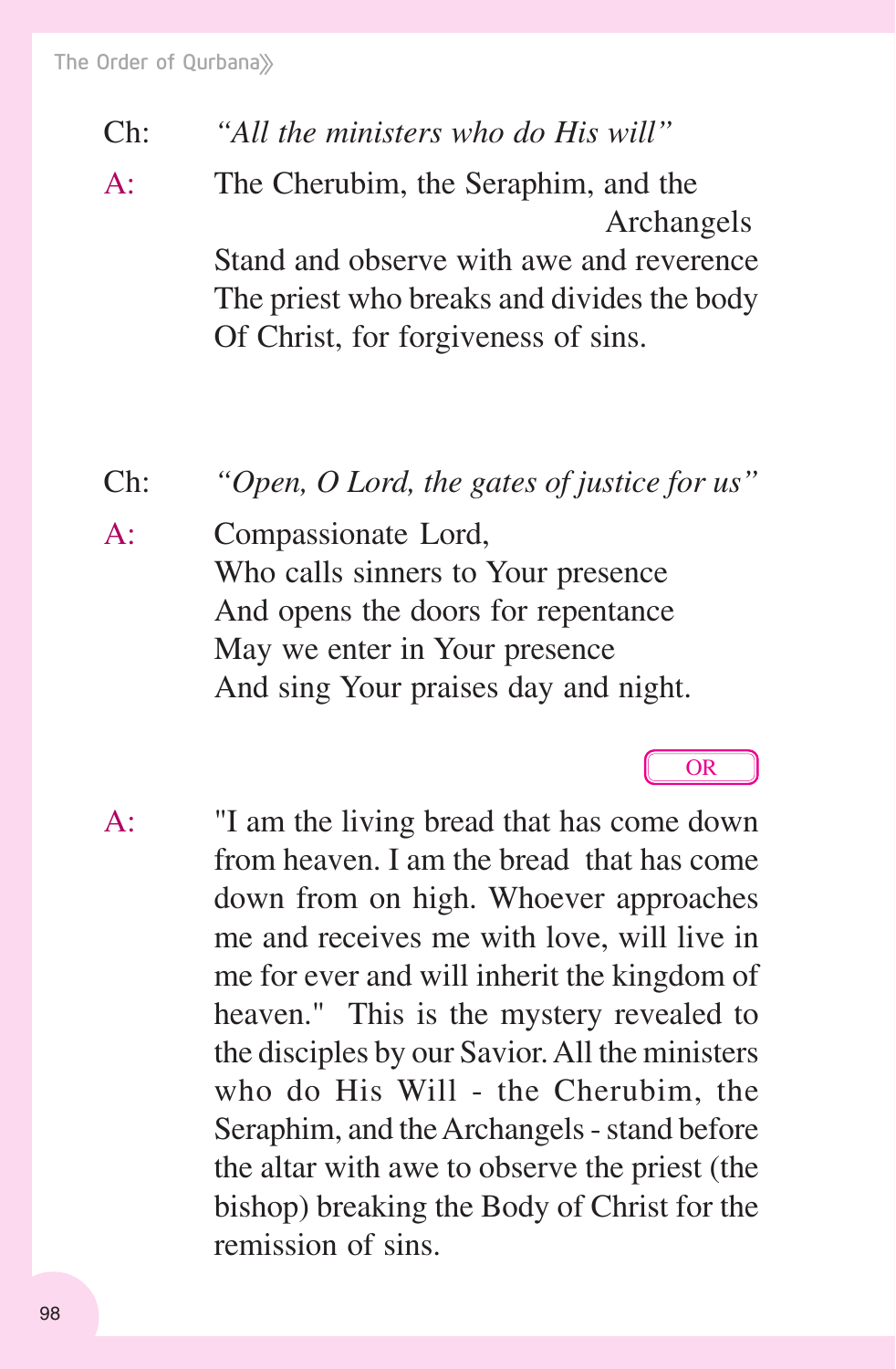Open to us O Lord, the gates of justice. Merciful Lord, who calls sinners to You and opens the doors for the penitent, may we enter into Your presence and sing Your praises day and night.

- C: The grace of our Lord Jesus Christ, the love of God the Father and the fellowship of the Holy Spirit be with us all, now  $\mathbf{\hat{v}}$  always, and forever.
- A: Amen.

# **HYMN OF RECONCILIATION**

The server announces facing the congregation

- S: Let us approach the mysteries of the precious Body and Blood of our Savior with reverence and respect. With the hope arising from repentance, let us turn away from wrongdoing, repent of our sins, and forgive the trespasses of our Brothers and Sisters. Let us pray to God, the Lord of all, for mercy and forgiveness.
- A: Lord, forgive the sins and offences of Your servants.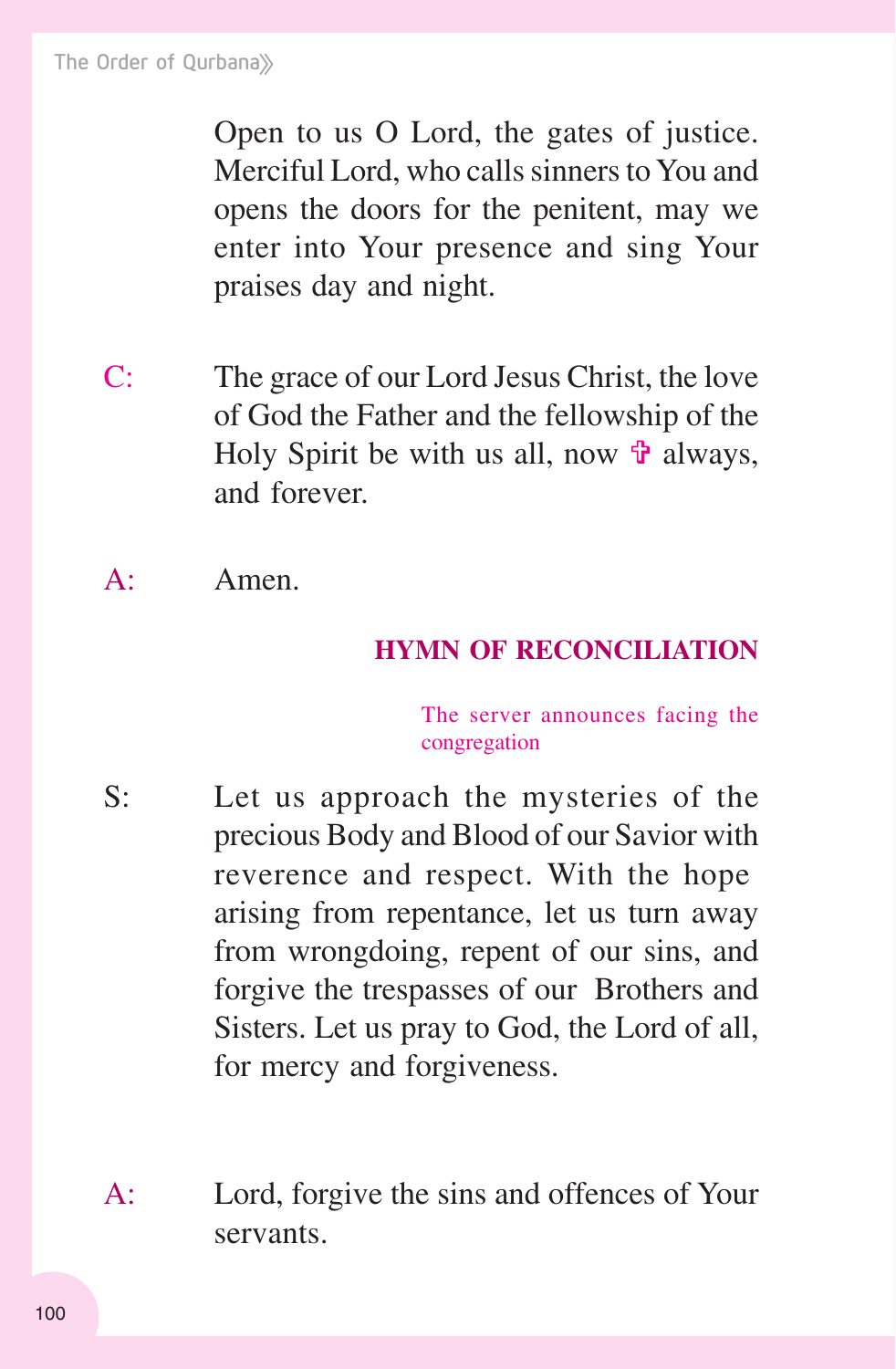- S: Let us cleanse our hearts, turning away from dissensions and conflicts.
- A: Lord, forgive the sins and offences of Your servants.
- S: Let us free our souls from enmity and hatred.
- A: Lord, forgive the sins and offences of Your servants.
- S: Let us receive the Holy Qurbana and be sanctified by the Holy Spirit.
- A: Lord, forgive the sins and offences of Your servants.
- S: Let us receive these sacred mysteries in peace and unity with one another.
- A: Lord, forgive the sins and offences of Your servants.
- S: O Lord, may these sacred mysteries be for the resurrection of our bodies and the salvation of our souls
- A: May they be the source of life everlasting. Amen.
- S: Let us pray, peace be with us.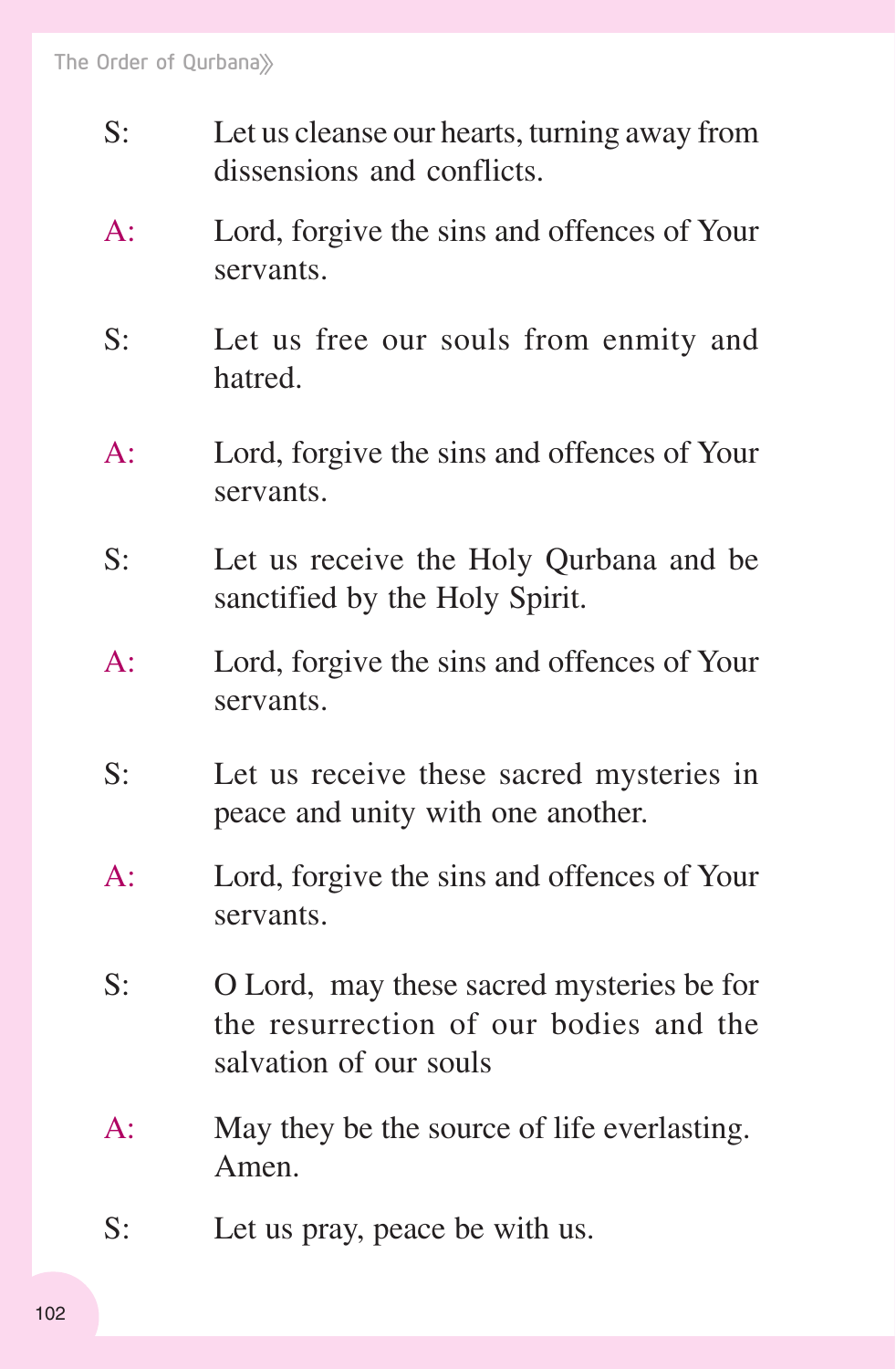#### The celebrant prays in low voice.

C: Lord our God, in Your mercy forgive the sins and offences of Your servants. Sanctify our lips to praise You, O Most High, together with all the saints in the kingdom of heaven.

Congregation Stands

# SERVICE OF COMMUNION

The celebrant stands straight and prays loud with hands extended.

**A.** On Feasts of our Lord and other solemnities.

C: Lord, let peace flourish in our midst, and tranquility in our hearts. May our tongues proclaim Your truth, when our mouths are turned into new harps and we sing Your praises with lips on fire and may Your cross be our protection. Make us worthy to pray with confidence we have received from You, the magnificent prayer You taught Your disciples, saying: "When you pray, pray thus."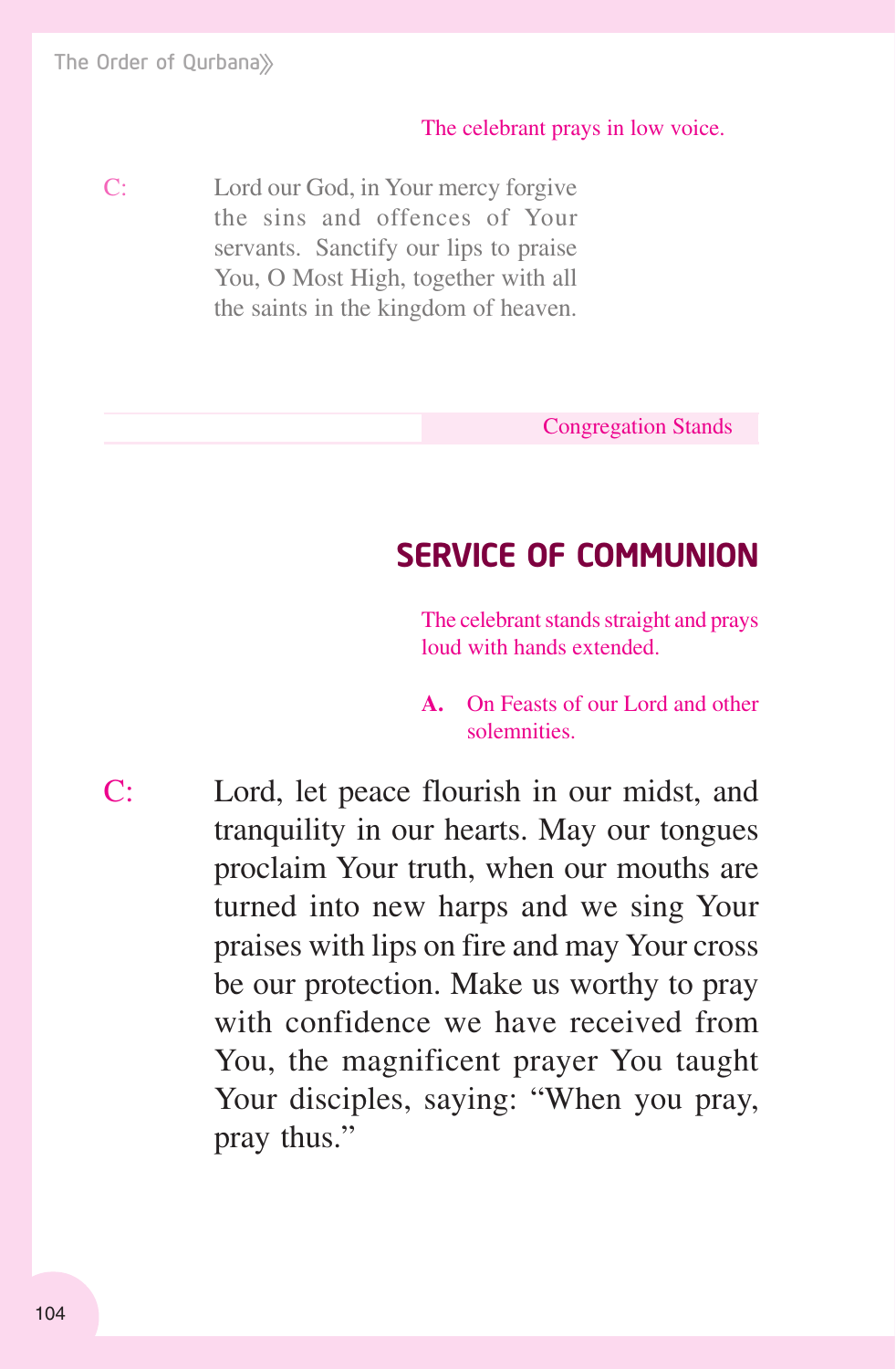C: Lord our God, make us worthy to be in Your presence with the confidence You have mercifully bestowed on us. Enable us to stand in Your presence with cheerful face and pure hearts. Calling upon You together, we pray,

#### **THE LORD'S PRAYER**

C: Our Father in heaven, (continues with congregation) hallowed be Thy name, Thy kingdom come, Thy will be done on earth as it is in heaven. Give us this day our daily bread, and forgive us our trespasses, as we forgive those who trespass against us. And lead us not into temptation, but deliver us from evil. For Thine is the kingdom, the power, and the glory, forever and ever, Amen.

C: Lord, God Almighty, fullness of all goodness, our merciful Father, we entreat You for Your mercy. Do not lead us to temptation. Deliver us from the evil one and his hosts.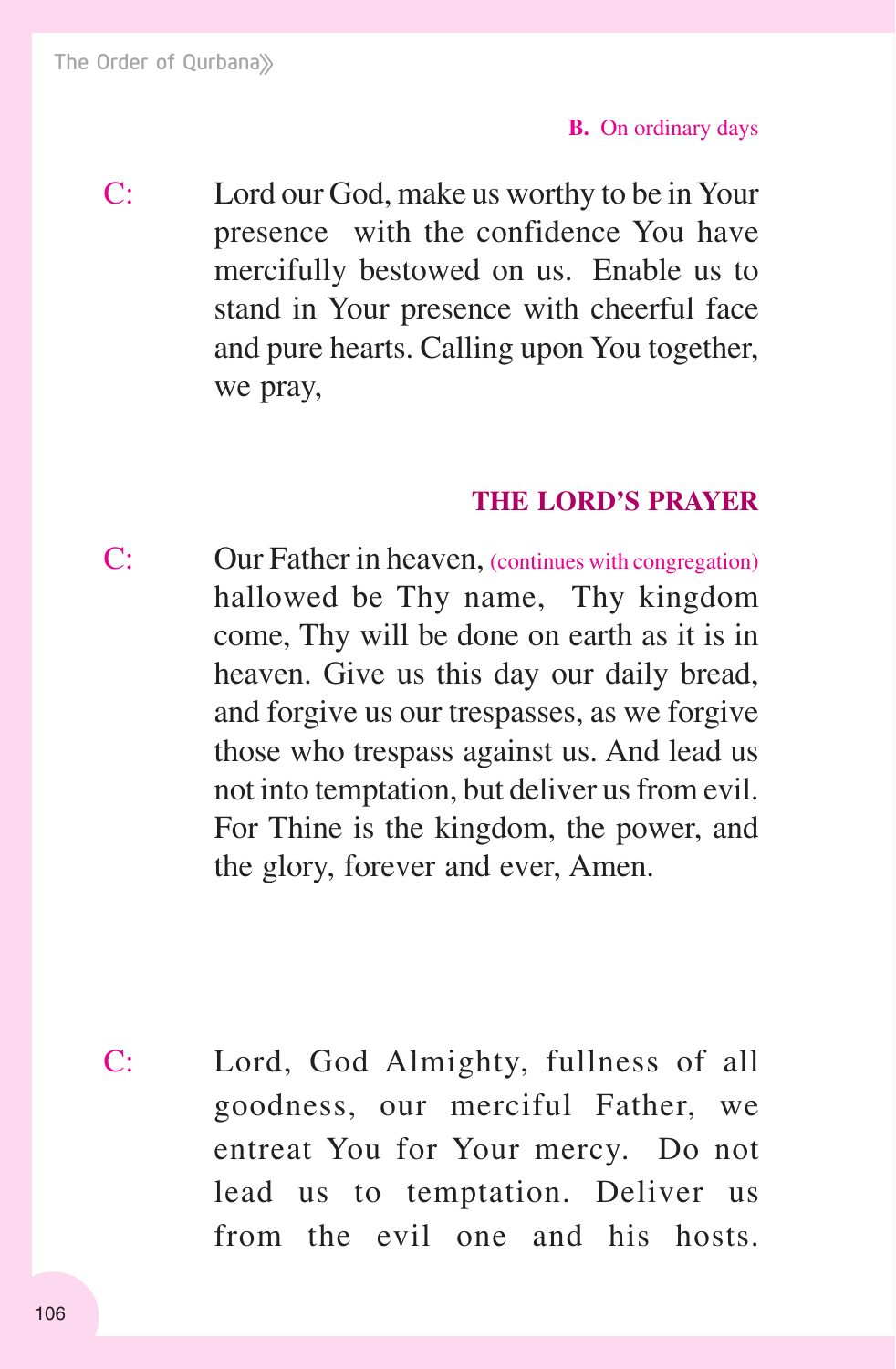For, Yours is the kingdom, the might, the power, and the dominion in heaven and on earth. Now,  $\hat{\mathbf{\tau}}$  always, and forever.

A: Amen.

#### **THE RITE OF PEACE**

Celebrant blesses facing the congregation.

C: Peace  $\mathbf{\hat{v}}$  be with you.

Congregation receives the blessing by making the sign of the cross.

- While turning to the altar the celebrant stretches his right hand to the gifts. A: With you and with your spirit.
- C: The Holy Qurbana is for the holy people.
- A: God, the Father alone is Holy. God, the Son alone is Holy. God, the Spirit alone is Holy. Glory be to the Father, to the Son, and to the Holy Spirit, forever. Amen.

#### **EUCHARISTIC PRAISE**

- S: Let us praise the Living God.
- A: Let there be eternal praise to Him in the Church. Let His blessings and mercy be on us at all times.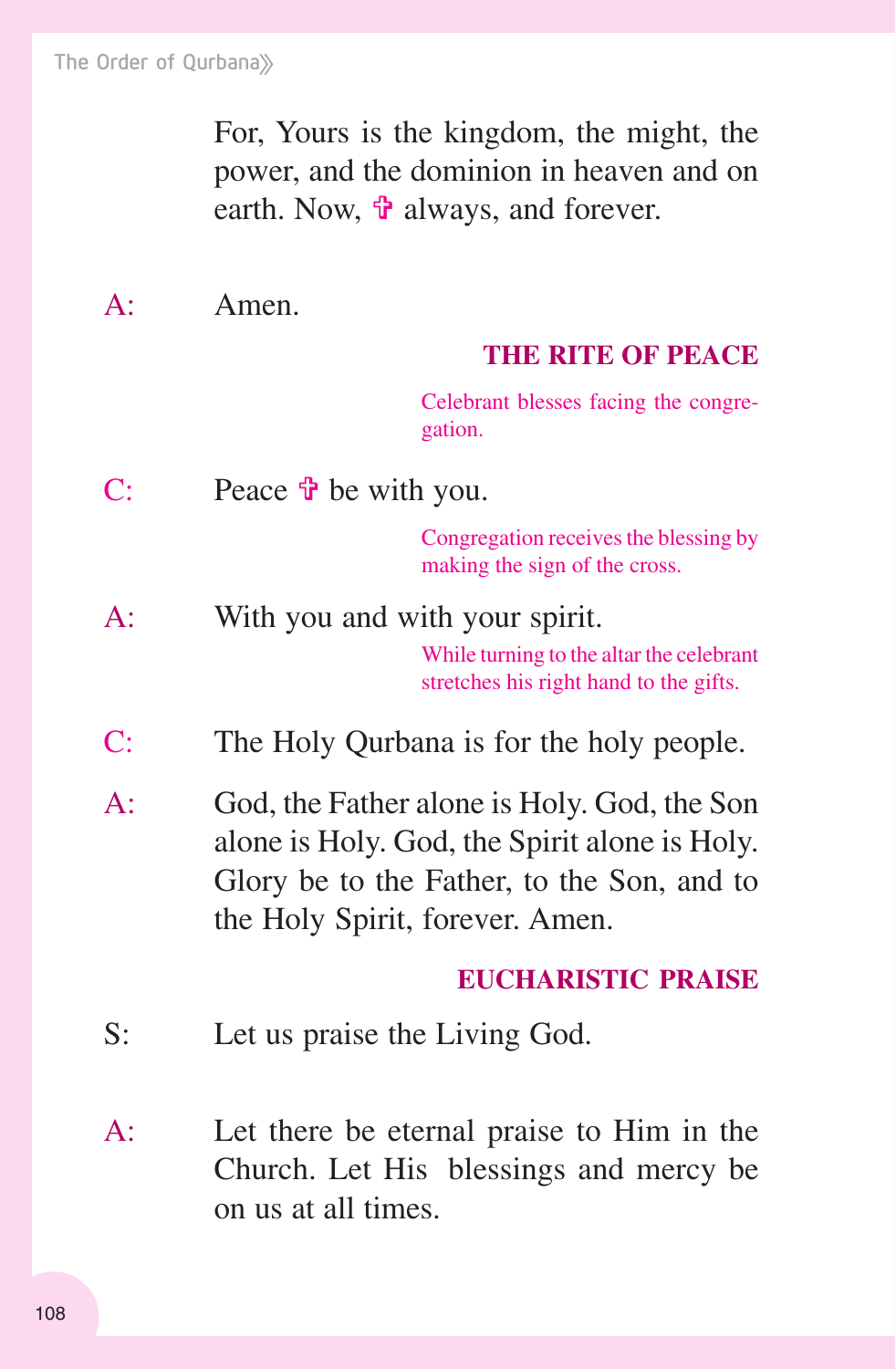#### Congregation prays according to the Liturgical Season

| Season of Lent 202                                                                                |  |
|---------------------------------------------------------------------------------------------------|--|
| Season of Resurrection <u>manual contraction</u> 218                                              |  |
| Season of the Apostles <b>Example 236</b>                                                         |  |
| Season of the Growth of the Church <u>[</u> [252] Season of the Growth of the Church <b>[252]</b> |  |
|                                                                                                   |  |
| Season of the Dedication of the Church 286                                                        |  |
| Memorial of the Dead <u>manual community</u> and the 302                                          |  |

# **COMMUNION**

Celebrant prays facing the congregation.

C: May the grace of our Lord Jesus Christ who gives us life, be made perfect in us  $\mathbf{\hat{P}}$ through His mercy.

> Congregation receives the blessing by making the sign of the cross

A: Always and forever, Amen.

## **COMMUNION HYMN**

S: Brothers and sisters, the holy Church invites you to receive the Body and Blood of the Son of God, with faith in the heavenly kingdom.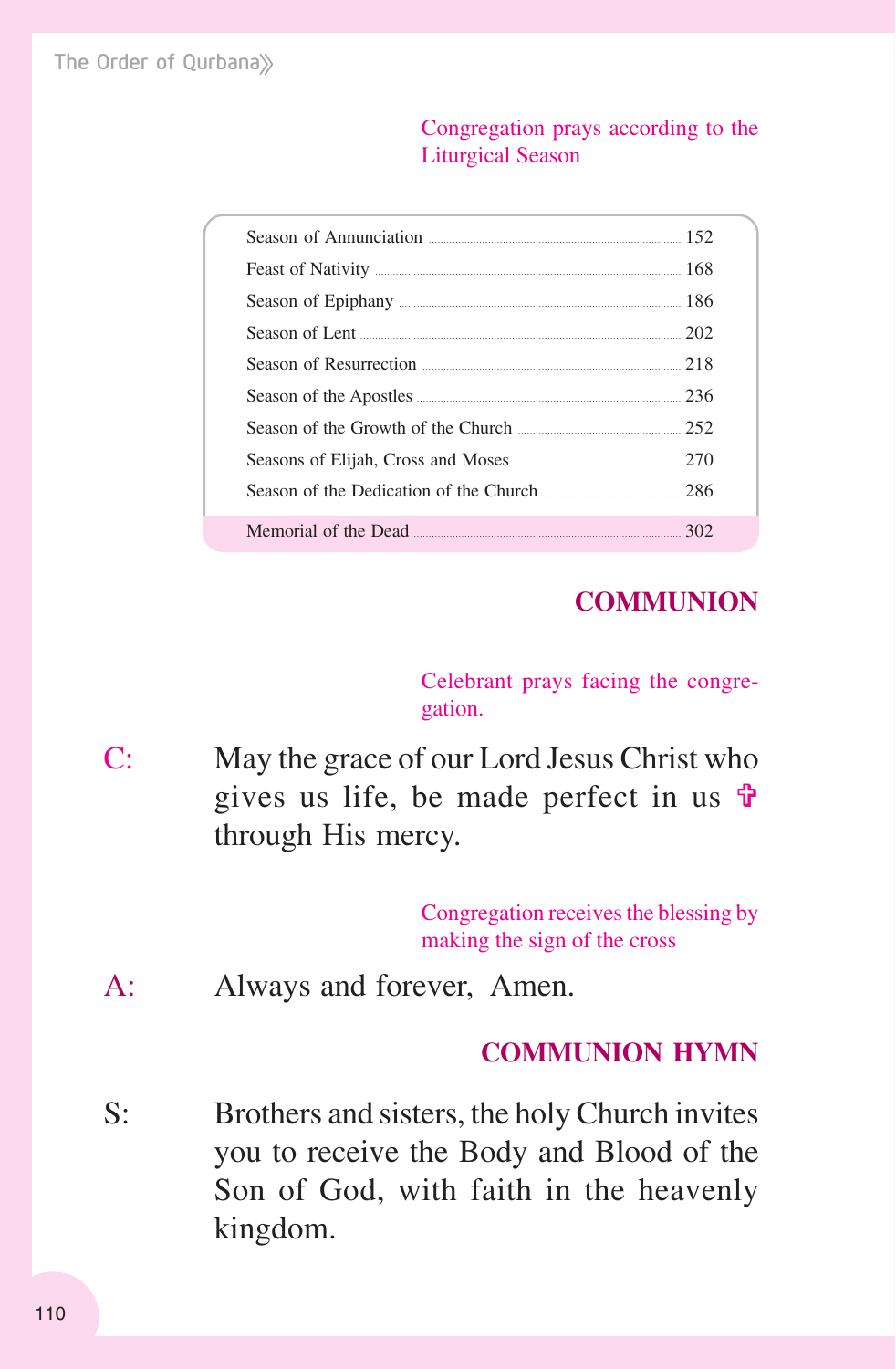## **HYMN OF THE MYSTERIES**

## Ch: *"Taste and see how good the Lord is*.*"*

A: God will not forsake contrite hearts and humble souls. Through acts of charity let us do penance and approach Him with songs of contrition and offer ourselves as sacrificial victims.

See Page 58/60

#### **EUCHARISTIC PRAISE**

A: Behold, the divine medicine of life is being given. Brothers and sisters, partake in this heavenly banquet and obtain life.

#### **COMMUNION HYMN**

S: Come, let us obtain the divine power which will wipe away the stains of sins through fasting and penance. Let us receive His body and blood with awe, reverence, and love.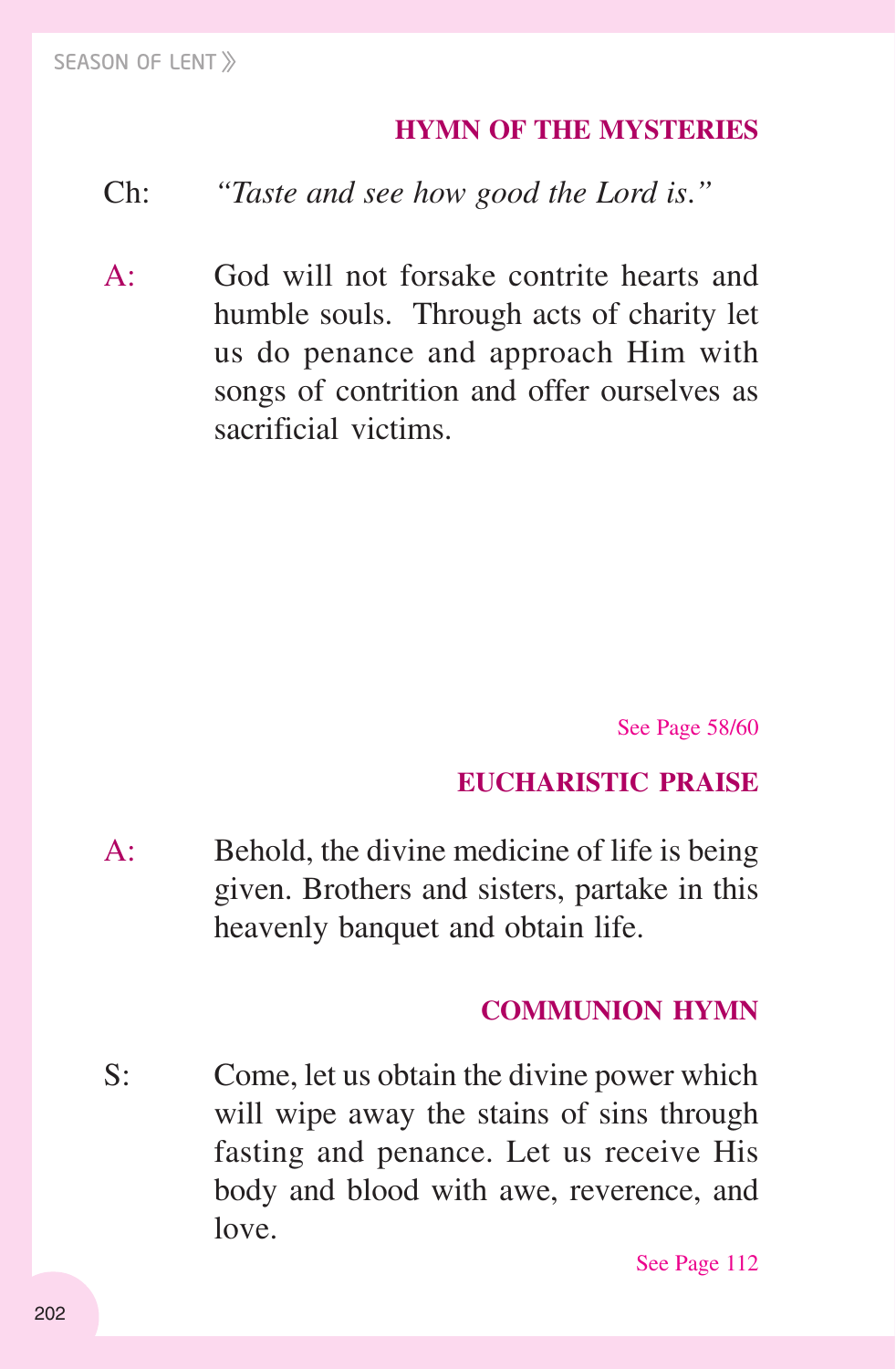The following prayer is recited while distributing communion.

C: May the Body and Blood of Christ be unto the forgiveness of sins and eternal life.



C: May the spiritual banquet imparts eternal life.

The celebrant prays after the Holy Communion.

- C: Christ, our Lord, hope of mankind, let the holy Body and the precious Blood that we have received, not result in our judgment and condemnation. Rather, may they obtain for us remission of our debts, forgiveness of our sins, and fulfillment in Your presence. Lord of all, forever.
- A Amen.

# CONCLUDING SERVICE

## **PRAYER OF PRAISE**

**A.** On Feasts of our Lord and other solemnities.

A: Lord our God, strengthen our hands, which have received the Holy Qurbana for the forgiveness of sins. O God, make them worthy to offer You good fruits every day.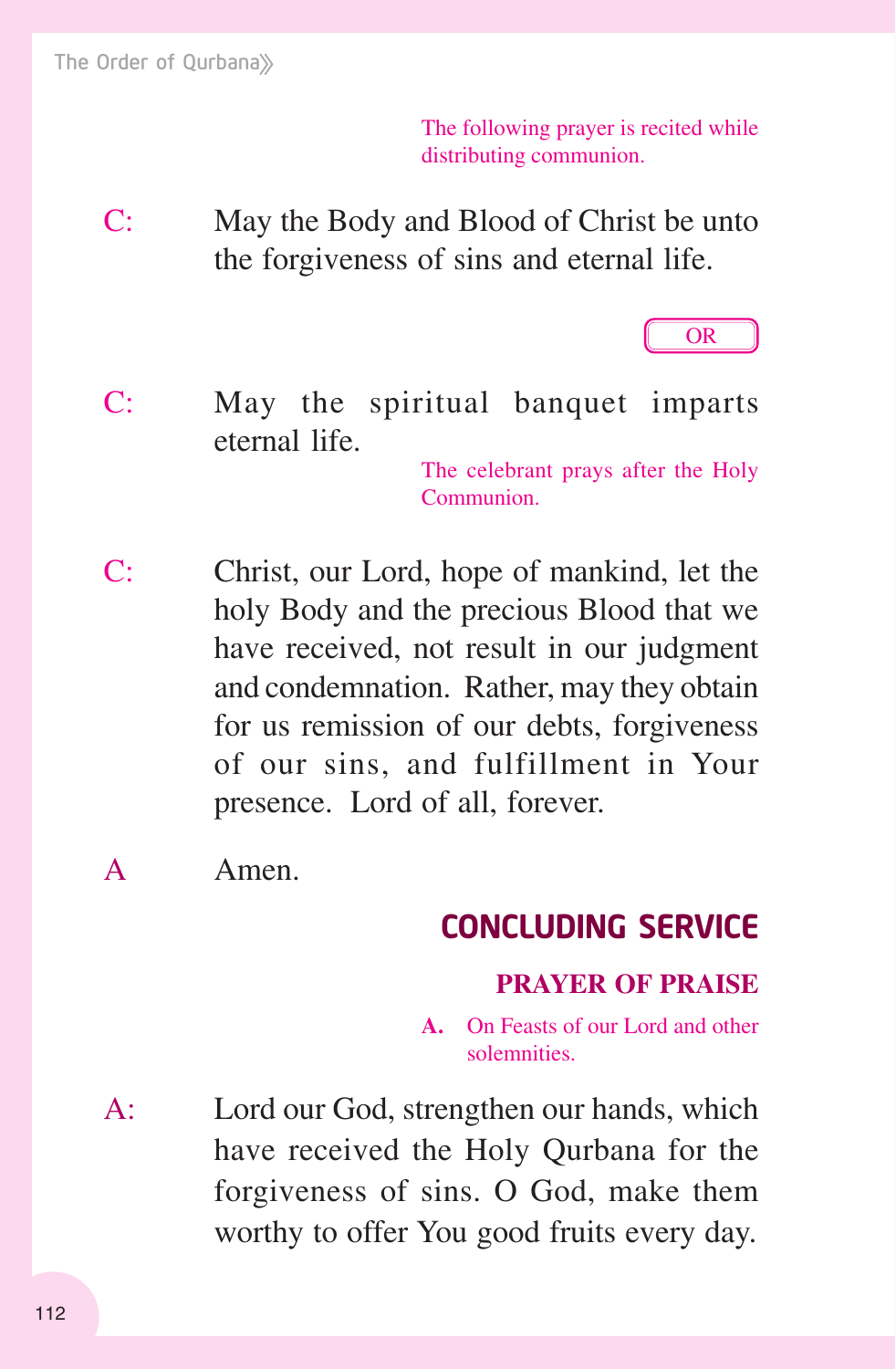Make our lips, that sung Your praises in this holy place, worthy to praise You in Heaven. Let the ears, that heard the sound of Your praises, not hear the voice of condemnation. May the eyes, that beheld Your great mercy, also behold Your blessed second coming. Dispose the tongues that sung Your praises and glorified You as 'Holy', to speak the truth. May the feet that walked in the church, walk in the land of light. Give new life to our bodies, that received Your living body. Enrich with every blessing our congregation, that worshiped You. May Your everlasting love remain with us forever. May we grow in that love and offer You our praises. Open Your door to our prayers. May this service find acceptance in Your presence. Amen.

#### **B.** On Sundays and days of commemoration.

A: Christ our Lord, O adorable King, You triumphed over death through Your passion. Son of God, You have promised us a new life in the Kingdom of heaven. Banish all evil from us. May peace and blessings flourish in our land.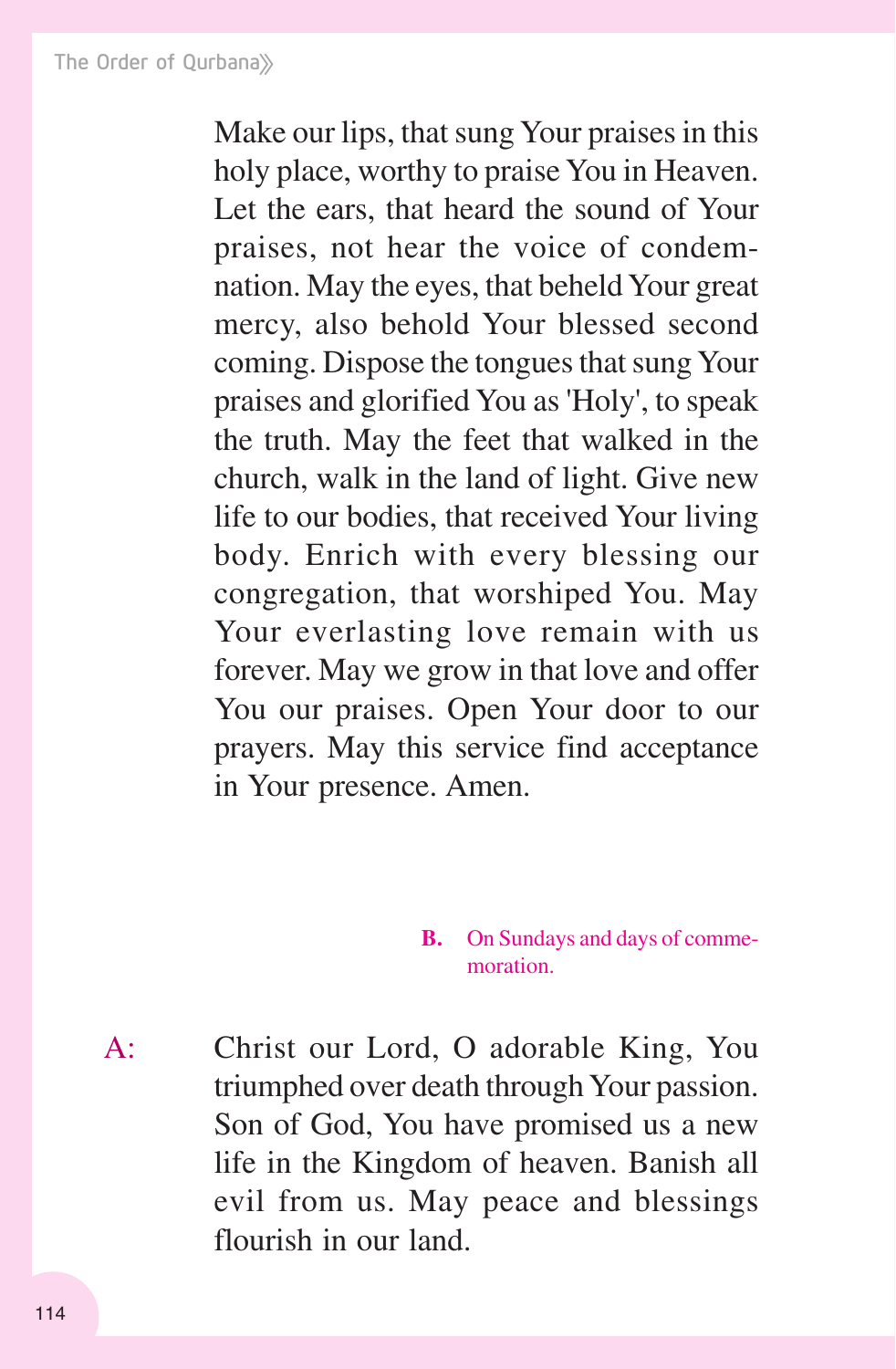May we find life in Your presence on the day of your glorious manifestation. May we receive You with honor in accordance with Your will, and praise Your name singing "Hosanna" for the mercy You have shown our race. For, great is the mercy You have shown us. Your love dawned on us mortals. In Your mercy, You wiped away our sins. Praise to Your name for all your grace. Lord, forgive our debts in Your mercy. Blessed be this gift from on high. In Your mercy, may all of us be found worthy to offer thanksgiving and adoration to Your divinity. May we always sing praises to You our Lord. Amen.

#### **C.** On ordinary days

A: Lord our God, may these sacred mysteries that we have received with faith be unto us for the remission of our debts. O Christ, king of the ages, You are the image of both the creator and the servant. With Your Body and Blood, You have blotted out the stains and forgiven the debts of all those who believe in You. Make us worthy to receive You with confidence and praise You with the heavenly hosts when You appear in the fullness of glory. Amen.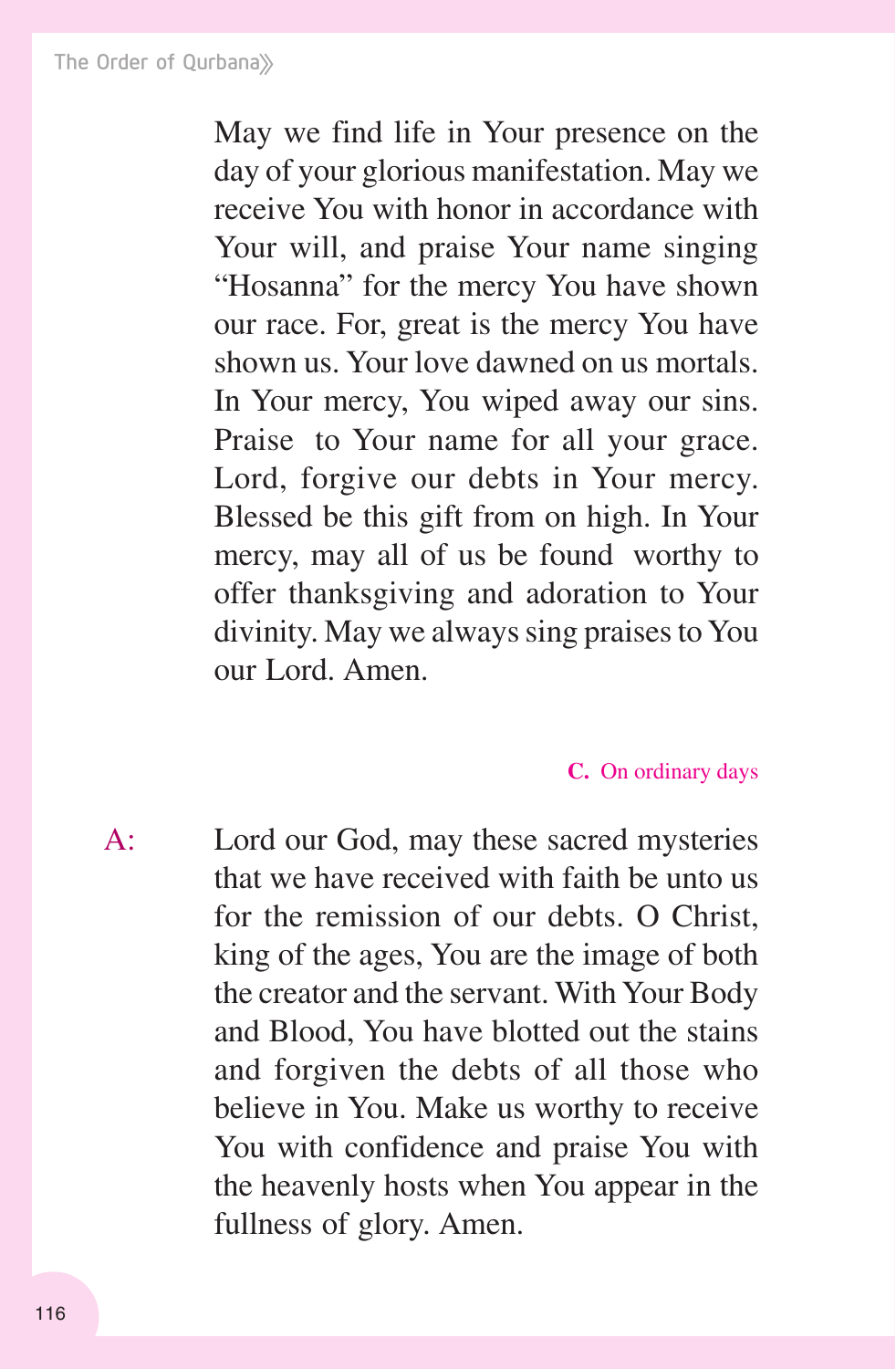#### **THANKSGIVING**

- S: Let us glorify God through the grace of the Holy Spirit and give thanks to Him, the giver of all gifts, for counting us worthy to approach the holy altar and to participate in these glorious, holy, life-giving, and divine mysteries.
- A: Lord God, we praise You for this ineffable gift.

Celebrant comes to the bema.

Congregation Stands

S: Let us pray, peace be with us.

According to the liturgical season

| Season of Resurrection 220                            |  |
|-------------------------------------------------------|--|
|                                                       |  |
| Season of the Growth of the Church 254                |  |
|                                                       |  |
| Season of the Dedication of the Church 286            |  |
| Memorial of the Dead <u>Communication</u> and the 304 |  |

#### **A.** On Sundays and Feast days

C: Lord our God, it is right and just at every moment and in all seasons to offer praise, worship, and thanksgiving to Your glorious name. In Your great compassion, though we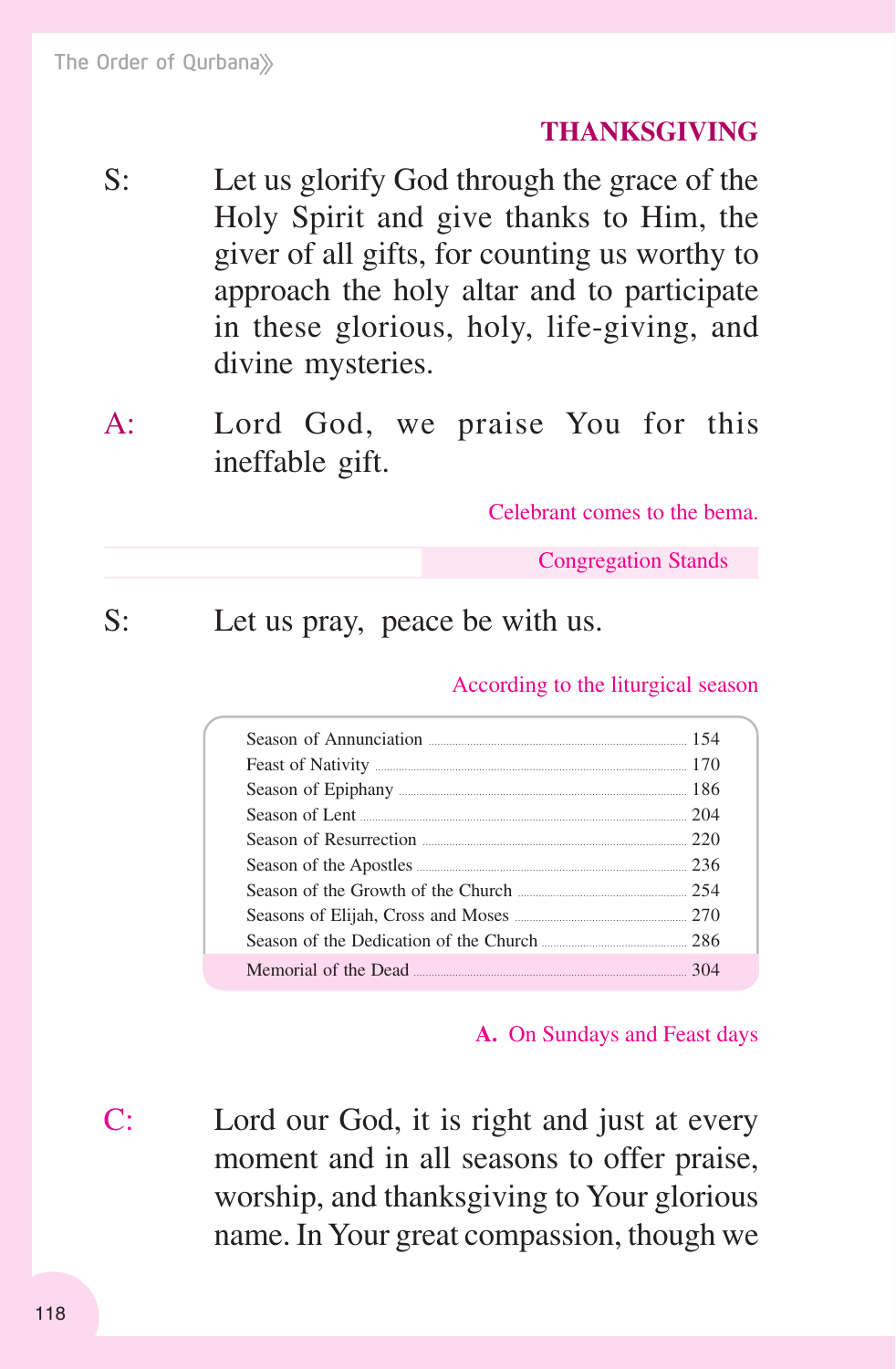# **PRAYERS OF THANKSGIVING**

- C: Lord our God, we thank You for inviting us, Your sinful and weak servants, to obtain holiness through the sacred scriptures, and eternal life through the divine mysteries. Enable us to give You thanks, to walk faithfully in the path of Your commandments, to share the experience of Your deliverance and to constantly offer You praise. The Father, the Son, and the Holy Spirit, the Lord of all, forever.
- A: Amen, bless us O Lord.
- C: Jesus, You call sinners and open the door to those who repent. In Your infinite mercy, You enabled us to receive Your precious Body and Blood. Make us worthy to walk in the path of Your commandments and to enter into the glory of Your kingdom, and to praise You in the company of saints in the heavenly Jerusalem. The Lord of all, forever.

A: Amen.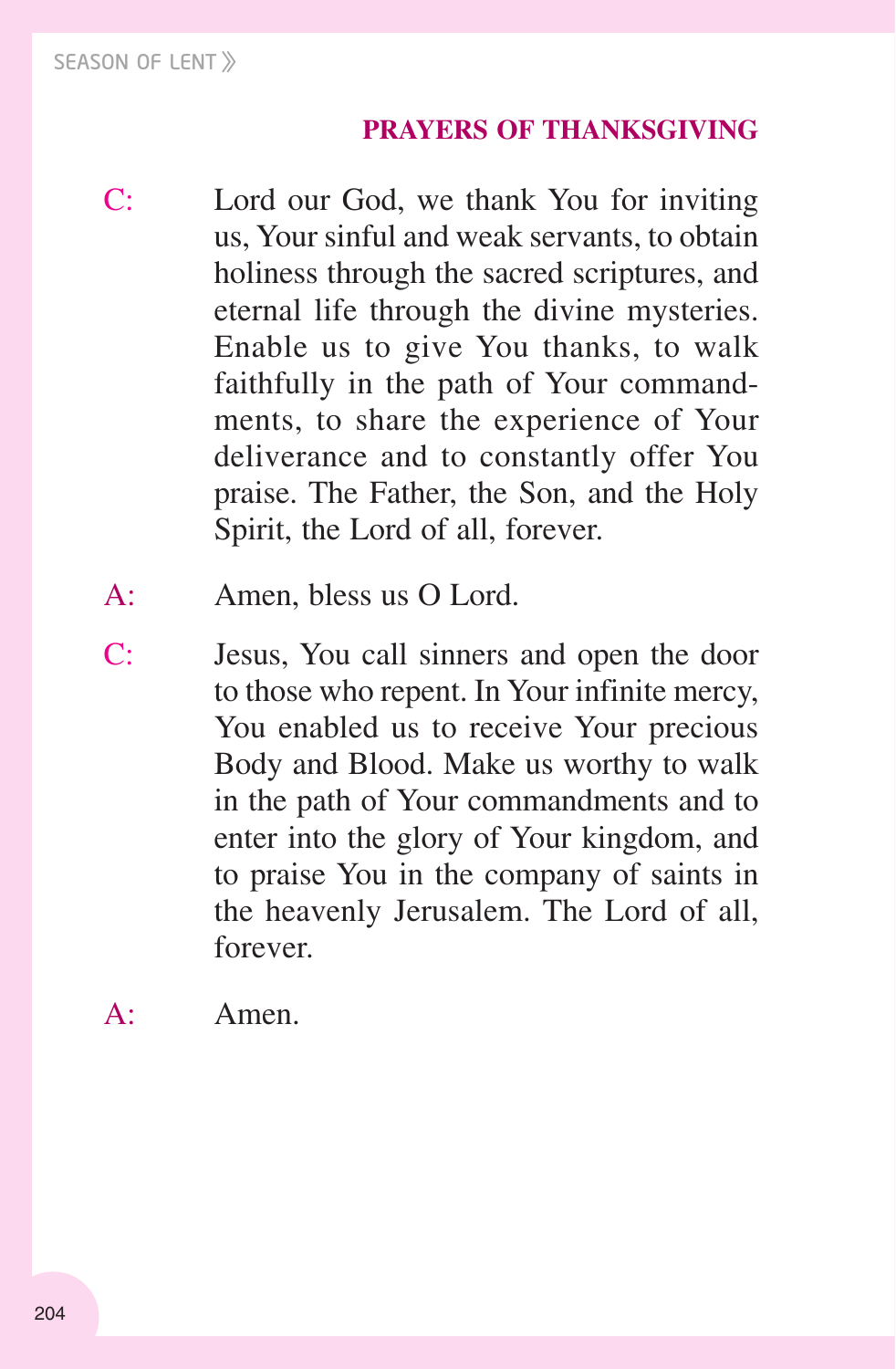Remember this (these) servant(s) in that blessed and glorious place and grant him (her/ them) happiness and eternal peace. May he (she / they) offer Your divine Trinity praise and honor, thanksgiving and worship forever. May all of you who have participated in this holy service be made worthy of the forgiveness of sins through the divine mercy. Lord our God, pour out Your abundant blessings on this congregation, on this house, and on all of us. Now,  $\mathbf{\hat{v}}$  always, and forever.

A. Amen.

#### **FAREWELL PRAYER**

The Celebrant prays kissing the altar.

C: Praise to you, altar of sanctification. Praise to you, the sepulcher of our Lord. May the holy Qurbana that I have received from you, be for me unto the forgiveness of my debts and the remission of my sins. I know not, whether I shall come again to offer another sacrifice.